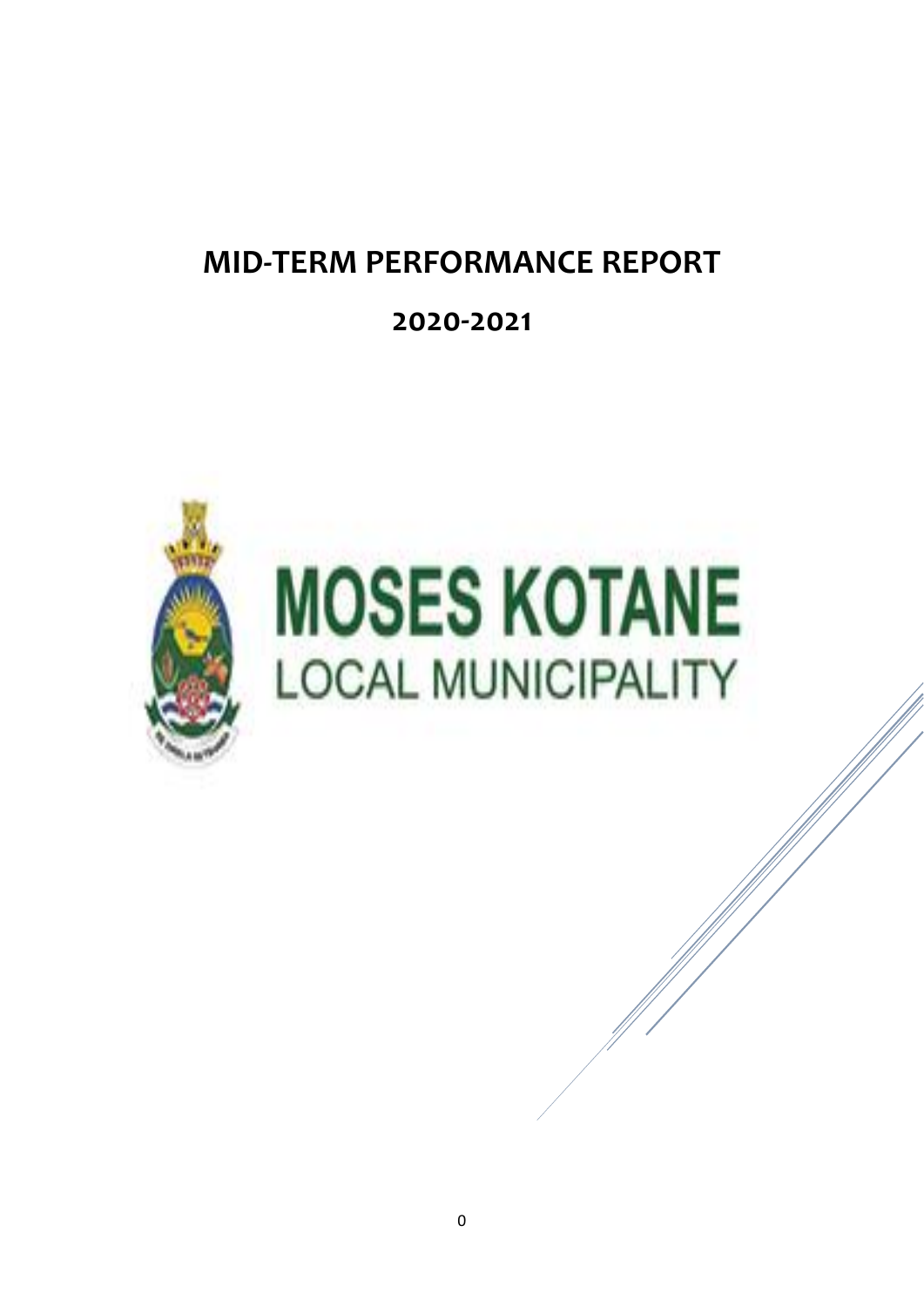#### **Table of contents**

| Introduction                                                 | 2              |
|--------------------------------------------------------------|----------------|
| Legislative requirements                                     | $\overline{2}$ |
| <b>Infrastructure and Technical Services</b>                 | 3              |
| <b>Community Services</b>                                    | 9              |
| <b>Planning and Development</b>                              | 16             |
| <b>Corporate Services</b>                                    | 19             |
| <b>Local Economic Development</b>                            | 22             |
| <b>Budget and Treasury</b>                                   | 26             |
| <b>Office of the Municipal Manager</b>                       | 29             |
| 2019-2020 1st Quarter performance assessment                 | 32             |
| 2019-2020 2 <sup>nd</sup> Quarter performance assessment     | 32             |
| <b>Municipal Challenges</b>                                  | 32             |
| <b>Recommendations</b>                                       | 32             |
| <b>Accounting Officer's recommendations</b>                  | 33             |
| Progress on solving problems identified in the annual report | 33             |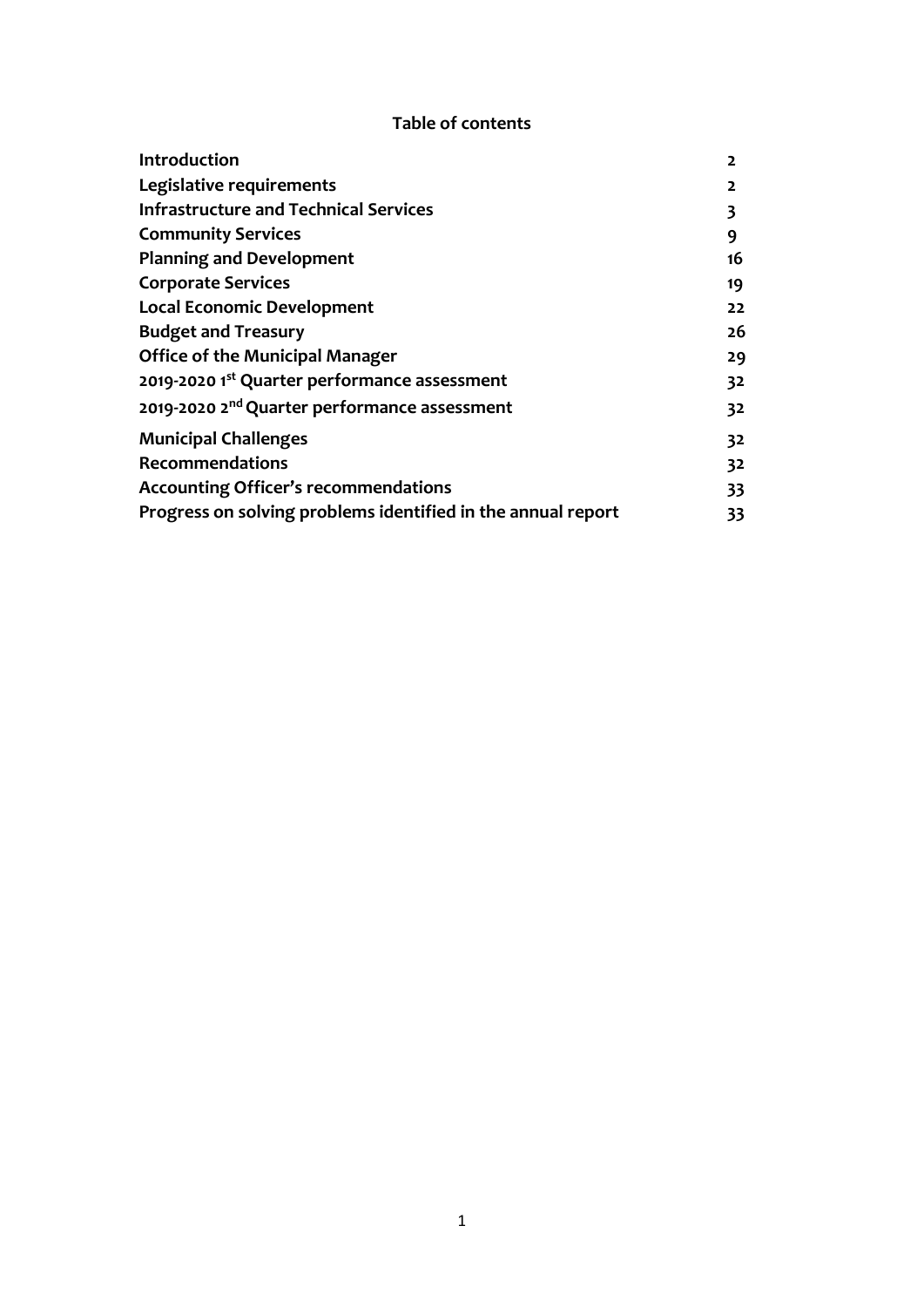#### **INTRODUCTION**

**The purpose of this mid-term report is to review the performance of the Municipality during the first half of the financial year, to report on the achievements and identify with the aim of replicating the positives and rectifying the negatives during the second half of the financial year, where necessary review the plans and adjust the budget accordingly.** 

**Local government in South Africa places a strong emphasis on the partnership between the governed and those who govern, and therefore it is crucial that the municipality includes the community in the determination of development priorities, formulation of different programmes and projects in the municipality. Importantly, the municipality should report on its progress on a regular basis on service delivery projects as contained in the budget.**

#### **LEGISLATIVE REQUIREMENTS**

**Section 72 (1) (a) (ii) (iii) of the MFMA outlines the requirements of the mid-year budget and performance assessment reporting. The accounting officer of the municipality must by 25 January each year-**

- **Assess the performance of the municipality during the first half of the financial year, taking into account –**
- **The municipality's service delivery performance during the first half of the financial year and the service delivery targets and performance indicators set in the service delivery and budget implementation plan;**
- **The past year's annual report, and progress on solving problems identified in the annual report.**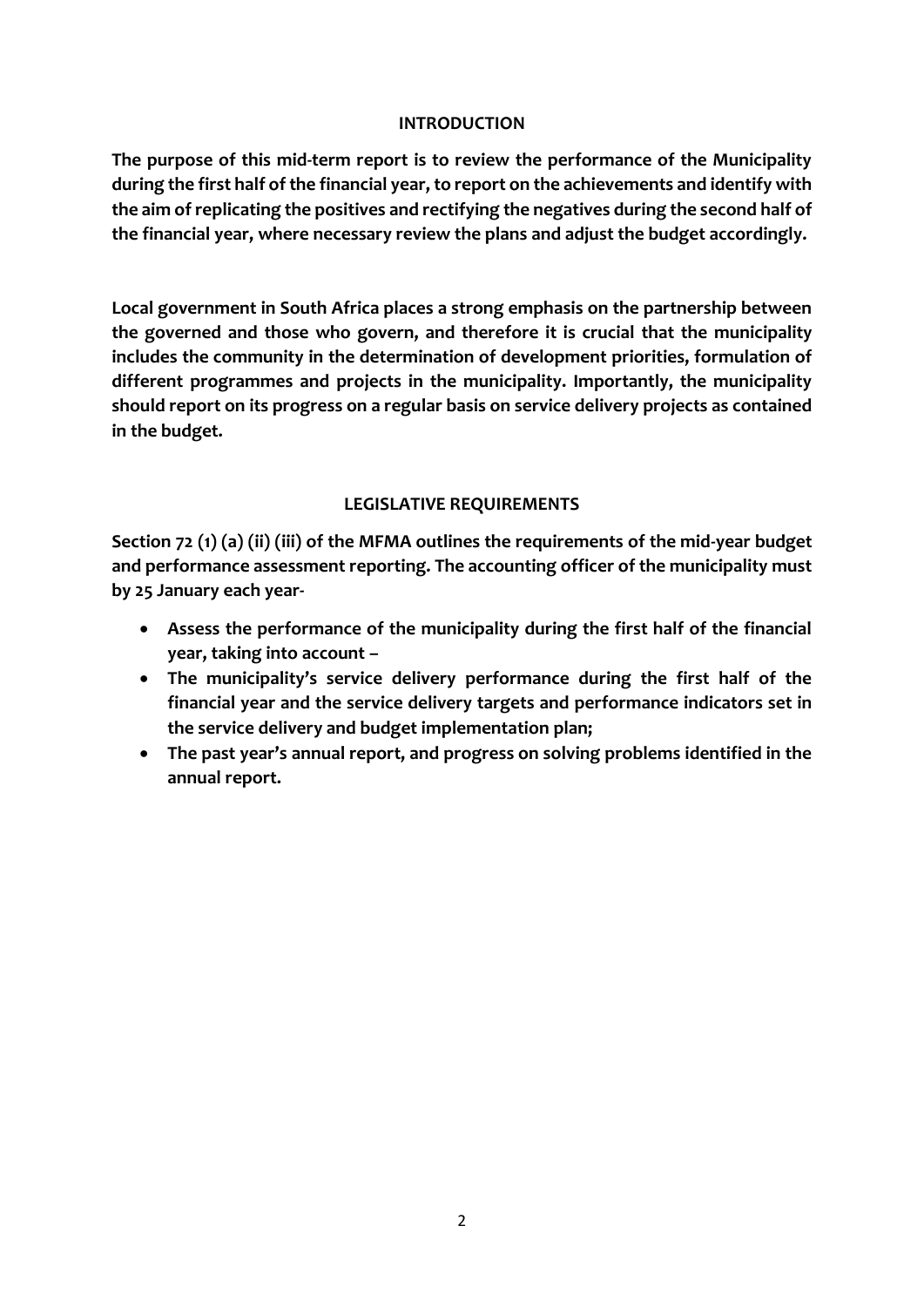| <b>Cal</b>                      | <b>MOSES KOTANE</b><br>LOCAL MUNICIPALITY                 |                                                                                                                                                                                                                                                    |                   |                           | <b>Moses Kotane Local Municipality</b><br><b>Mid-Year Performance Report</b><br>2020-2021 |                                             |                                |                    |                                                                                |                                                                            | <b>MOSES KOTANE</b><br><b>LOCAL MUNICIPALITY</b> |
|---------------------------------|-----------------------------------------------------------|----------------------------------------------------------------------------------------------------------------------------------------------------------------------------------------------------------------------------------------------------|-------------------|---------------------------|-------------------------------------------------------------------------------------------|---------------------------------------------|--------------------------------|--------------------|--------------------------------------------------------------------------------|----------------------------------------------------------------------------|--------------------------------------------------|
|                                 | <b>Key Performance Area</b>                               | <b>Basic Service Delivery and Infrastructure Development</b>                                                                                                                                                                                       |                   |                           |                                                                                           |                                             |                                |                    |                                                                                |                                                                            |                                                  |
|                                 | <b>Strategic Objectives</b>                               | Strategic objective: Development & maintenance of infrastructure to provide basic services                                                                                                                                                         |                   |                           |                                                                                           |                                             |                                |                    |                                                                                |                                                                            |                                                  |
| <b>Department</b>               |                                                           | <b>Infrastructure and Technical Services</b>                                                                                                                                                                                                       |                   |                           |                                                                                           |                                             |                                |                    |                                                                                |                                                                            |                                                  |
| <b>KPI</b><br><b>Numb</b><br>er | Key<br>Performance<br><b>Indicator</b>                    | <b>Annual Target</b>                                                                                                                                                                                                                               | <b>Baseline</b>   | Mid-Year<br><b>Target</b> | <b>Mid-Year Actual</b><br>Performance                                                     | <b>Status</b><br>Achieved/No<br>t Achieved) | <b>Annual</b><br><b>Budget</b> | <b>Expenditure</b> | Challenges/<br><b>Reasons for</b><br>Underperform<br>ance                      | <b>Measures</b><br>taken to<br>improve<br>performanc<br>e                  | <b>Portfolio of</b><br><b>Evidence</b>           |
|                                 |                                                           |                                                                                                                                                                                                                                                    |                   |                           |                                                                                           |                                             |                                |                    |                                                                                |                                                                            |                                                  |
| $\mathbf{1}$                    | KPI 1 Madikwe<br><b>Water Treatment</b><br>works upgraded | Madikwe Water<br>Treatment works<br>upgraded by 30<br>June 2021                                                                                                                                                                                    | Existing<br>works | N/A                       | <b>Construction Stage</b>                                                                 | N/A                                         | R6 000 000                     | None               | None                                                                           | None                                                                       | Completion<br>Certificate                        |
| $\overline{2}$                  | KPI 2 Number of<br>water supply<br>schemes<br>Constructed | 11 water supply<br>schemes<br>Constructed by June<br>2021 (Letlhakane /<br>Kortkloof,<br>Pitsedisulejang,<br>Letsheng,<br>Makoshong,<br>Tweelagte &<br>Lossmytjerrie/Goede<br>hoop), Lerome bulk<br>water, Lerome<br>Thabeng, Pella and<br>Seolong | Existing<br>works | N/A                       | <b>Construction Stage</b>                                                                 | N/A                                         | R 63 402 925                   | R23 833<br>822,82  | Delay in the<br>appointment of<br>contractors for<br>Tweelagte and<br>Letsheng | Appointment<br>of the<br>Engineer<br>revised to<br>turn-key<br>appointment | Completion<br>Certificate                        |
| $\overline{3}$                  | KPI 3 % of water<br>supply schemes<br>constructed         | 40% constructed by<br>June 2021<br>(Sandfontein,<br>Maolone, Ledig)                                                                                                                                                                                | Ledig:<br>Phase 1 | N/A                       | Submitted<br>technical reports<br>to DWS                                                  | N/A                                         | R17 369 441                    | R241 678,25        | Delay in DWS<br>approving<br>technical reports                                 | Matter<br>escalated to<br>the CoGTA<br>for<br>intervention                 | Progress<br>report                               |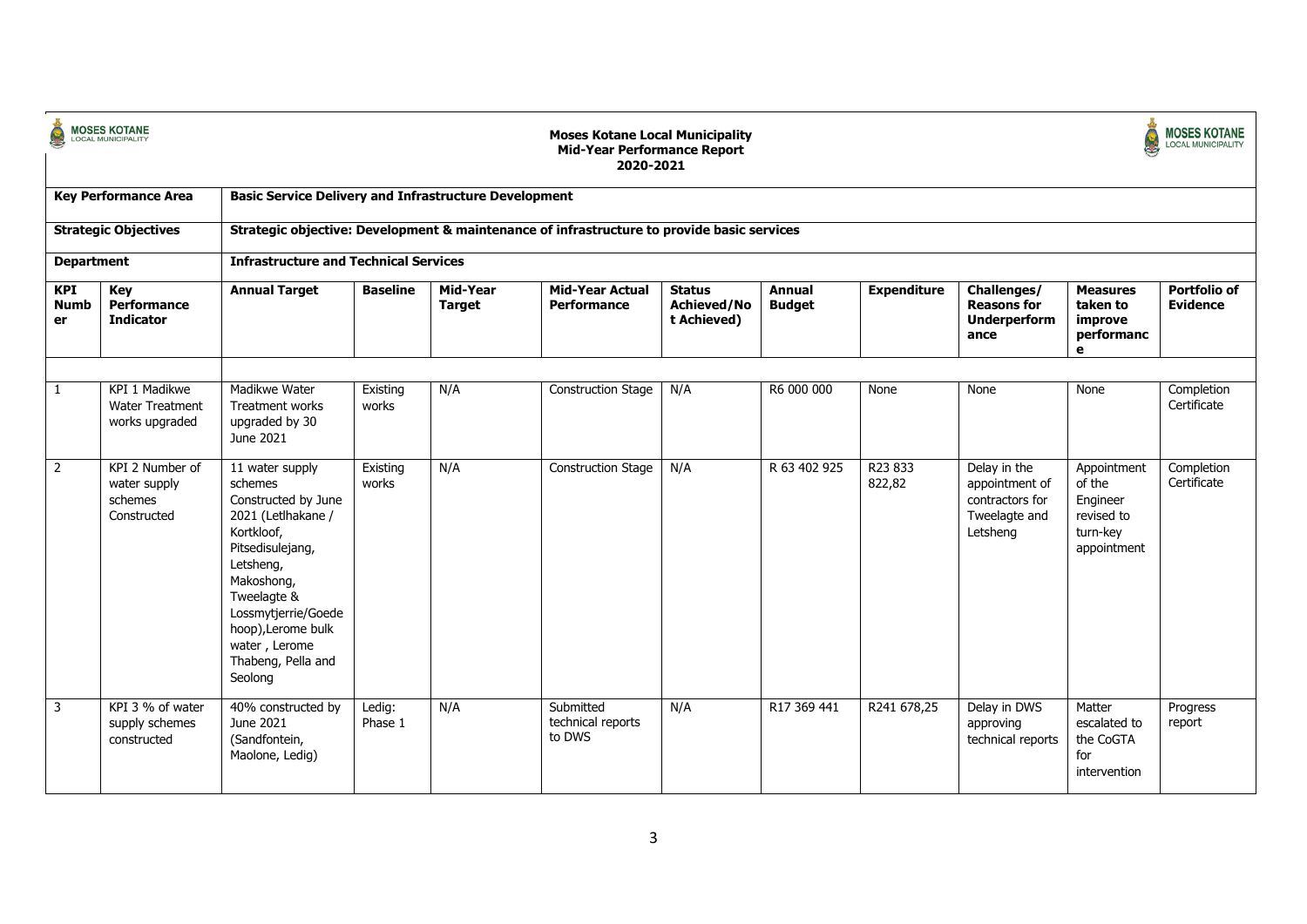| d.                              | <b>MOSES KOTANE</b>                                                                |                                                                                            |                                                                        |                                                                 | <b>Moses Kotane Local Municipality</b><br><b>Mid-Year Performance Report</b><br>2020-2021 |                                                    |                                |                    |                                                                  |                                                           | <b>MOSES KOTANE</b><br><b>LOCAL MUNICIPALITY</b> |
|---------------------------------|------------------------------------------------------------------------------------|--------------------------------------------------------------------------------------------|------------------------------------------------------------------------|-----------------------------------------------------------------|-------------------------------------------------------------------------------------------|----------------------------------------------------|--------------------------------|--------------------|------------------------------------------------------------------|-----------------------------------------------------------|--------------------------------------------------|
|                                 | <b>Key Performance Area</b>                                                        | <b>Basic Service Delivery and Infrastructure Development</b>                               |                                                                        |                                                                 |                                                                                           |                                                    |                                |                    |                                                                  |                                                           |                                                  |
|                                 | <b>Strategic Objectives</b>                                                        | Strategic objective: Development & maintenance of infrastructure to provide basic services |                                                                        |                                                                 |                                                                                           |                                                    |                                |                    |                                                                  |                                                           |                                                  |
| <b>Department</b>               |                                                                                    | <b>Infrastructure and Technical Services</b>                                               |                                                                        |                                                                 |                                                                                           |                                                    |                                |                    |                                                                  |                                                           |                                                  |
| <b>KPI</b><br><b>Numb</b><br>er | Key<br>Performance<br><b>Indicator</b>                                             | <b>Annual Target</b>                                                                       | <b>Baseline</b>                                                        | Mid-Year<br><b>Target</b>                                       | <b>Mid-Year Actual</b><br><b>Performance</b>                                              | <b>Status</b><br><b>Achieved/No</b><br>t Achieved) | <b>Annual</b><br><b>Budget</b> | <b>Expenditure</b> | Challenges/<br><b>Reasons for</b><br><b>Underperform</b><br>ance | <b>Measures</b><br>taken to<br>improve<br>performanc<br>e | Portfolio of<br><b>Evidence</b>                  |
| $\overline{4}$                  | KPI 4 Madikwe<br>Water safety plan<br>approved by<br>council                       | Madikwe Water<br>safety plan approved<br>by council by June<br>2021                        | new                                                                    | N/A                                                             | N/A                                                                                       | N/A                                                | R100 000                       | N/A                | N/A                                                              | N/A                                                       | Completion<br>Certificate                        |
| 5                               | KPI 5 The<br>percentage of<br>households with<br>access to basic<br>level of water | 100% of<br>households with<br>access to basic level<br>of water                            | 100% of<br>household<br>s with<br>access to<br>basic level<br>of water | 100% of<br>households with<br>access to basic<br>level of water | Consumption<br>readings internal<br>and external<br>source                                |                                                    | R75 000 000                    | None               | None                                                             | None                                                      | Report on<br>water<br>consumed per<br>household  |
| 6                               | KPI 6 Number of<br>VIP toilets<br>constructed                                      | 1491 VIP toilets<br>constructed by June<br>2021                                            | 605                                                                    | N/A                                                             | Construction stage                                                                        | N/A                                                | R 25 887 357                   | R9 713 804,24      | N/A                                                              | N/A                                                       | Completion<br>Certificate                        |
| $\overline{7}$                  | KPI 7 Road Master<br>Plan approved By<br>Council                                   | Road Master Plan<br>approved by Council<br>by June 2021                                    | Draft<br>master<br>plan                                                | N/A                                                             | N/A                                                                                       | N/A                                                | Operational                    | N/A                | N/A                                                              | N/A                                                       | Council<br>Resolution                            |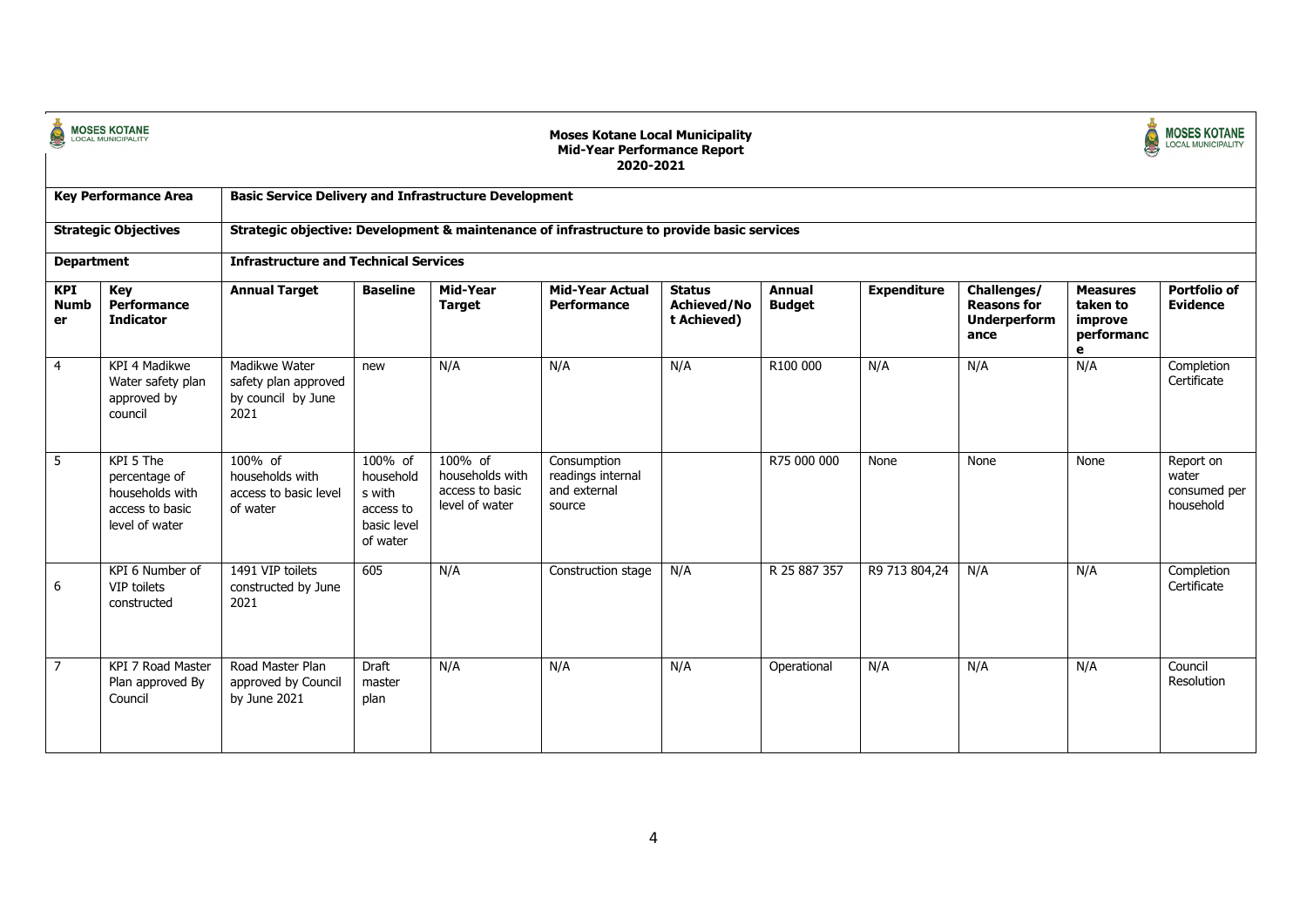| ġ                               | <b>MOSES KOTANE</b><br>LOCAL MUNICIPALITY                              |                                                                                                             |                                     |                                                              | <b>Moses Kotane Local Municipality</b><br><b>Mid-Year Performance Report</b><br>2020-2021 |                                                    |                                |                               |                                                                  |                                                           | <b>MOSES KOTANE</b><br><b>LOCAL MUNICIPALITY</b> |
|---------------------------------|------------------------------------------------------------------------|-------------------------------------------------------------------------------------------------------------|-------------------------------------|--------------------------------------------------------------|-------------------------------------------------------------------------------------------|----------------------------------------------------|--------------------------------|-------------------------------|------------------------------------------------------------------|-----------------------------------------------------------|--------------------------------------------------|
|                                 | <b>Key Performance Area</b>                                            | <b>Basic Service Delivery and Infrastructure Development</b>                                                |                                     |                                                              |                                                                                           |                                                    |                                |                               |                                                                  |                                                           |                                                  |
|                                 | <b>Strategic Objectives</b>                                            | Strategic objective: Development & maintenance of infrastructure to provide basic services                  |                                     |                                                              |                                                                                           |                                                    |                                |                               |                                                                  |                                                           |                                                  |
| <b>Department</b>               |                                                                        | <b>Infrastructure and Technical Services</b>                                                                |                                     |                                                              |                                                                                           |                                                    |                                |                               |                                                                  |                                                           |                                                  |
| <b>KPI</b><br><b>Numb</b><br>er | Key<br>Performance<br><b>Indicator</b>                                 | <b>Annual Target</b>                                                                                        | <b>Baseline</b>                     | Mid-Year<br><b>Target</b>                                    | <b>Mid-Year Actual</b><br>Performance                                                     | <b>Status</b><br><b>Achieved/No</b><br>t Achieved) | <b>Annual</b><br><b>Budget</b> | <b>Expenditure</b>            | Challenges/<br><b>Reasons for</b><br><b>Underperform</b><br>ance | <b>Measures</b><br>taken to<br>improve<br>performanc<br>e | <b>Portfolio of</b><br><b>Evidence</b>           |
| 8                               | KPI 8 Number of<br>km of internal<br>roads constructed                 | 9 km of internal<br>road constructed by<br>June 2021 (3km per<br>village. Ramoga,<br>Madikwe &<br>Tlokweng) | 12 km<br>paved<br>internal<br>roads | N/A                                                          | Construction stage                                                                        | N/A                                                | R 42 425 000                   | R <sub>16</sub> 170<br>523,42 | N/A                                                              | N/A                                                       | Completion<br>Certificate                        |
| -9                              | KPI 9 Number of<br>km of internal<br>roads constructed                 | 9,8km of paved<br>internal roads<br>constructed by 30<br>June 2020<br>(Mabodisa,<br>Mmorogong,<br>Leruleng  | new                                 | 9,8km of paved<br>internal roads<br>constructed              | Projects completed                                                                        | Achieved                                           | R10 726 783                    | R9 113 620,75                 | None                                                             | None                                                      | Completion<br>Certificate                        |
| 10                              | KPI 10 Greater<br>Moruleng storm<br>water<br>management<br>constructed | <b>Greater Moruleng</b><br>storm water<br>management<br>constructed by June<br>2021                         | new                                 | N/A                                                          | Designs<br>Completed                                                                      | N/A                                                | R6 100 000                     | N/A                           | N/A                                                              | N/A                                                       | Completion<br>Certificate                        |
| 11                              | KPI 11 Vrede<br>storm-water<br>designs approved<br>by DEDECT           | Vrede Storm-water<br>design approved by<br>DEDECT by June<br>2021                                           | 12 km<br>paved<br>internal<br>roads | Vrede Storm-<br>water design<br>approved by<br><b>DEDECT</b> | Designs<br>Completed                                                                      | Achieved                                           | R 2 000 000                    | R1 567 373,75                 | None                                                             | None                                                      | Approved<br>letter by<br><b>DEDECT</b>           |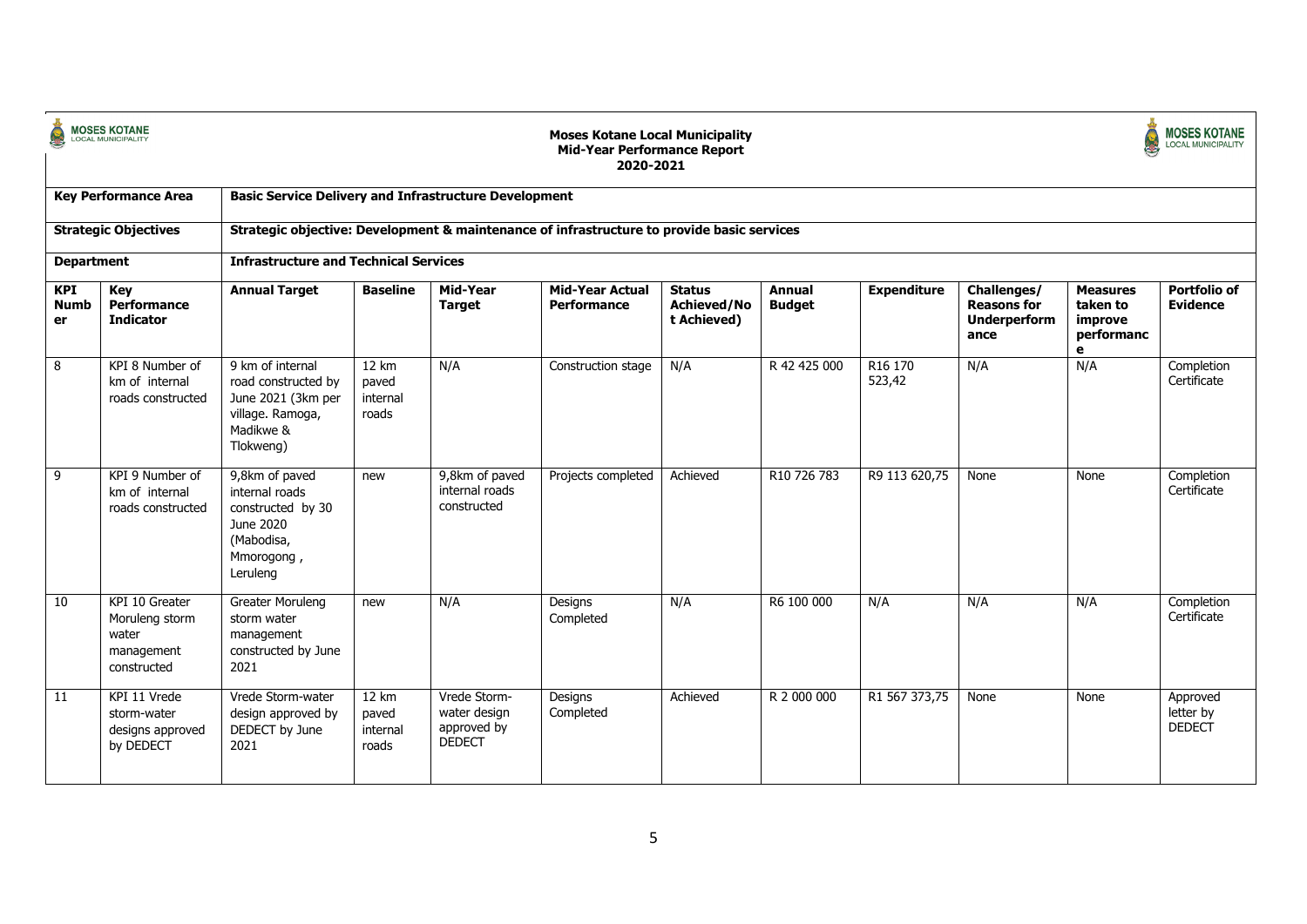| Č                               | <b>MOSES KOTANE</b><br>LOCAL MUNICIPALITY         | <b>Moses Kotane Local Municipality</b><br><b>Mid-Year Performance Report</b><br>2020-2021<br><b>Basic Service Delivery and Infrastructure Development</b>                            |                           |                           |                                       |                                                    |                                |                    |                                                                  | <b>MOSES KOTANE</b><br><b>LOCAL MUNICIPALITY</b>          |                                                       |
|---------------------------------|---------------------------------------------------|--------------------------------------------------------------------------------------------------------------------------------------------------------------------------------------|---------------------------|---------------------------|---------------------------------------|----------------------------------------------------|--------------------------------|--------------------|------------------------------------------------------------------|-----------------------------------------------------------|-------------------------------------------------------|
|                                 | <b>Key Performance Area</b>                       |                                                                                                                                                                                      |                           |                           |                                       |                                                    |                                |                    |                                                                  |                                                           |                                                       |
|                                 | <b>Strategic Objectives</b>                       | Strategic objective: Development & maintenance of infrastructure to provide basic services                                                                                           |                           |                           |                                       |                                                    |                                |                    |                                                                  |                                                           |                                                       |
| <b>Department</b>               |                                                   | <b>Infrastructure and Technical Services</b>                                                                                                                                         |                           |                           |                                       |                                                    |                                |                    |                                                                  |                                                           |                                                       |
| <b>KPI</b><br><b>Numb</b><br>er | Key<br>Performance<br><b>Indicator</b>            | <b>Annual Target</b>                                                                                                                                                                 | <b>Baseline</b>           | Mid-Year<br><b>Target</b> | <b>Mid-Year Actual</b><br>Performance | <b>Status</b><br><b>Achieved/No</b><br>t Achieved) | <b>Annual</b><br><b>Budget</b> | <b>Expenditure</b> | Challenges/<br><b>Reasons for</b><br><b>Underperform</b><br>ance | <b>Measures</b><br>taken to<br>improve<br>performanc<br>e | <b>Portfolio of</b><br><b>Evidence</b>                |
| $\overline{12}$                 | KPI 12 Number of<br>high-mast lights<br>installed | "28 of high-mast<br>lights installed by<br>June 2021<br>(5 Mmopyane,<br>4 Ramotlhajwe,<br>4 David Katnagel,<br>5 Pitsedisulejang,<br>3 Ramokgolela<br>2 Ramokokas<br>5 Letlhakeng) " | <b>New</b>                | N/A                       | Construction stage                    |                                                    | R9 326 981,00                  | R5 676 646,14      | None                                                             | None                                                      | Completion<br>certificate and<br><b>Tender Advert</b> |
| 13                              | KPI 13 Number<br>of high mast<br>lights energised | 22 High Mast<br>Lights energised<br>by 30 June 2021                                                                                                                                  | 25 high<br>mast<br>lights | N/A                       | N/A                                   | N/A                                                | R 3 184 796                    | N/A                | N/A                                                              | N/A                                                       | Completion<br>certificate                             |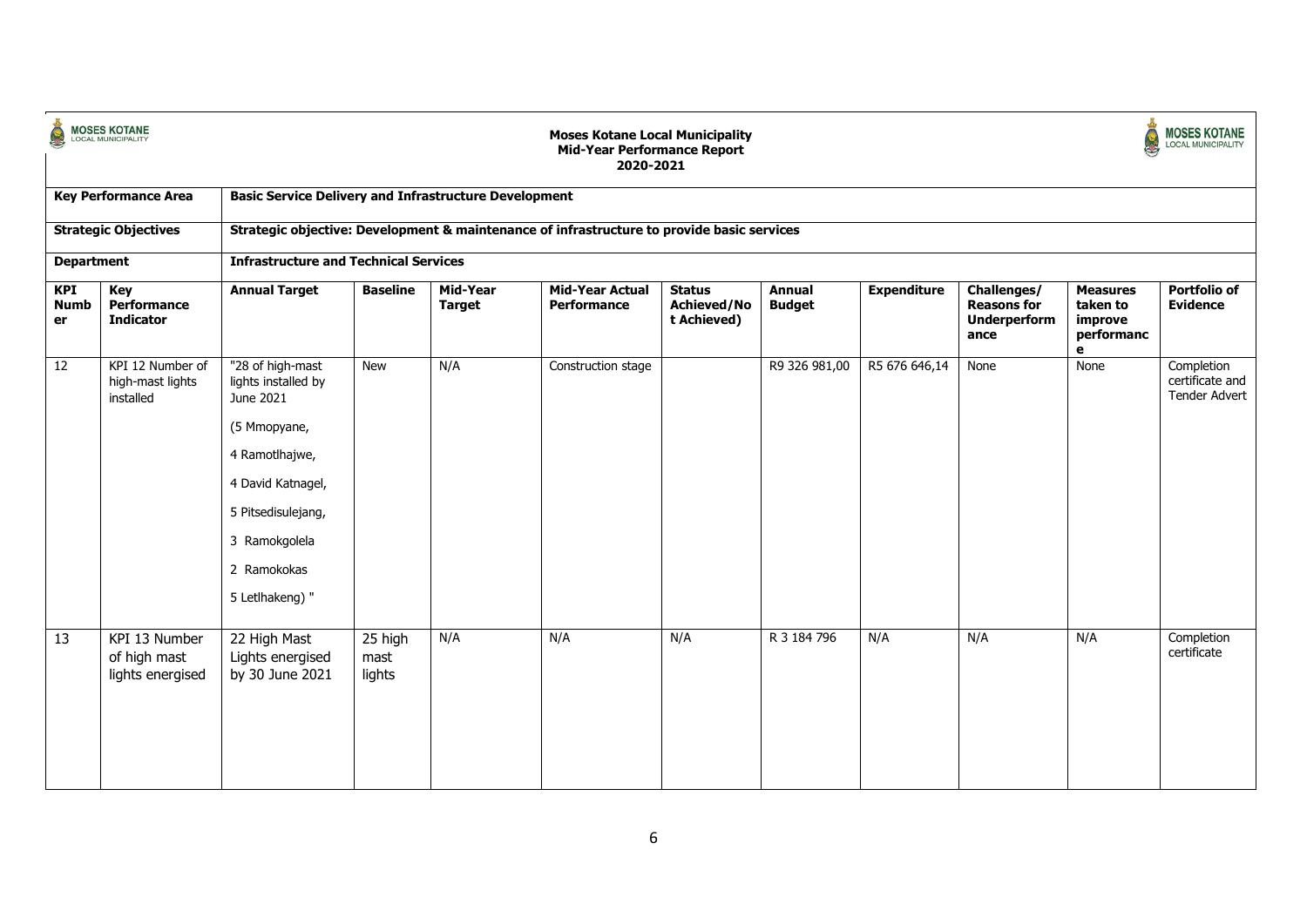| <b>MOSES KOTANE</b><br>LOCAL MUNICIPALITY |                                                                                              |                                                                                             |                                                                       |                                                                                                                         | <b>Moses Kotane Local Municipality</b><br><b>Mid-Year Performance Report</b><br>2020-2021 |                                                       |                                |                    |                                                                  |                                                           | <b>MOSES KOTANE</b><br><b>LOCAL MUNICIPALITY</b> |  |  |  |
|-------------------------------------------|----------------------------------------------------------------------------------------------|---------------------------------------------------------------------------------------------|-----------------------------------------------------------------------|-------------------------------------------------------------------------------------------------------------------------|-------------------------------------------------------------------------------------------|-------------------------------------------------------|--------------------------------|--------------------|------------------------------------------------------------------|-----------------------------------------------------------|--------------------------------------------------|--|--|--|
|                                           | <b>Key Performance Area</b>                                                                  |                                                                                             |                                                                       | <b>Basic Service Delivery and Infrastructure Development</b>                                                            |                                                                                           |                                                       |                                |                    |                                                                  |                                                           |                                                  |  |  |  |
|                                           | <b>Strategic Objectives</b>                                                                  | <b>Department Community Services</b>                                                        |                                                                       | To develop and improve community infrastructure facilities, public safety, disaster emergencies and healthy environment |                                                                                           |                                                       |                                |                    |                                                                  |                                                           |                                                  |  |  |  |
| <b>Department</b>                         |                                                                                              |                                                                                             | <b>Community Services</b>                                             |                                                                                                                         |                                                                                           |                                                       |                                |                    |                                                                  |                                                           |                                                  |  |  |  |
| <b>KPI</b><br><b>Numbe</b><br>r.          | Key<br>Performance<br><b>Indicator</b>                                                       | <b>Annual Target</b>                                                                        | <b>Baseline</b>                                                       | <b>Mid-Year Target</b>                                                                                                  | <b>Mid-Year Actual</b><br>Performance                                                     | <b>Status</b><br><b>Achieved/N</b><br>ot<br>Achieved) | <b>Annual</b><br><b>Budget</b> | <b>Expenditure</b> | Challenges/<br><b>Reasons for</b><br><b>Underperform</b><br>ance | <b>Measures</b><br>taken to<br>improve<br>performanc<br>e | <b>Portfolio of</b><br><b>Evidence</b>           |  |  |  |
| Unit responsible                          |                                                                                              |                                                                                             | <b>Public Safety, Transport &amp; Disaster Management</b>             |                                                                                                                         |                                                                                           |                                                       |                                |                    |                                                                  |                                                           |                                                  |  |  |  |
| 14                                        | <b>KPI 14</b><br>Contingency<br><b>Disaster</b><br>Management<br>Plan approved<br>by Council | Contingency<br><b>Disaster</b><br>Management<br>Plan approved<br>by Council by<br>June 2021 | <b>New</b>                                                            | N/A                                                                                                                     | N/A                                                                                       | N/A                                                   | Operational                    | N/A                | N/A                                                              | N/A                                                       | Council<br>Resolution                            |  |  |  |
| 15                                        | KPI 15 Crime<br>Prevention Plan<br>approved by<br>council                                    | Crime<br>Prevention Plan<br>approved by<br>Council by June<br>2021                          | <b>New</b>                                                            | N/A                                                                                                                     | N/A                                                                                       | N/A                                                   | R200 000,00                    | N/A                | N/A                                                              | N/A                                                       | Council<br>Resolution                            |  |  |  |
| 16                                        | KPI 16 Number<br>of road safety<br>awareness<br>campaigns<br>conducted                       | 12 road safety<br>awareness<br>campaigns<br>conducted by<br>June 2021                       | 12 road<br>safety<br>awareness<br>campaigns<br>village per<br>quarter | 3 road safety<br>awareness<br>campaigns<br>conducted                                                                    | 3 road safety<br>awareness<br>campaigns<br>conducted                                      | Achieved                                              | R200 000,00                    | N/A                | N/A                                                              | N/A                                                       | Attendance<br>Register and<br>Report             |  |  |  |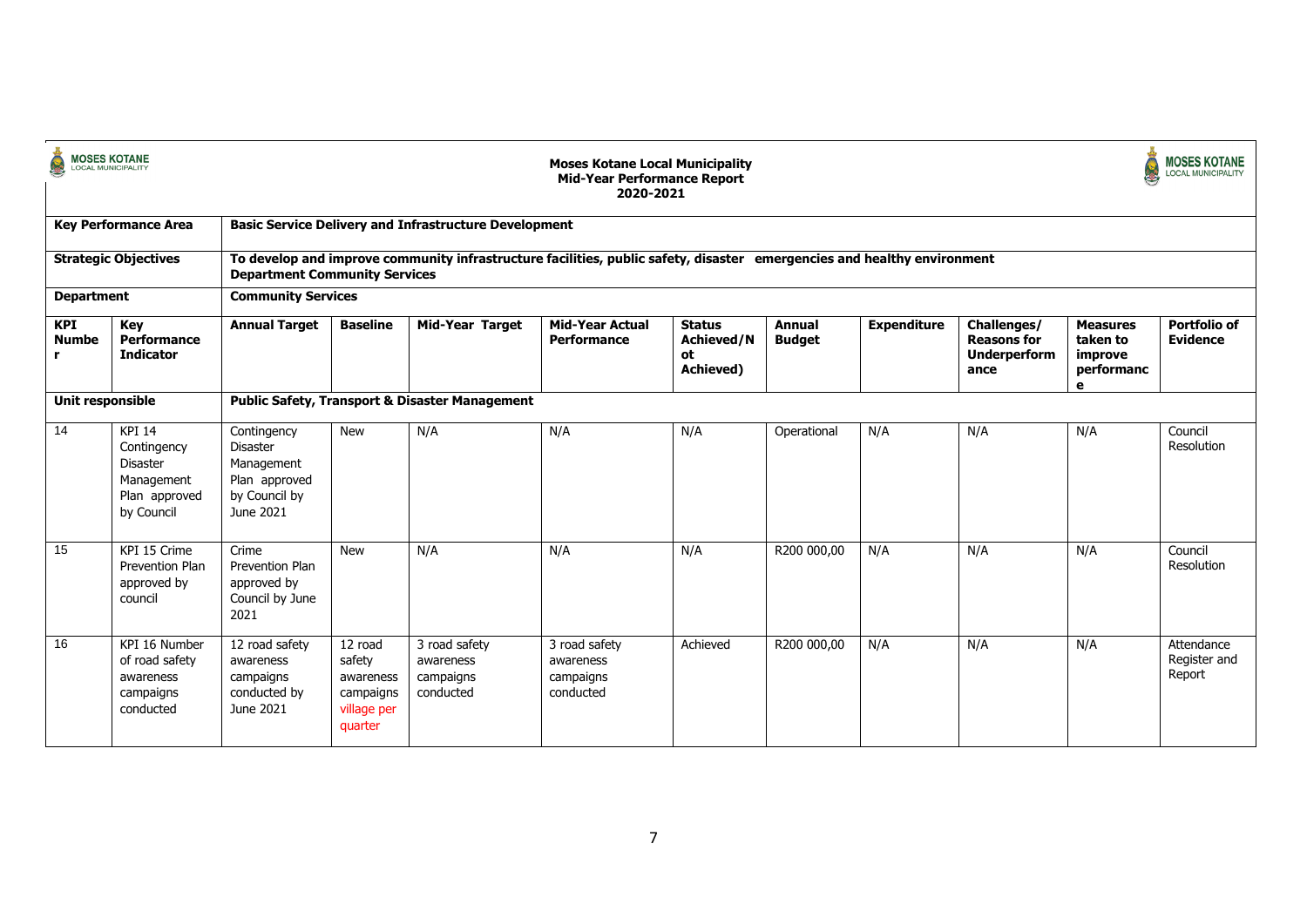| Q                          | <b>MOSES KOTANE</b><br>LOCAL MUNICIPALITY                                   |                                                                                         |                                                            |                                                                      | <b>Moses Kotane Local Municipality</b><br><b>Mid-Year Performance Report</b><br>2020-2021                                   |                                                       |                                |                    |                                                                  |                                                           | <b>MOSES KOTANE</b><br><b>LOCAL MUNICIPALITY</b> |
|----------------------------|-----------------------------------------------------------------------------|-----------------------------------------------------------------------------------------|------------------------------------------------------------|----------------------------------------------------------------------|-----------------------------------------------------------------------------------------------------------------------------|-------------------------------------------------------|--------------------------------|--------------------|------------------------------------------------------------------|-----------------------------------------------------------|--------------------------------------------------|
|                            | <b>Key Performance Area</b>                                                 |                                                                                         |                                                            | <b>Basic Service Delivery and Infrastructure Development</b>         |                                                                                                                             |                                                       |                                |                    |                                                                  |                                                           |                                                  |
|                            | <b>Strategic Objectives</b>                                                 | <b>Department Community Services</b>                                                    |                                                            |                                                                      | To develop and improve community infrastructure facilities, public safety, disaster emergencies and healthy environment     |                                                       |                                |                    |                                                                  |                                                           |                                                  |
| <b>Department</b>          |                                                                             | <b>Community Services</b>                                                               |                                                            |                                                                      |                                                                                                                             |                                                       |                                |                    |                                                                  |                                                           |                                                  |
| <b>KPI</b><br><b>Numbe</b> | Key<br>Performance<br><b>Indicator</b>                                      | <b>Annual Target</b>                                                                    | <b>Baseline</b>                                            | <b>Mid-Year Target</b>                                               | <b>Mid-Year Actual</b><br>Performance                                                                                       | <b>Status</b><br><b>Achieved/N</b><br>ot<br>Achieved) | <b>Annual</b><br><b>Budget</b> | <b>Expenditure</b> | Challenges/<br><b>Reasons for</b><br><b>Underperform</b><br>ance | <b>Measures</b><br>taken to<br>improve<br>performanc<br>е | Portfolio of<br><b>Evidence</b>                  |
| 17                         | KPI 17 %<br>upgrade of<br>Madikwe Landfill<br>Site(Ward 19)                 | 60% upgrade of<br>Madikwe Landfill<br>Site by June<br>2021                              | Rehabilitat<br>ion of<br>Mogwase<br>Landfill<br>Site Phase | N/A                                                                  | N/A                                                                                                                         | N/A                                                   | R <sub>3</sub><br>000 000,00   | N/A                | N/A                                                              | N/A                                                       | Progress<br>Report                               |
| 18                         | KPI 18 % of<br>households<br>which have<br>access to solid<br>waste removal | 100% of<br>households<br>which have<br>access to solid<br>waste removal<br>by June 2021 | Solid<br>Waste<br>Removal                                  | 100% of households<br>which have access<br>to solid waste<br>removal | 100% of households<br>which have access<br>to solid waste<br>removal                                                        | Achieved                                              | R <sub>18</sub><br>800 000.00  | N/A                | N/A                                                              | N/A                                                       | Solid Waste<br>Removal<br>Report                 |
| 19                         | KPI 19 Number<br>of safe and<br>clean-up<br>campaigns<br>conducted          | 12 safe and<br>clean-up<br>campaigns<br>conducted by<br>June 2021                       | 12                                                         | 3 safe and clean-up<br>Municipality<br>campaigns<br>conducted        | Mogwase Shopping<br>complex on<br>02/10/2020,<br>Moruleng Mall on<br>the 13/11/2020 and<br>Sun village on the<br>27/11/2020 | Achieved                                              | R100 000                       | None               | None                                                             | None                                                      | Attendance<br>Register and<br>Report             |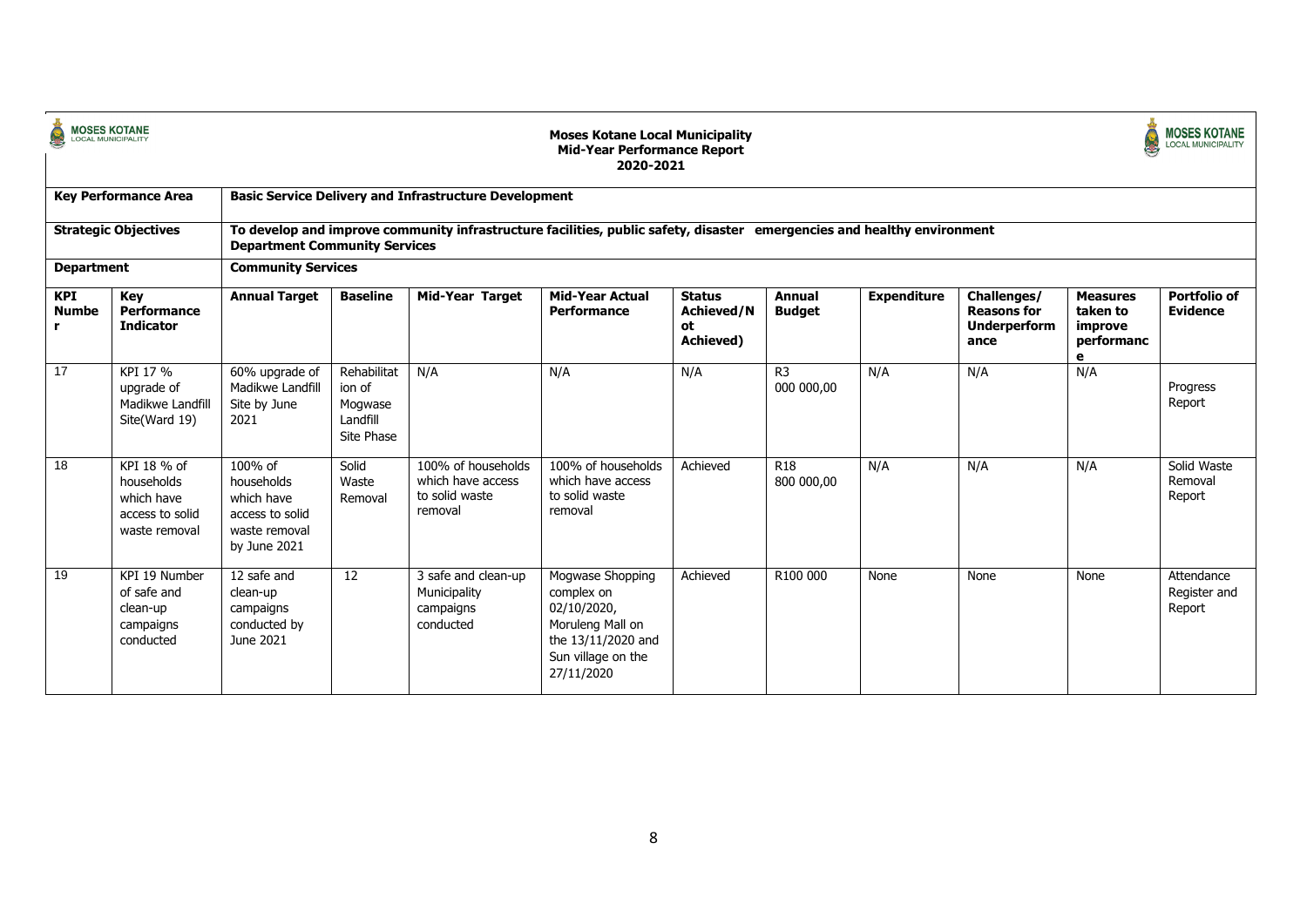| Ċ<br><b>MOSES KOTANE</b>   |                                                                                                                 |                                                                                                               |                                                  |                                                              | <b>Moses Kotane Local Municipality</b><br><b>Mid-Year Performance Report</b><br>2020-2021                               |                                                       |                         |                    |                                                                  |                                                           | <b>IOSES KOTANE</b><br>LOCAL MUNICIPALITY |  |  |
|----------------------------|-----------------------------------------------------------------------------------------------------------------|---------------------------------------------------------------------------------------------------------------|--------------------------------------------------|--------------------------------------------------------------|-------------------------------------------------------------------------------------------------------------------------|-------------------------------------------------------|-------------------------|--------------------|------------------------------------------------------------------|-----------------------------------------------------------|-------------------------------------------|--|--|
|                            | <b>Key Performance Area</b>                                                                                     |                                                                                                               |                                                  | <b>Basic Service Delivery and Infrastructure Development</b> |                                                                                                                         |                                                       |                         |                    |                                                                  |                                                           |                                           |  |  |
|                            | <b>Strategic Objectives</b>                                                                                     | <b>Department Community Services</b>                                                                          |                                                  |                                                              | To develop and improve community infrastructure facilities, public safety, disaster emergencies and healthy environment |                                                       |                         |                    |                                                                  |                                                           |                                           |  |  |
| <b>Department</b>          |                                                                                                                 |                                                                                                               | <b>Community Services</b>                        |                                                              |                                                                                                                         |                                                       |                         |                    |                                                                  |                                                           |                                           |  |  |
| <b>KPI</b><br><b>Numbe</b> | <b>Key</b><br>Performance<br><b>Indicator</b>                                                                   | <b>Annual Target</b>                                                                                          | <b>Baseline</b>                                  | <b>Mid-Year Target</b>                                       | <b>Mid-Year Actual</b><br>Performance                                                                                   | <b>Status</b><br><b>Achieved/N</b><br>ot<br>Achieved) | Annual<br><b>Budget</b> | <b>Expenditure</b> | Challenges/<br><b>Reasons for</b><br><b>Underperform</b><br>ance | <b>Measures</b><br>taken to<br>improve<br>performanc<br>е | <b>Portfolio of</b><br><b>Evidence</b>    |  |  |
| 20                         | KPI 20 Number<br>of Landfill site<br>external<br>environmental<br>audits conducted<br>in Mogwase and<br>Madikwe | 2 Landfill site<br>external<br>environmental<br>audits conducted<br>in Mogwase and<br>Madikwe by<br>June 2021 | 8                                                | N/A                                                          | N/A                                                                                                                     | N/A                                                   | R65 124.96              | N/A                | N/A                                                              | N/A                                                       | Environmental<br><b>Audit Report</b>      |  |  |
| 21                         | KPI 21 Mogwase<br>Sports park<br>upgraded                                                                       | Mogwase Sports<br>park upgraded<br>by June 2021                                                               | Mogwase<br>multi-<br>purpose<br>sports<br>park   | N/A                                                          | N/A                                                                                                                     | N/A                                                   | R9 864<br>475.00        | N/A                | N/A                                                              | N/A                                                       | Completion<br>Certificate                 |  |  |
| 22                         | KPI 22 Number<br>of Municipal<br><b>Buildings</b><br>Repaired                                                   | 4 Municipal<br><b>Buildings</b><br>Repaired by<br>June 2021                                                   | 6<br>municipal<br>buildings<br>and<br>facilities | 1 municipal building<br>repaired/renovated                   | 2 Municipal buildings<br>repaired, ICT Server<br>Room and Mogwase<br>Cemetery Ablution<br><b>Facilities Repaired</b>    | Achieved                                              | R 4 000<br>000.00       | N/A                | N/A                                                              | N/A                                                       | Completion<br>Certificate                 |  |  |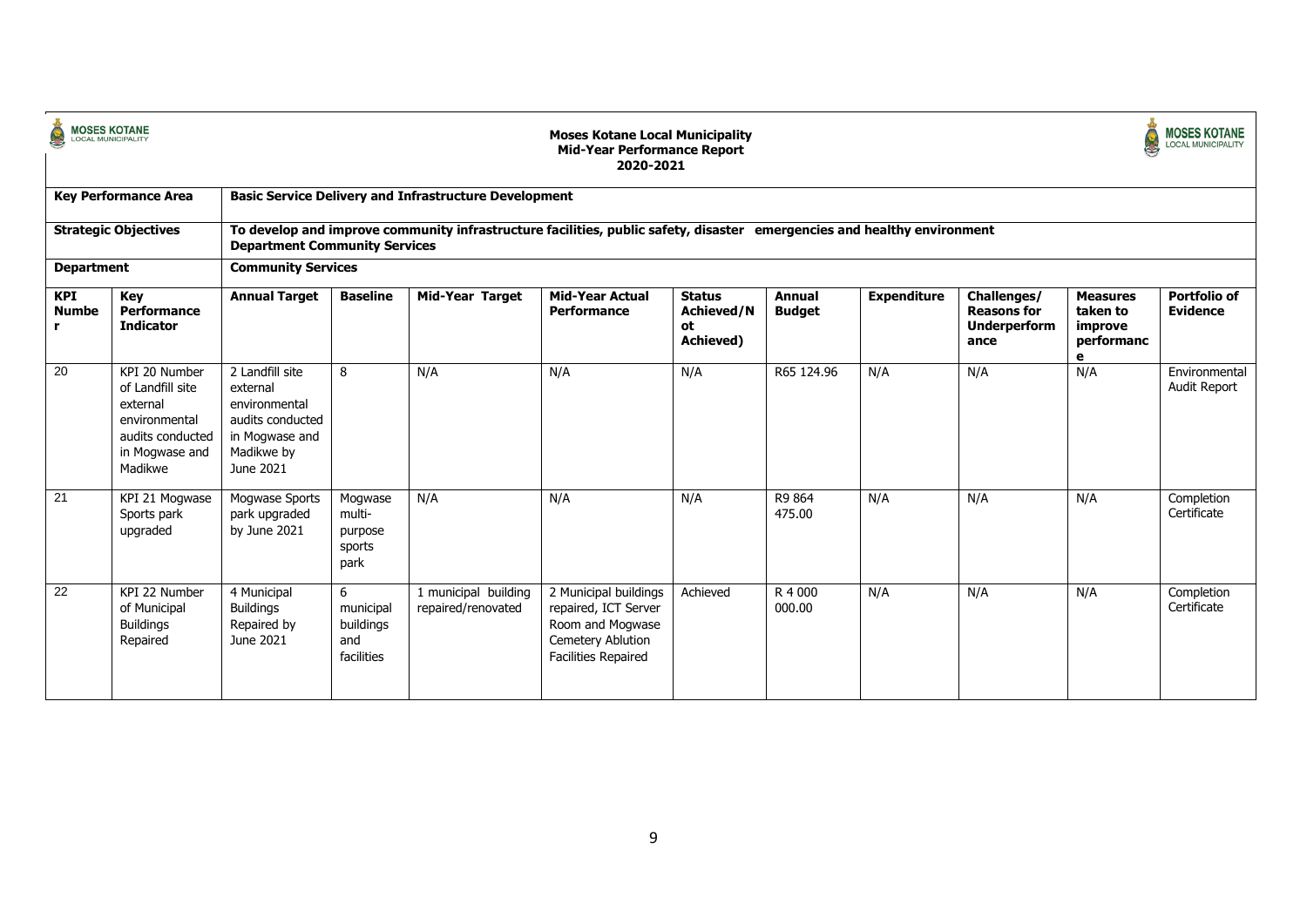| <b>MOSES KOTANE</b><br><b>LOCAL MUNICIPALITY</b> |                                                                                                  |                                                                                                        |                                                                                                                                                                                         |                 | <b>Moses Kotane Local Municipality</b><br><b>Mid-Year Performance Report</b><br>2020-2021 |                                         |                         |                    |                                                                  |                                                           | <b>MOSES KOTANE</b><br><b>LOCAL MUNICIPALITY</b>                           |  |  |  |  |
|--------------------------------------------------|--------------------------------------------------------------------------------------------------|--------------------------------------------------------------------------------------------------------|-----------------------------------------------------------------------------------------------------------------------------------------------------------------------------------------|-----------------|-------------------------------------------------------------------------------------------|-----------------------------------------|-------------------------|--------------------|------------------------------------------------------------------|-----------------------------------------------------------|----------------------------------------------------------------------------|--|--|--|--|
|                                                  | <b>Key Performance Area</b>                                                                      |                                                                                                        | <b>Basic Service Delivery and Infrastructure Development</b><br>To develop and improve community infrastructure facilities, public safety, disaster emergencies and healthy environment |                 |                                                                                           |                                         |                         |                    |                                                                  |                                                           |                                                                            |  |  |  |  |
|                                                  | <b>Strategic Objectives</b>                                                                      |                                                                                                        | <b>Department Community Services</b>                                                                                                                                                    |                 |                                                                                           |                                         |                         |                    |                                                                  |                                                           |                                                                            |  |  |  |  |
| <b>Department</b>                                |                                                                                                  | <b>Community Services</b>                                                                              |                                                                                                                                                                                         |                 |                                                                                           |                                         |                         |                    |                                                                  |                                                           |                                                                            |  |  |  |  |
| KPI<br>Numbe                                     | Key<br><b>Performance</b><br><b>Indicator</b>                                                    | <b>Annual Target</b>                                                                                   | <b>Baseline</b>                                                                                                                                                                         | Mid-Year Target | <b>Mid-Year Actual</b><br>Performance                                                     | Status<br>Achieved/N<br>оt<br>Achieved) | Annual<br><b>Budget</b> | <b>Expenditure</b> | Challenges/<br><b>Reasons for</b><br><b>Underperform</b><br>ance | <b>Measures</b><br>taken to<br>improve<br>performanc<br>е | <b>Portfolio of</b><br><b>Evidence</b>                                     |  |  |  |  |
| $\overline{23}$                                  | KPI 23 Approved<br>Library business<br>plan submitted<br>to Department<br>of Arts and<br>Culture | Library business<br>plan approved<br>submitted to<br>Department of<br>Arts and Culture<br>by June 2021 | Library<br><b>Business</b><br>Plan                                                                                                                                                      |                 |                                                                                           |                                         | Operational             |                    |                                                                  |                                                           | Acknowledge<br>ment letter<br>form<br>Department<br>of Arts and<br>Culture |  |  |  |  |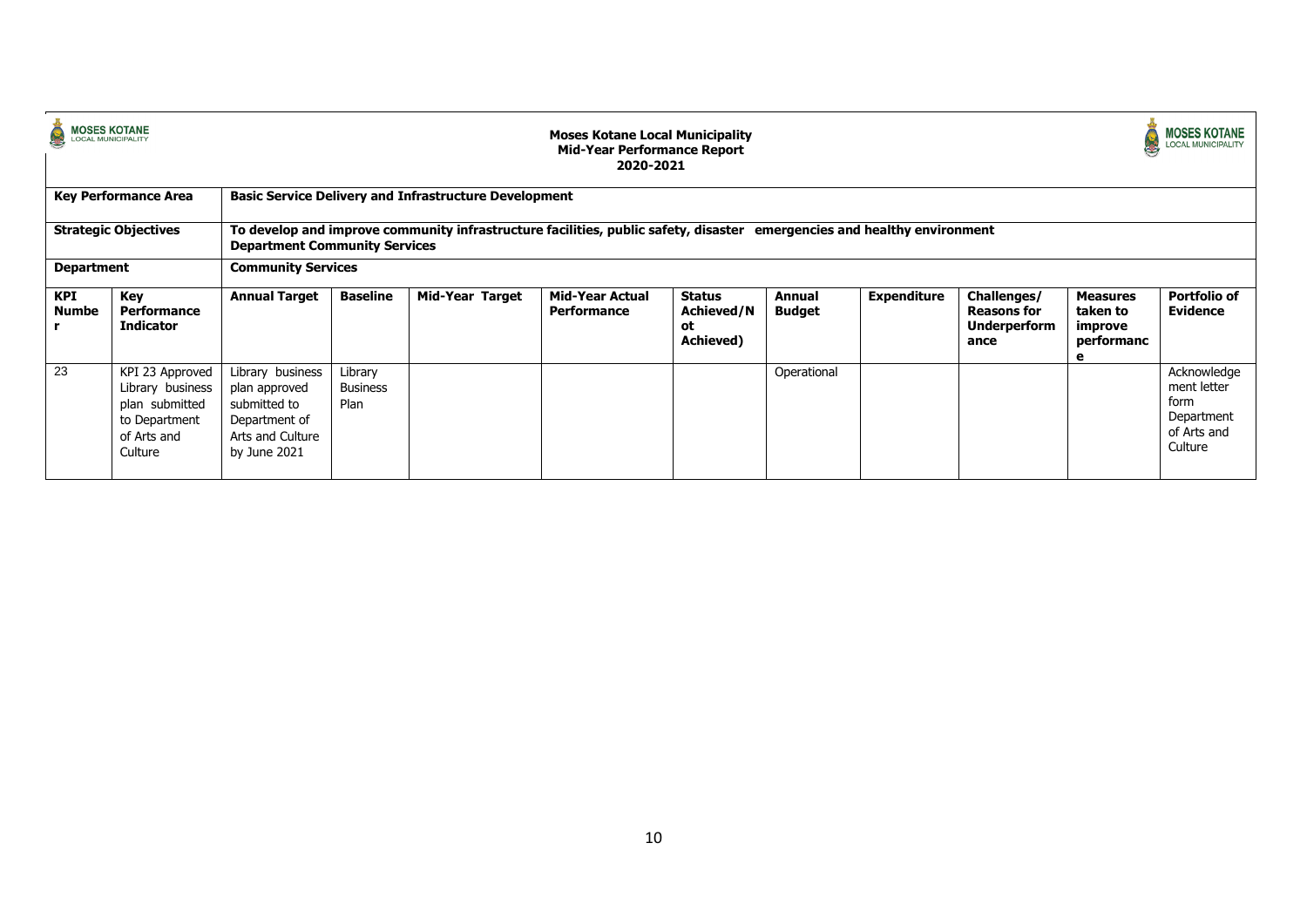| <b>Moses Kotane Local Municipality</b><br><b>Mid-Year Performance Report</b><br><b>MOSES KOTANE</b><br>2020-2021<br><b>LOCAL MUNICIPALITY</b><br><b>Local Economic Development</b><br><b>Key Performance Area</b> |                                                                                                            |                                                                                                               |                                                                                                                                                                                      |                                                                  |                                                                              |                                             |                  |                    | <b>MOSES KOTANE</b><br>LOCAL MUNICIPALITY                          |                                                    |                                                                    |  |  |  |
|-------------------------------------------------------------------------------------------------------------------------------------------------------------------------------------------------------------------|------------------------------------------------------------------------------------------------------------|---------------------------------------------------------------------------------------------------------------|--------------------------------------------------------------------------------------------------------------------------------------------------------------------------------------|------------------------------------------------------------------|------------------------------------------------------------------------------|---------------------------------------------|------------------|--------------------|--------------------------------------------------------------------|----------------------------------------------------|--------------------------------------------------------------------|--|--|--|
|                                                                                                                                                                                                                   |                                                                                                            |                                                                                                               |                                                                                                                                                                                      |                                                                  |                                                                              |                                             |                  |                    |                                                                    |                                                    |                                                                    |  |  |  |
|                                                                                                                                                                                                                   | <b>Strategic Objectives</b>                                                                                |                                                                                                               |                                                                                                                                                                                      |                                                                  | To create an enabling environment for social development and economic growth |                                             |                  |                    |                                                                    |                                                    |                                                                    |  |  |  |
| <b>Department</b>                                                                                                                                                                                                 |                                                                                                            |                                                                                                               | <b>Local Economic Development</b><br>Mid-Year<br><b>Mid-Year Actual</b><br><b>Baseline</b><br><b>Status</b><br><b>Annual</b><br><b>Expenditure</b><br>Challenges/<br><b>Measures</b> |                                                                  |                                                                              |                                             |                  |                    |                                                                    |                                                    |                                                                    |  |  |  |
| <b>KPI</b><br><b>Numbe</b>                                                                                                                                                                                        | <b>Key</b><br><b>Performance</b><br><b>Indicator</b>                                                       | <b>Annual Target</b>                                                                                          |                                                                                                                                                                                      | <b>Target</b>                                                    | Performance                                                                  | Achieved/<br><b>Not</b><br><b>Achieved)</b> | <b>Budget</b>    |                    | <b>Reasons for</b><br><b>Underperfor</b><br>mance                  | taken to<br>improve<br>performance                 | <b>Portfolio of</b><br><b>Evidence</b>                             |  |  |  |
| 60                                                                                                                                                                                                                | KPI 60 LED<br>strategy approved<br>by council                                                              | LED strategy<br>approved by<br>council by June<br>2021                                                        | 2011 LED<br>strategy                                                                                                                                                                 | LED strategy<br>adopted by<br>June 2021                          | LED strategy not<br>adopted                                                  | <b>Not</b><br>Achieved                      | R3 000<br>000,00 | R <sub>0</sub> ,00 | Led strategy in<br>place,<br>however no<br>council<br>meeting held | To be adopted<br>in the next<br>council<br>meeting | Council<br>resolution                                              |  |  |  |
| 61                                                                                                                                                                                                                | KPI 61 Arts and<br>Culture Masterplan<br>approved by<br>council                                            | Arts and Culture<br>Masterplan<br>approved by<br>council by end<br>June 2021                                  | Provincial<br>& National<br>policy<br>quideline                                                                                                                                      | Arts and<br>Culture<br>Masterplan<br>adopted by<br>end June 2021 | Arts and Culture<br>Masterplan not<br>adopted                                | <b>Not</b><br>Achieved                      | R3 000<br>000,00 | R0,00              | Masterplan<br>document in<br>place, no<br>council<br>meeting held  | To be adopted<br>in the next<br>council<br>meeting | Council<br>resolution                                              |  |  |  |
| 62                                                                                                                                                                                                                | KPI 62 Number of<br>job opportunities<br>created through<br>EPWP and capital<br>projects                   | 340 Job<br>opportunities<br>created through<br>EPWP and capital<br>projects by June<br>2021                   | $187$ Job<br>opportuniti<br>es created                                                                                                                                               | 100 Jobs                                                         | EPWP 116 Capital<br>projects 195                                             | Achieved                                    | R1 827 000       |                    | None                                                               | None                                               | Beneficiaries'<br>list and<br>contracts/<br>EPWP system<br>reports |  |  |  |
| 63                                                                                                                                                                                                                | KPI 63 Number<br>jobs created<br>through<br>municipality's local<br>economic<br>development<br>initiatives | 200 jobs created<br>through<br>municipality's local<br>economic<br>development<br>initiatives by June<br>2021 | 200 jobs                                                                                                                                                                             | 100 jobs                                                         | 25 Tourism<br>monitors Grass<br>cutting initiative<br>237                    | Achieved                                    | Operational      | None               | None                                                               | None                                               | <b>Beneficiaries</b><br>list and<br>comprehensive<br>report        |  |  |  |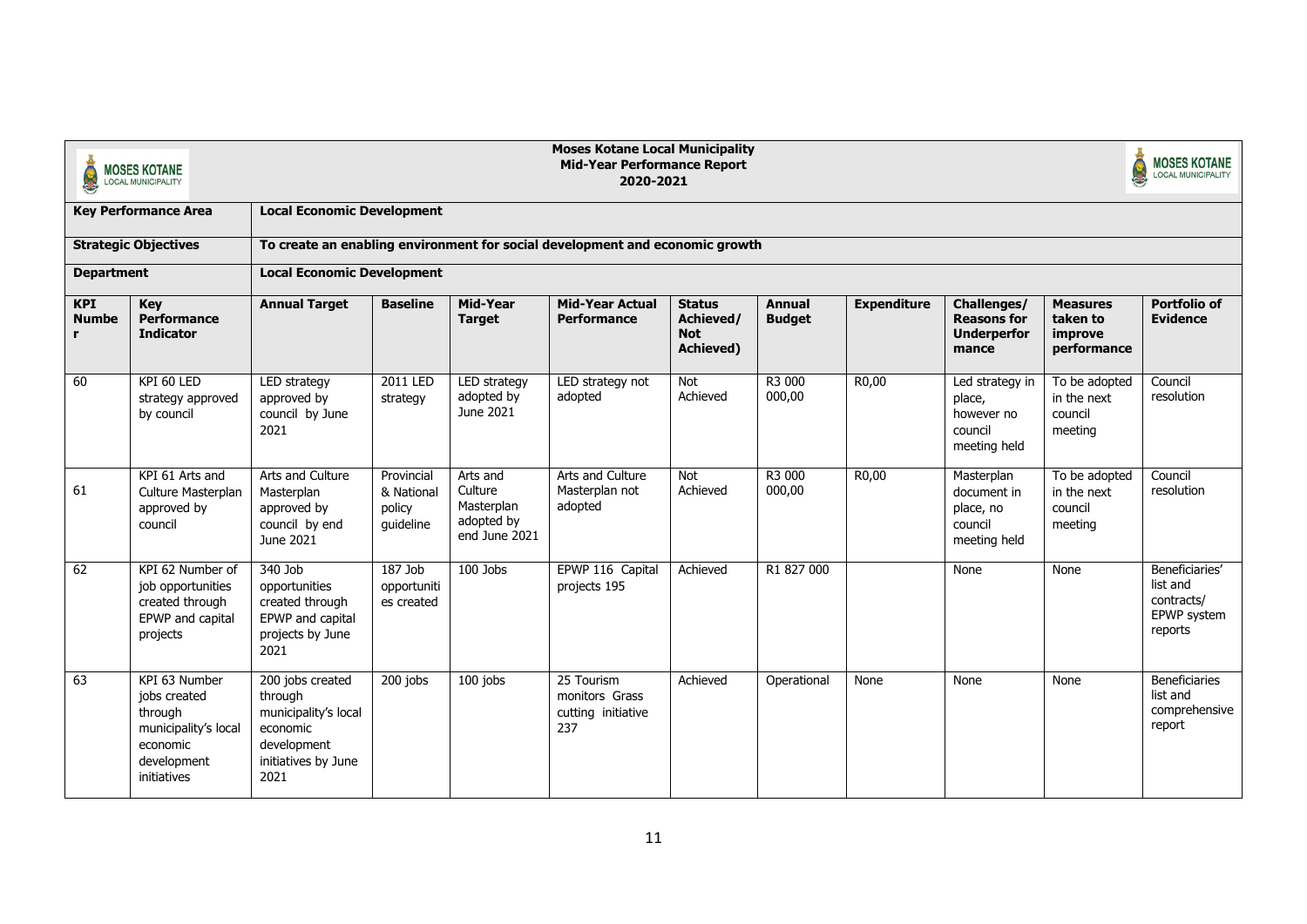|                            | <b>MOSES KOTANE</b><br><b>LOCAL MUNICIPALITY</b>                                                                |                                                                                                                       |                 |                           | <b>Moses Kotane Local Municipality</b><br><b>Mid-Year Performance Report</b><br>2020-2021 |                                                              |                                |                    |                                                                  |                                                       | <b>MOSES KOTANE</b><br><b>LOCAL MUNICIPALITY</b>                              |
|----------------------------|-----------------------------------------------------------------------------------------------------------------|-----------------------------------------------------------------------------------------------------------------------|-----------------|---------------------------|-------------------------------------------------------------------------------------------|--------------------------------------------------------------|--------------------------------|--------------------|------------------------------------------------------------------|-------------------------------------------------------|-------------------------------------------------------------------------------|
|                            | <b>Key Performance Area</b>                                                                                     | <b>Local Economic Development</b>                                                                                     |                 |                           |                                                                                           |                                                              |                                |                    |                                                                  |                                                       |                                                                               |
|                            | <b>Strategic Objectives</b>                                                                                     |                                                                                                                       |                 |                           | To create an enabling environment for social development and economic growth              |                                                              |                                |                    |                                                                  |                                                       |                                                                               |
| <b>Department</b>          |                                                                                                                 | <b>Local Economic Development</b>                                                                                     |                 |                           |                                                                                           |                                                              |                                |                    |                                                                  |                                                       |                                                                               |
| <b>KPI</b><br><b>Numbe</b> | <b>Key</b><br>Performance<br><b>Indicator</b>                                                                   | <b>Annual Target</b>                                                                                                  | <b>Baseline</b> | Mid-Year<br><b>Target</b> | <b>Mid-Year Actual</b><br>Performance                                                     | <b>Status</b><br>Achieved/<br><b>Not</b><br><b>Achieved)</b> | <b>Annual</b><br><b>Budget</b> | <b>Expenditure</b> | Challenges/<br><b>Reasons for</b><br><b>Underperfor</b><br>mance | <b>Measures</b><br>taken to<br>improve<br>performance | <b>Portfolio of</b><br><b>Evidence</b>                                        |
| 64                         | KPI 64 Feasibility<br>study for<br>establishment of<br>fresh produced<br>market (Vegetable<br>Market) conducted | Feasibility study<br>for establishment<br>of fresh produced<br>market (Vegetable<br>Market) conducted<br>by June 2021 |                 | $\mathbf{0}$              | N/A                                                                                       | N/A                                                          | R7,223 512                     | None               | None                                                             | None                                                  | Memorandum<br>οf<br>understanding<br>) MOU and<br>Feasibility<br>study report |
| 65                         | KPI 65 Number of<br>LED projects<br>financially<br>supported                                                    | 6 LED projects<br>financially<br>supported by June<br>2021                                                            | 04<br>projects  | 6 projects<br>supported   | $\mathbf 0$                                                                               | Not<br>Achieved                                              | R<br>2 350 000.0               |                    | Delay in the<br>appointment<br>of service<br>provider            | To be<br>achieved in<br>the next<br>quarter           | Comprehensiv<br>e Report                                                      |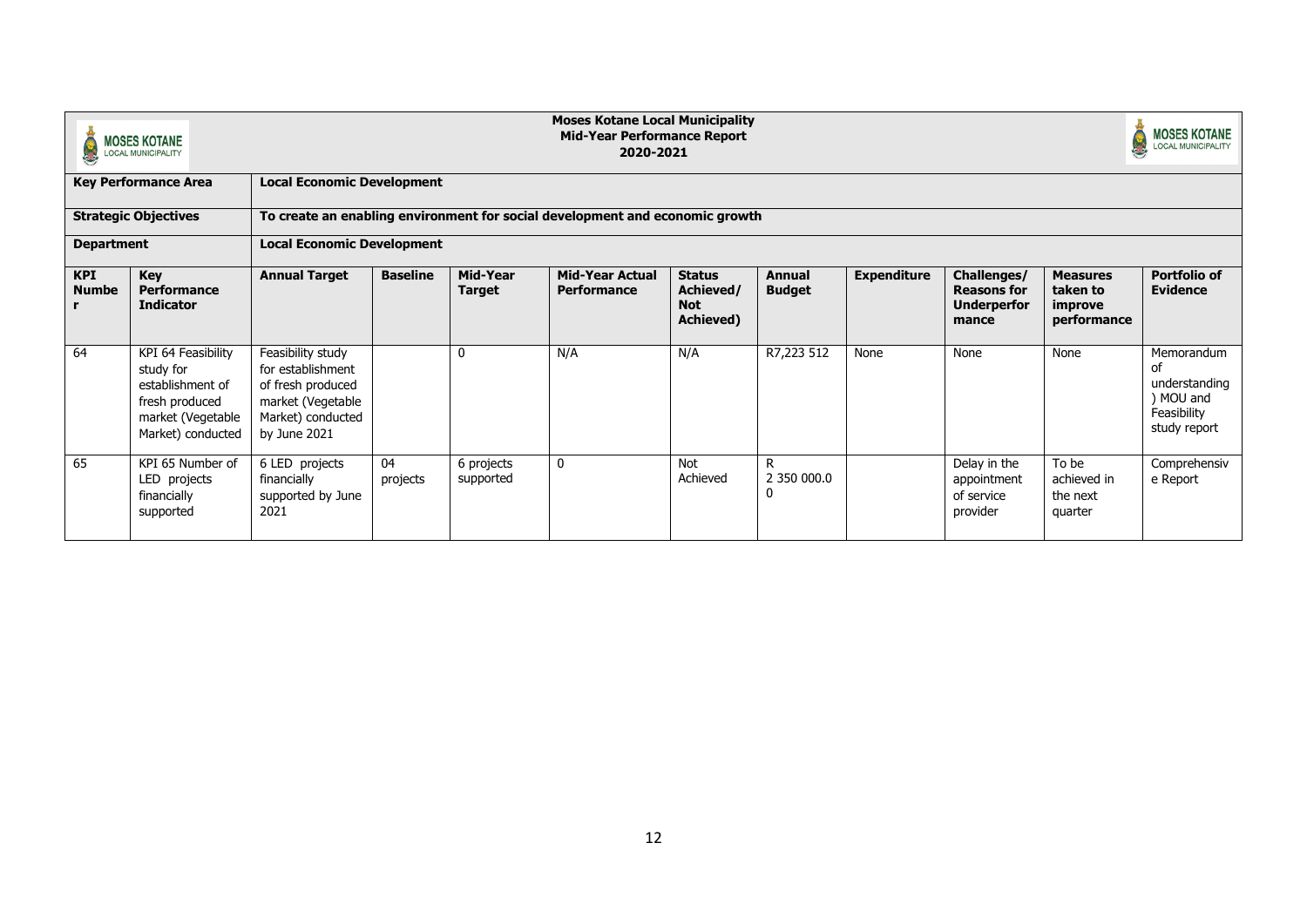| 监                           | <b>MOSES KOTANE</b><br><b>LOCAL MUNICIPALITY</b>                                 |                                                                                                                       |                                                                                                                                                               |                                                                                   |                                                                                | <b>Moses Kotane Local Municipality</b><br><b>Mid-Year Performance Report</b><br>2019-2020 |                                                       |             |                                               | <b>MOSES KOTANE</b><br>LOCAL MUNICIPALITY |                                      |  |  |
|-----------------------------|----------------------------------------------------------------------------------|-----------------------------------------------------------------------------------------------------------------------|---------------------------------------------------------------------------------------------------------------------------------------------------------------|-----------------------------------------------------------------------------------|--------------------------------------------------------------------------------|-------------------------------------------------------------------------------------------|-------------------------------------------------------|-------------|-----------------------------------------------|-------------------------------------------|--------------------------------------|--|--|
|                             | <b>Key Performance Area</b>                                                      | <b>Spatial Rationale</b>                                                                                              |                                                                                                                                                               |                                                                                   |                                                                                |                                                                                           |                                                       |             |                                               |                                           |                                      |  |  |
|                             | <b>Strategic Objectives</b>                                                      | To establish economically, socially and environmentally integrated sustainable land use and human settlement in MKLM. |                                                                                                                                                               |                                                                                   |                                                                                |                                                                                           |                                                       |             |                                               |                                           |                                      |  |  |
| <b>Department</b>           |                                                                                  |                                                                                                                       | <b>Planning and Development</b><br>Mid-Year<br>Mid-Year<br>Challenges/<br><b>Baseline</b><br><b>Status</b><br>Annual<br><b>Expenditure</b><br><b>Measures</b> |                                                                                   |                                                                                |                                                                                           |                                                       |             |                                               |                                           |                                      |  |  |
| <b>KPI</b><br><b>Number</b> | <b>Key Performance</b><br><b>Indicator</b>                                       | <b>Annual Target</b>                                                                                                  |                                                                                                                                                               | <b>Target</b>                                                                     | <b>Actual</b><br><b>Performance</b>                                            | <b>Achieved/Not</b><br><b>Achieved)</b>                                                   | <b>Budget</b>                                         |             | <b>Reasons for</b><br><b>Underperformance</b> | taken to<br>improve<br>performance        | Portfolio of<br><b>Evidence</b>      |  |  |
| Unit responsible            |                                                                                  | <b>Municipal Planning</b>                                                                                             |                                                                                                                                                               |                                                                                   |                                                                                |                                                                                           |                                                       |             |                                               |                                           |                                      |  |  |
| 66                          | KPI 66 Mogwase Unit<br>6 Township<br>establishment<br>approved                   | Mogwase Unit 6<br>Township<br>establishment by<br>June 2021                                                           | <b>New</b>                                                                                                                                                    | N/A                                                                               | N/A                                                                            | N/A                                                                                       | Human<br>Settlement<br>Development<br>Grant<br>(HSDG) | N/A         | N/A                                           | N/A                                       | Approval<br>letter                   |  |  |
| 67                          | KPI 67 Mogwase Unit<br>7 Township<br>establishment<br>approved                   | Approval of<br>Mogwase Unit 7<br>Township<br>establishment<br>by June 2021                                            | <b>New</b>                                                                                                                                                    | N/A                                                                               | N/A                                                                            | N/A                                                                                       | Human<br>Settlement<br>Development<br>Grant<br>(HSDG) | N/A         | N/A                                           | N/A                                       | Approval<br>letter                   |  |  |
| 68                          | KPI 68 % of Building<br>inspections attended<br>to within 24 hours of<br>request | % of building<br>inspections<br>attended to<br>within 24<br>working hours of<br>request by June<br>2021               | <b>New</b>                                                                                                                                                    | 100%<br>housing<br>inspections<br>attended to<br>within 24<br>hours of<br>request | 100% housing<br>inspections<br>attended to<br>within 24<br>hours of<br>request | achieved                                                                                  | Operational                                           | Operational | None                                          | None                                      | Inspection<br>register               |  |  |
| 69                          | KPI 69 % of Building<br>plans approved<br>within 4 weeks of<br>request           | % of Building<br>plans approved<br>within 4 weeks<br>of request by<br>June 2021                                       | <b>New</b>                                                                                                                                                    | 100%<br><b>Building Plans</b><br>approved<br>within 4<br>weeks of<br>request      | 100%<br><b>Building Plans</b><br>approved<br>within 4<br>weeks of<br>request   | Achieved                                                                                  | Human<br>Settlement<br>Development<br>Grant<br>(HSDG) | R0,00       | N/A                                           | N/A                                       | <b>Building</b><br>Plans<br>Register |  |  |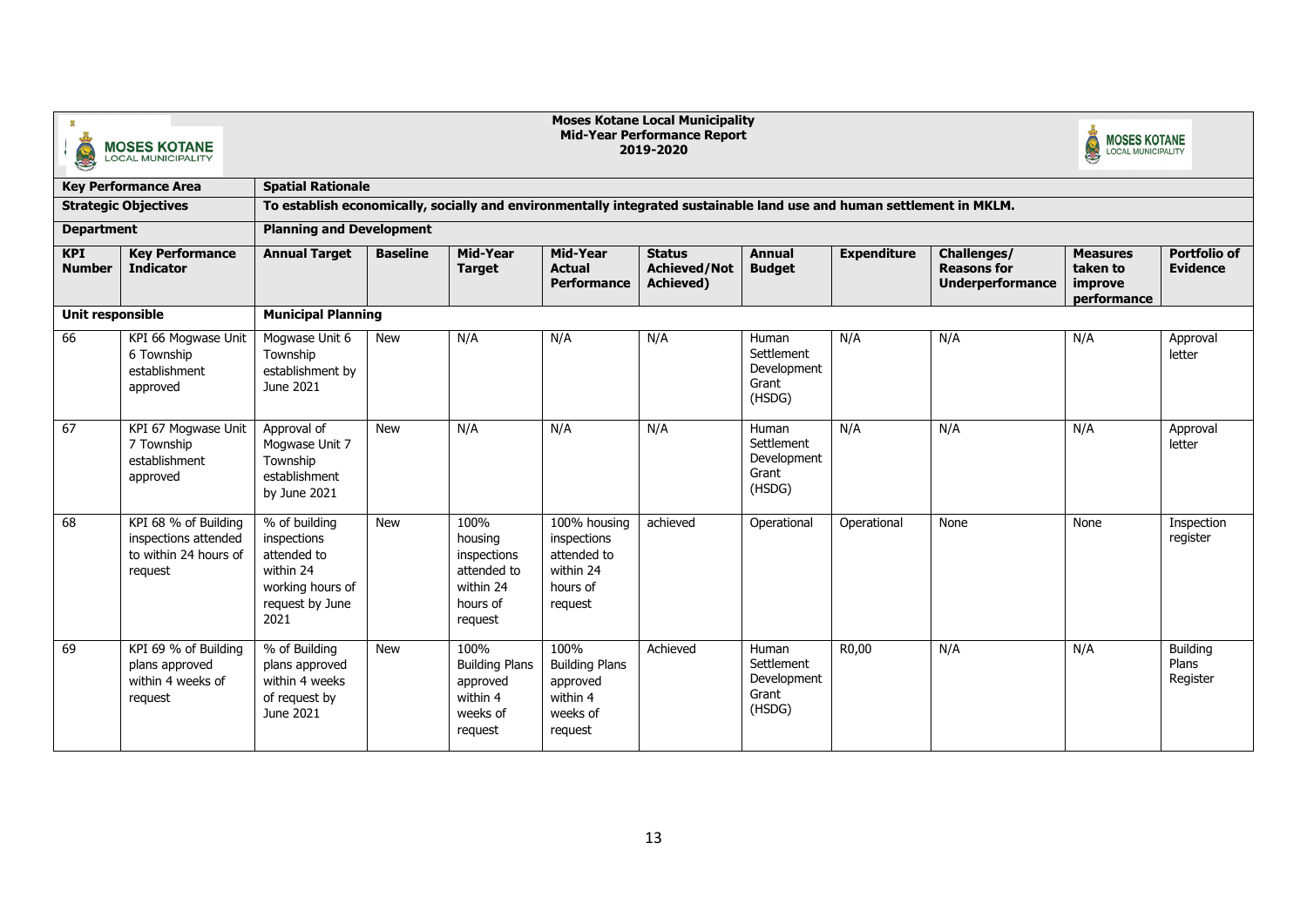| <b>Moses Kotane Local Municipality</b><br><b>Mid-Year Performance Report</b><br><b>MOSES KOTANE</b><br><b>LOCAL MUNICIPALITY</b><br>2020-2021<br><b>Municipal Transformation and Organizational Development</b><br><b>Key Performance Area</b> |                                                                                           |                                                                               |                                                                                                                                                                                                                                                                                                                                                                                                                                               |              |                                                                                   |          |             |            |      | <b>MOSES KOTANE</b><br>LOCAL MUNICIPALITY |                                                                |
|------------------------------------------------------------------------------------------------------------------------------------------------------------------------------------------------------------------------------------------------|-------------------------------------------------------------------------------------------|-------------------------------------------------------------------------------|-----------------------------------------------------------------------------------------------------------------------------------------------------------------------------------------------------------------------------------------------------------------------------------------------------------------------------------------------------------------------------------------------------------------------------------------------|--------------|-----------------------------------------------------------------------------------|----------|-------------|------------|------|-------------------------------------------|----------------------------------------------------------------|
|                                                                                                                                                                                                                                                |                                                                                           |                                                                               |                                                                                                                                                                                                                                                                                                                                                                                                                                               |              |                                                                                   |          |             |            |      |                                           |                                                                |
|                                                                                                                                                                                                                                                | <b>Strategic Objectives</b>                                                               |                                                                               |                                                                                                                                                                                                                                                                                                                                                                                                                                               |              | To Promote Accountability, Efficiency and Professionalism Within the Organization |          |             |            |      |                                           |                                                                |
| <b>Department</b>                                                                                                                                                                                                                              |                                                                                           | <b>Corporate Services</b>                                                     |                                                                                                                                                                                                                                                                                                                                                                                                                                               |              |                                                                                   |          |             |            |      |                                           |                                                                |
| <b>KPI</b><br><b>Numbe</b>                                                                                                                                                                                                                     | Key<br>Performanc<br>e Indicator                                                          | <b>Annual</b><br><b>Target</b>                                                | <b>Baseline</b><br><b>Mid-Year</b><br><b>Mid-Year Actual</b><br><b>Expenditure</b><br><b>Status</b><br><b>Annual</b><br>Challenges/<br><b>Measures</b><br><b>Achieved</b><br><b>Budget</b><br><b>Reasons for</b><br>taken to<br><b>Target</b><br><b>Performance</b><br><b>Underperfor</b><br>/Not<br>improve<br><b>Achieved</b><br>performance<br>mance<br>2019-2020<br>N/A<br>N/A<br>N/A<br>N/A<br>N/A<br>N/A<br>Operational<br>Communicatio |              |                                                                                   |          |             |            |      |                                           |                                                                |
| 24                                                                                                                                                                                                                                             | <b>KPI 24</b><br>Communicatio<br>n strategy<br>Approved by<br>council                     | Communication<br>strategy<br>approved by<br>council by<br>June 2021           | n strategy                                                                                                                                                                                                                                                                                                                                                                                                                                    |              |                                                                                   |          |             |            |      |                                           | Department:<br>Corporate<br>Services<br>Council<br>resolution  |
| 25                                                                                                                                                                                                                                             | <b>KPI 25</b><br>Number of<br><b>Newsletters</b><br>Published per<br>quarter              | 4 newsletters<br>published by<br>June 2021                                    | 3 newsletters                                                                                                                                                                                                                                                                                                                                                                                                                                 | 1 newsletter | newsletter was<br>published                                                       | Achieved | Operational | R29 000 00 | None | None                                      | Copy of the<br>Newsletter<br>attached                          |
| 26                                                                                                                                                                                                                                             | $KPI$ 26<br>Employment<br><b>Equity Report</b><br>submitted to<br>Department<br>of Labour | 1 report<br>submitted to<br>the Department<br>of Labour by 15<br>January 2021 | 2019-2020<br>Employment<br><b>Equity Report</b>                                                                                                                                                                                                                                                                                                                                                                                               | N/A          | N/A                                                                               | N/A      | Operational | N/A        | N/A  | N/A                                       | Acknowledge<br>ment letter<br>from<br>Department of<br>Labour. |
| 27                                                                                                                                                                                                                                             | KPI 27 Work<br>Skills Plan<br>submitted to<br>LG_SETA                                     | WSP submitted<br>$LG\neg\neg SETA by$<br>April 2021                           | 2019-2020<br><b>WSP</b><br>submitted                                                                                                                                                                                                                                                                                                                                                                                                          | N/A          | N/A                                                                               | N/A      | Operational | N/A        | N/A  | N/A                                       | Acknowledge<br>ment letter<br>from LGSETA                      |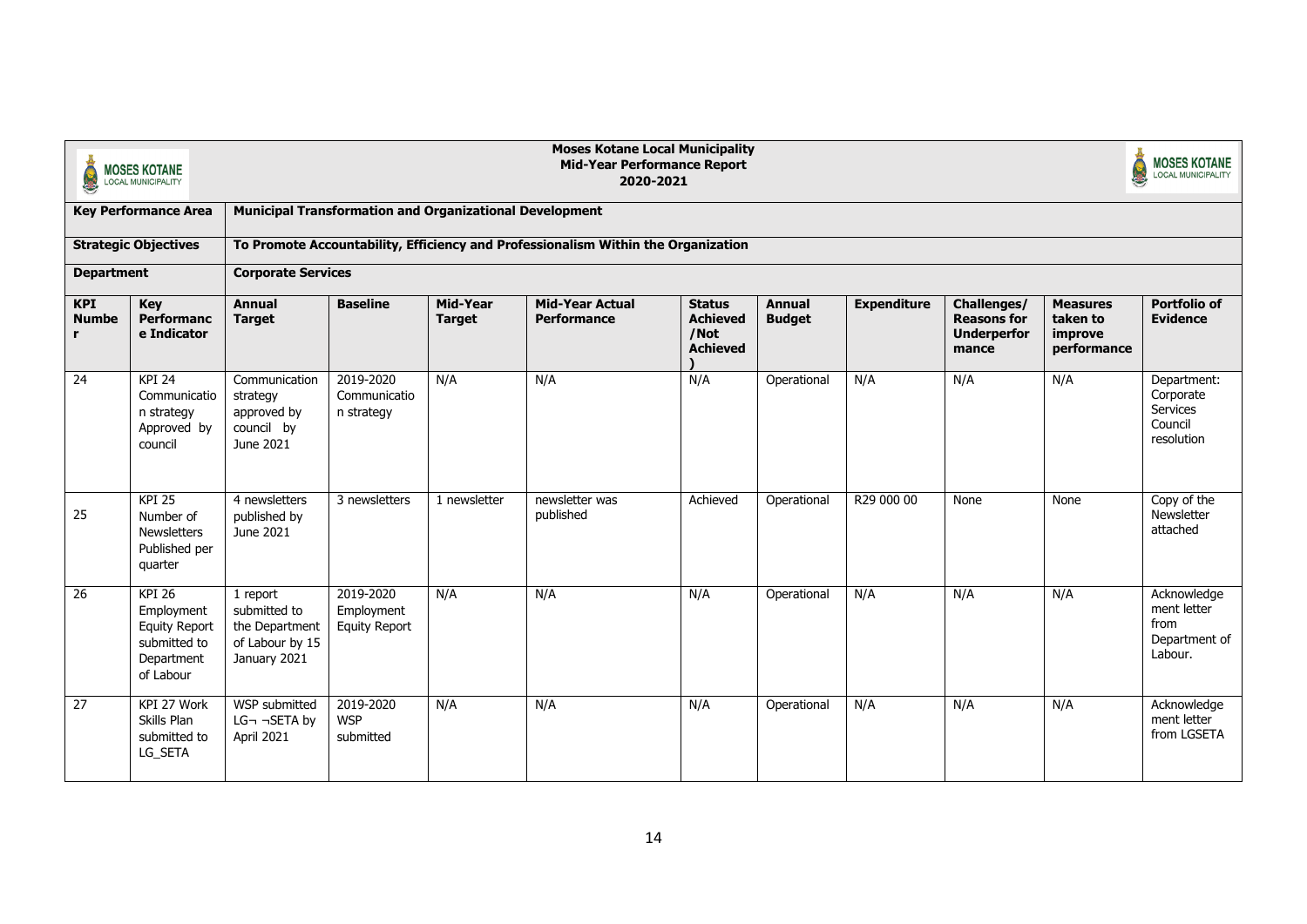|                                  | <b>MOSES KOTANE</b><br><b>LOCAL MUNICIPALITY</b>                              |                                                                        | <b>Moses Kotane Local Municipality</b><br><b>Mid-Year Performance Report</b><br>2020-2021 |                           |                                                                                   |                                                             |                                |                    |                                                                  |                                                       |                                                  |  |  |
|----------------------------------|-------------------------------------------------------------------------------|------------------------------------------------------------------------|-------------------------------------------------------------------------------------------|---------------------------|-----------------------------------------------------------------------------------|-------------------------------------------------------------|--------------------------------|--------------------|------------------------------------------------------------------|-------------------------------------------------------|--------------------------------------------------|--|--|
|                                  | <b>Key Performance Area</b>                                                   |                                                                        | <b>Municipal Transformation and Organizational Development</b>                            |                           |                                                                                   |                                                             |                                |                    |                                                                  |                                                       |                                                  |  |  |
|                                  | <b>Strategic Objectives</b>                                                   |                                                                        |                                                                                           |                           | To Promote Accountability, Efficiency and Professionalism Within the Organization |                                                             |                                |                    |                                                                  |                                                       |                                                  |  |  |
| <b>Department</b>                |                                                                               | <b>Corporate Services</b>                                              |                                                                                           |                           |                                                                                   |                                                             |                                |                    |                                                                  |                                                       |                                                  |  |  |
| <b>KPI</b><br><b>Numbe</b><br>r. | Key<br><b>Performanc</b><br>e Indicator                                       | <b>Annual</b><br><b>Target</b>                                         | <b>Baseline</b>                                                                           | Mid-Year<br><b>Target</b> | <b>Mid-Year Actual</b><br><b>Performance</b>                                      | <b>Status</b><br><b>Achieved</b><br>/Not<br><b>Achieved</b> | <b>Annual</b><br><b>Budget</b> | <b>Expenditure</b> | Challenges/<br><b>Reasons for</b><br><b>Underperfor</b><br>mance | <b>Measures</b><br>taken to<br>improve<br>performance | <b>Portfolio of</b><br><b>Evidence</b>           |  |  |
| 28                               | <b>KPI 28</b><br>Number of<br>Local Labour<br>Forum<br>meetings held          | 4 LLF meetings<br>held by June<br>2021                                 | 2 LLF<br>meetings                                                                         | 1 meetings                | meeting date was set                                                              | Not<br>achieved                                             | Operational                    | R <sub>0</sub>     | Unavailability<br>of LLF<br>members                              | resort to visual<br>meetings                          | Agenda,<br>Attendance<br>register and<br>minutes |  |  |
| 29                               | <b>KPI 29</b><br>Percentage of<br>grievances<br>resolved<br>within 30<br>days | 100% of<br>grievances<br>resolved within<br>30 days by<br>June 2021    | <b>New</b>                                                                                | 100%                      | No new grievances<br>recorded                                                     | Achieved                                                    | Operational                    | R <sub>0</sub>     | None                                                             | None                                                  | Agenda,<br>Attendance<br>register and<br>minute  |  |  |
| 30                               | <b>KPI 30</b><br>Organisationa<br>I Structure<br>approved by<br>council       | Organizational<br>structure<br>approved by<br>council by<br>March 2021 | Reviewed<br>organisational                                                                | N/A                       | N/A                                                                               | N/A                                                         | Operational                    | N/A                | N/A                                                              | N/A                                                   | Council<br>resolution                            |  |  |
| 31                               | <b>KPI 31</b><br>Number of<br>the OHS<br>meetings held                        | 4 OHS<br>meetings held<br>by June 2021                                 | 4 OHS<br>meetings                                                                         | 1 meeting                 | Meeting date was set                                                              | Not<br>achieved                                             | Operational                    | R <sub>0</sub>     | Meeting was<br>postponed due<br>to poor<br>attendance            | Meeting<br>planned for<br>3rd quarter                 | Minutes,<br>agenda,<br>reports                   |  |  |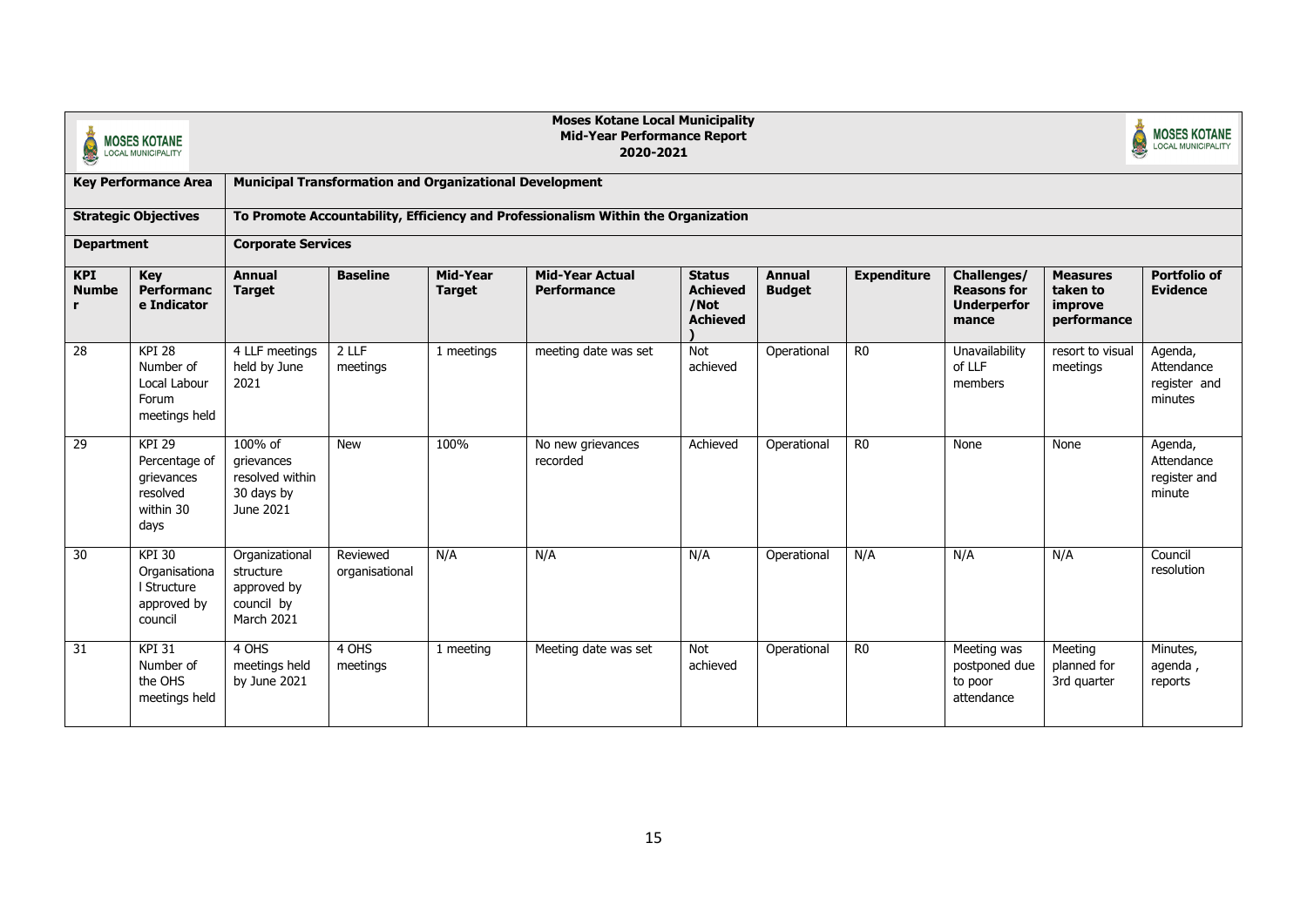|                                 | <b>MOSES KOTANE</b><br><b>LOCAL MUNICIPALITY</b>                                                         |                                                                                                                   |                                                                 |                                            | <b>Moses Kotane Local Municipality</b><br><b>Mid-Year Performance Report</b><br>2020-2021 |                                                             |                                |                    |                                                                  |                                                       | <b>MOSES KOTANE</b><br><b>LOCAL MUNICIPALITY</b> |
|---------------------------------|----------------------------------------------------------------------------------------------------------|-------------------------------------------------------------------------------------------------------------------|-----------------------------------------------------------------|--------------------------------------------|-------------------------------------------------------------------------------------------|-------------------------------------------------------------|--------------------------------|--------------------|------------------------------------------------------------------|-------------------------------------------------------|--------------------------------------------------|
|                                 | <b>Key Performance Area</b>                                                                              |                                                                                                                   | <b>Municipal Transformation and Organizational Development</b>  |                                            |                                                                                           |                                                             |                                |                    |                                                                  |                                                       |                                                  |
|                                 | <b>Strategic Objectives</b>                                                                              |                                                                                                                   |                                                                 |                                            | To Promote Accountability, Efficiency and Professionalism Within the Organization         |                                                             |                                |                    |                                                                  |                                                       |                                                  |
| <b>Department</b>               |                                                                                                          | <b>Corporate Services</b>                                                                                         |                                                                 |                                            |                                                                                           |                                                             |                                |                    |                                                                  |                                                       |                                                  |
| <b>KPI</b><br><b>Numbe</b><br>r | <b>Key</b><br>Performanc<br>e Indicator                                                                  | <b>Annual</b><br><b>Target</b>                                                                                    | <b>Baseline</b>                                                 | Mid-Year<br><b>Target</b>                  | <b>Mid-Year Actual</b><br><b>Performance</b>                                              | <b>Status</b><br><b>Achieved</b><br>/Not<br><b>Achieved</b> | <b>Annual</b><br><b>Budget</b> | <b>Expenditure</b> | Challenges/<br><b>Reasons for</b><br><b>Underperfor</b><br>mance | <b>Measures</b><br>taken to<br>improve<br>performance | <b>Portfolio of</b><br><b>Evidence</b>           |
| 32                              | <b>KPI 32</b><br>Percentage of<br>fleet<br>management<br>budget spent                                    | 100% of fleet<br>management<br>budget spent<br>by June 2021                                                       | <b>New</b>                                                      | 25% of fleet<br>management<br>budget spent | 33% fleet management<br>budget spent                                                      | Achieved                                                    | Operational                    | R <sub>0</sub>     | None                                                             | None                                                  | Quarterly<br>expenditure<br>reports              |
| 33                              | <b>KPI 33</b><br>Percentage of<br>ICT budget<br>spent by June<br>2021                                    | 100% of ICT<br>budget spent<br>by June 2021                                                                       | 100% budget<br>spent                                            | 25% of ICT<br>budget spent                 | 20% of ICT budget<br>spent                                                                | Not<br>achieved                                             | Operational                    | R2,615 004.94      | late payment<br>of invoices                                      | fast track<br>payment<br>processes                    | Quarterly<br>expenditure<br>reports              |
| 34                              | KPI 34<br>2021/2022<br>institutional<br>performance<br>management<br>framework<br>approved by<br>Council | 2021/2022<br>institutional<br>performance<br>management<br>framework<br>approved by<br>Council by 30<br>June 2021 | 2020/2021<br>Performance<br>Management<br>framework<br>approved | N/A                                        | N/A                                                                                       | N/A                                                         | Operational                    | N/A                | N/A                                                              | N/A                                                   | Council<br>Resolution                            |
| 35                              | <b>KPI 35</b><br>2019/2020<br>annual<br>performance<br>report<br>submitted to                            | 2019-2020<br>annual<br>performance<br>report<br>submitted to<br><b>Auditor General</b><br>by August 2020          | 2018/2019<br>annual<br>performance<br>report                    | N/A                                        | N/A                                                                                       | N/A                                                         | Operational                    | N/A                | N/A                                                              | N/A                                                   | Council<br>Resolution                            |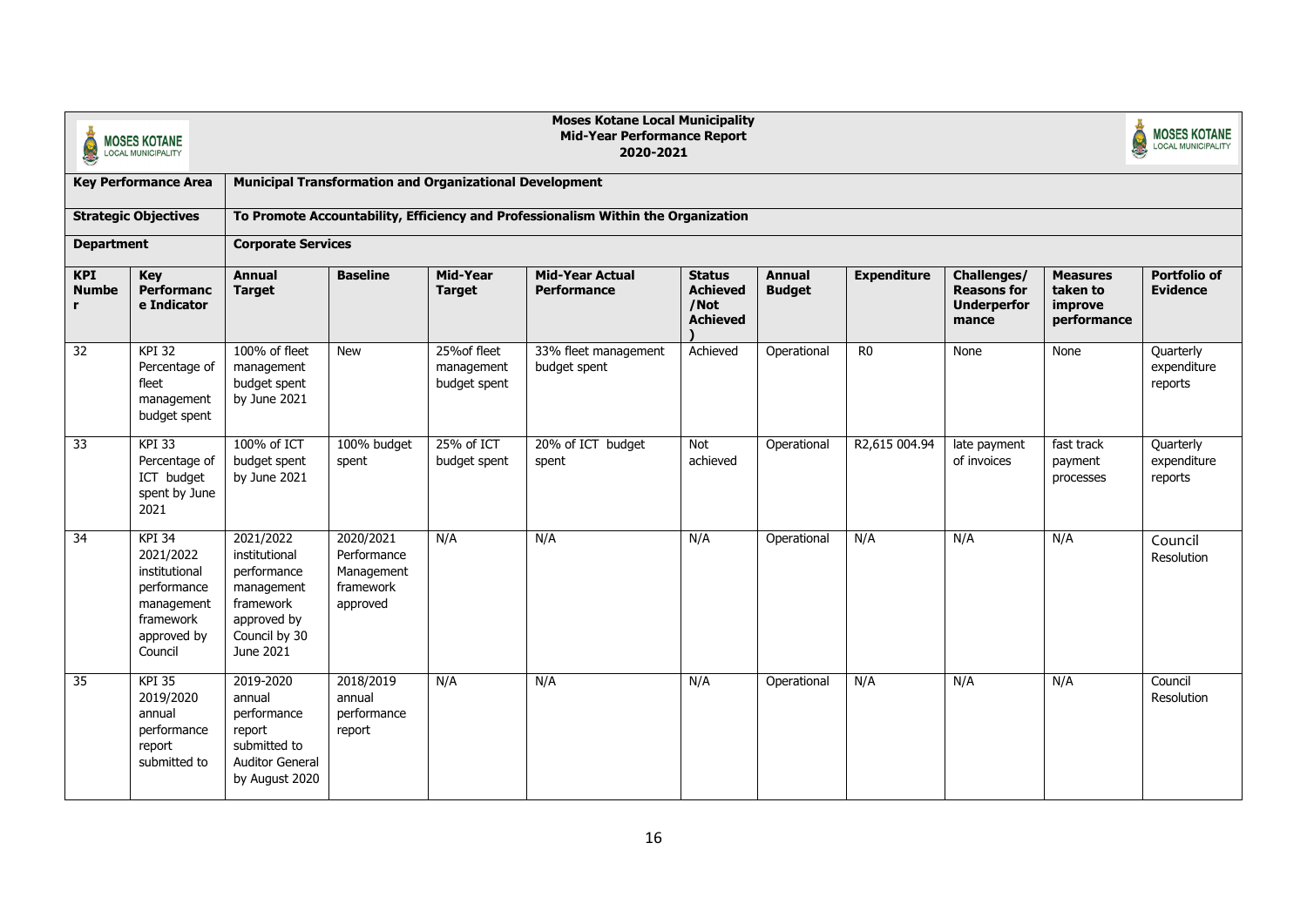| <b>Moses Kotane Local Municipality</b><br><b>Mid-Year Performance Report</b><br><b>MOSES KOTANE</b><br>2020-2021<br><b>LOCAL MUNICIPALITY</b><br><b>Municipal Transformation and Organizational Development</b><br><b>Key Performance Area</b> |                                                                                                                                         |                                                                                                                                        |                                                    |                           |                                                                                   |                                                             |                                |                    |                                                                  | <b>MOSES KOTANE</b>                                   |                                              |
|------------------------------------------------------------------------------------------------------------------------------------------------------------------------------------------------------------------------------------------------|-----------------------------------------------------------------------------------------------------------------------------------------|----------------------------------------------------------------------------------------------------------------------------------------|----------------------------------------------------|---------------------------|-----------------------------------------------------------------------------------|-------------------------------------------------------------|--------------------------------|--------------------|------------------------------------------------------------------|-------------------------------------------------------|----------------------------------------------|
|                                                                                                                                                                                                                                                |                                                                                                                                         |                                                                                                                                        |                                                    |                           |                                                                                   |                                                             |                                |                    |                                                                  |                                                       |                                              |
|                                                                                                                                                                                                                                                | <b>Strategic Objectives</b>                                                                                                             |                                                                                                                                        |                                                    |                           | To Promote Accountability, Efficiency and Professionalism Within the Organization |                                                             |                                |                    |                                                                  |                                                       |                                              |
| <b>Department</b>                                                                                                                                                                                                                              |                                                                                                                                         | <b>Corporate Services</b>                                                                                                              |                                                    |                           |                                                                                   |                                                             |                                |                    |                                                                  |                                                       |                                              |
| <b>KPI</b><br><b>Numbe</b><br>r                                                                                                                                                                                                                | Key<br><b>Performanc</b><br>e Indicator                                                                                                 | <b>Annual</b><br><b>Target</b>                                                                                                         | <b>Baseline</b>                                    | Mid-Year<br><b>Target</b> | <b>Mid-Year Actual</b><br>Performance                                             | <b>Status</b><br><b>Achieved</b><br>/Not<br><b>Achieved</b> | <b>Annual</b><br><b>Budget</b> | <b>Expenditure</b> | Challenges/<br><b>Reasons for</b><br><b>Underperfor</b><br>mance | <b>Measures</b><br>taken to<br>improve<br>performance | <b>Portfolio of</b><br><b>Evidence</b>       |
|                                                                                                                                                                                                                                                | Auditor<br>General                                                                                                                      |                                                                                                                                        |                                                    |                           |                                                                                   |                                                             |                                |                    |                                                                  |                                                       |                                              |
| 36                                                                                                                                                                                                                                             | <b>KPI 36</b><br>2019/2020<br>Annual report<br>approved by<br>Council                                                                   | 2019/2020<br>annual report<br>approved by<br>council by<br>January 2021                                                                | 2017/2018<br>Annual Report                         | N/A                       | N/A                                                                               | N/A                                                         | Operational                    | N/A                | N/A                                                              | N/A                                                   | Council<br>Resolution                        |
| 37                                                                                                                                                                                                                                             | KPI 37<br>Number of<br>performance<br>agreements<br>for<br>2020/2021<br>signed by<br>Municipal<br>Manager and<br>Section 56<br>managers | 7 performance<br>agreements for<br>2020/2021<br>signed by<br>Municipal<br>Manager and<br>Section 56<br>managers by<br><b>July 2020</b> | 6 signed<br>2019/2020<br>Performance<br>Agreements | N/A                       | N/A                                                                               | N/A                                                         | Operational                    | N/A                | N/A                                                              | N/A                                                   | Council<br>Resolution                        |
| 38                                                                                                                                                                                                                                             | <b>KPI 38</b><br>Number of<br>Mayoral<br>Imbizo held<br>by June 2021                                                                    | 1 mayoral<br>Imbizo by June<br>2021                                                                                                    | <b>New</b>                                         | N/A                       | N/A                                                                               | N/A                                                         | R340 000,00                    | N/A                | N/A                                                              | N/A                                                   | Attendance<br>registers,<br>Imbizo<br>report |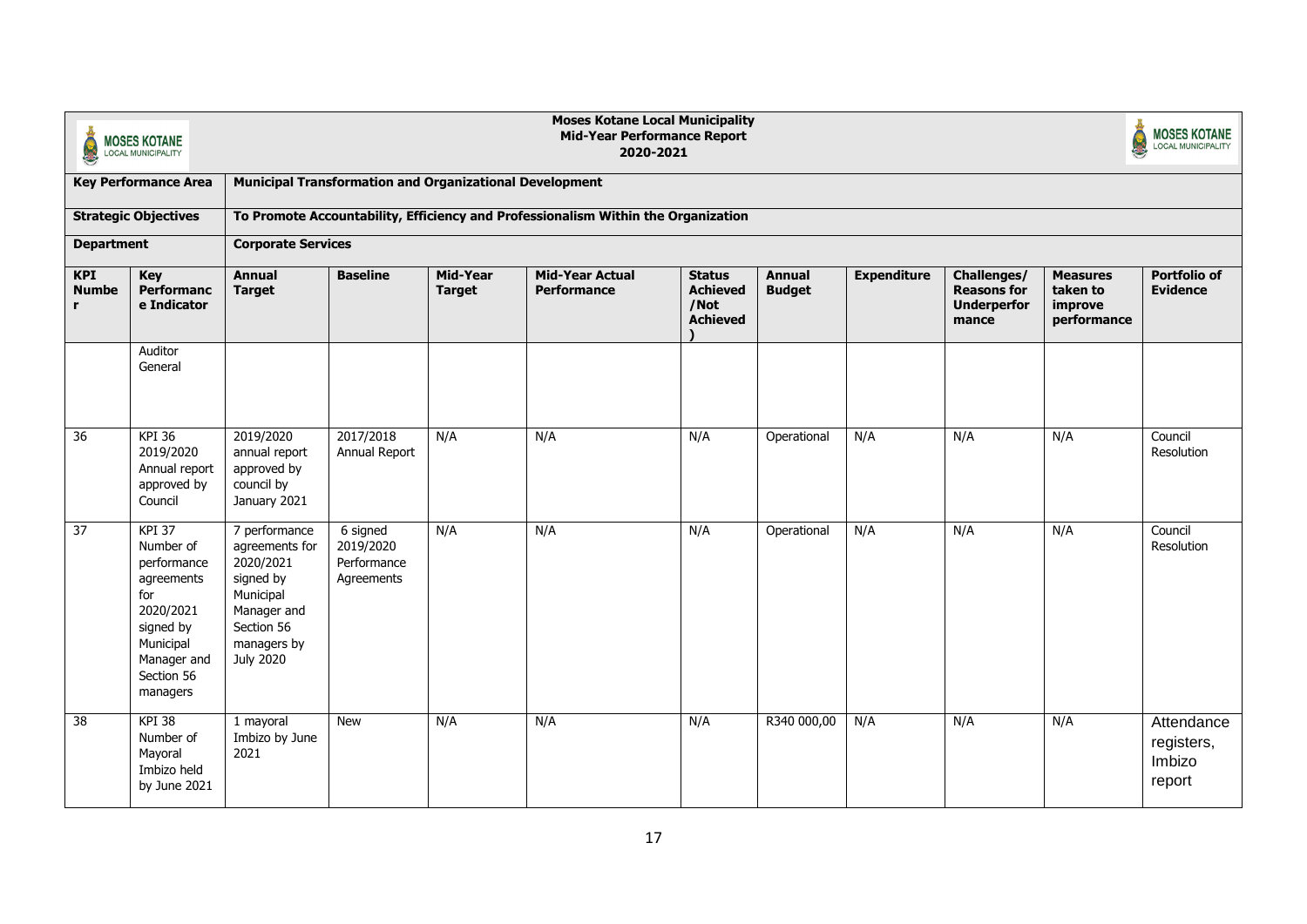| <b>Moses Kotane Local Municipality</b><br><b>Mid-Year Performance Report</b><br><b>MOSES KOTANE</b><br>S<br>2020-2021<br><b>LOCAL MUNICIPALITY</b><br><b>Municipal Transformation and Organizational Development</b> |                                                                                      |                                                                           |                                                                                                                                                                                                                                                                                                                                           |                                       |                                                                                   |                 |             |             |                                                                        |     | <b>MOSES KOTANE</b><br><b>LOCAL MUNICIPALITY</b> |
|----------------------------------------------------------------------------------------------------------------------------------------------------------------------------------------------------------------------|--------------------------------------------------------------------------------------|---------------------------------------------------------------------------|-------------------------------------------------------------------------------------------------------------------------------------------------------------------------------------------------------------------------------------------------------------------------------------------------------------------------------------------|---------------------------------------|-----------------------------------------------------------------------------------|-----------------|-------------|-------------|------------------------------------------------------------------------|-----|--------------------------------------------------|
|                                                                                                                                                                                                                      | <b>Key Performance Area</b>                                                          |                                                                           |                                                                                                                                                                                                                                                                                                                                           |                                       |                                                                                   |                 |             |             |                                                                        |     |                                                  |
|                                                                                                                                                                                                                      | <b>Strategic Objectives</b>                                                          |                                                                           |                                                                                                                                                                                                                                                                                                                                           |                                       | To Promote Accountability, Efficiency and Professionalism Within the Organization |                 |             |             |                                                                        |     |                                                  |
| <b>Department</b>                                                                                                                                                                                                    |                                                                                      | <b>Corporate Services</b>                                                 |                                                                                                                                                                                                                                                                                                                                           |                                       |                                                                                   |                 |             |             |                                                                        |     |                                                  |
| <b>KPI</b><br><b>Numbe</b>                                                                                                                                                                                           | <b>Key</b><br>Performanc<br>e Indicator                                              | <b>Annual</b><br><b>Target</b>                                            | <b>Baseline</b><br>Mid-Year<br><b>Mid-Year Actual</b><br><b>Expenditure</b><br>Challenges/<br><b>Status</b><br><b>Annual</b><br><b>Measures</b><br><b>Achieved</b><br><b>Budget</b><br><b>Reasons for</b><br>taken to<br><b>Target</b><br>Performance<br><b>Underperfor</b><br>/Not<br>improve<br><b>Achieved</b><br>performance<br>mance |                                       |                                                                                   |                 |             |             |                                                                        |     | <b>Portfolio of</b><br><b>Evidence</b>           |
|                                                                                                                                                                                                                      |                                                                                      |                                                                           |                                                                                                                                                                                                                                                                                                                                           |                                       |                                                                                   |                 |             |             |                                                                        |     |                                                  |
| 39                                                                                                                                                                                                                   | <b>KPI 39</b><br>Number of<br>Letsema<br>programmes<br>conducted                     | 2 letsema<br>programme<br>conducted by<br>30 June 2021                    | <b>New</b>                                                                                                                                                                                                                                                                                                                                | N/A                                   | N/A                                                                               | N/A             | R100 000,00 | N/A         | N/A                                                                    | N/A | Attendance<br>registers and<br>minutes           |
| 40                                                                                                                                                                                                                   | <b>KPI 40</b><br>Number of<br>physically/dis<br>abled<br>challenged<br>meetings held | Physically/disab<br>led challenged<br>meetings held<br>by 30 June<br>2021 | <b>New</b>                                                                                                                                                                                                                                                                                                                                | N/A                                   | N/A                                                                               | N/A             | R200 000,00 | N/A         | N/A                                                                    | N/A | Attendance<br>registers and<br>minutes           |
| 41                                                                                                                                                                                                                   | <b>KPI 41</b><br>Number of<br>Council<br>committee<br>meetings held                  | 6 council<br>committee<br>meetings held<br>by June 2021                   | 6 council<br>committee<br>meetings                                                                                                                                                                                                                                                                                                        | 6 functional<br>council<br>committees | 4 council committee<br>meetings held                                              | Not<br>achieved | Operational | R100 000,00 | Meetings could<br>not be<br>arranged due<br>to lockdown<br>regulations |     | Agenda,<br>Attendance<br>register and<br>minutes |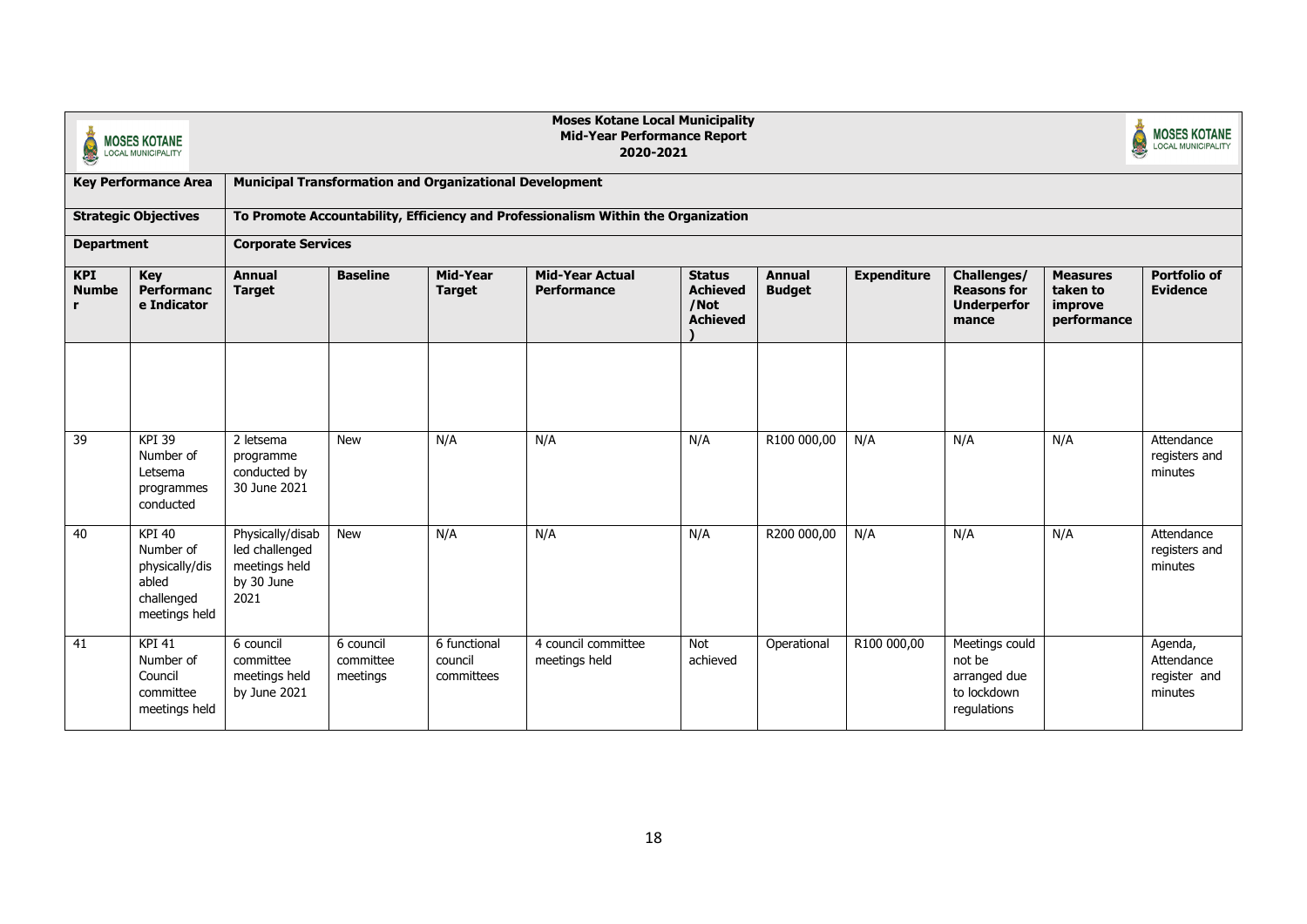|                            | <b>MOSES KOTANE</b><br><b>LOCAL MUNICIPALITY</b>           |                                                                                                                                                                                                                             |                                                                                                                                                                                                                                                                                                                                                                                     |                                                                | <b>Moses Kotane Local Municipality</b><br><b>Mid-Year Performance Report</b><br>2020-2021 |  |  |  |  |  | <b>MOSES KOTANE</b><br><b>LOCAL MUNICIPALITY</b> |  |  |  |
|----------------------------|------------------------------------------------------------|-----------------------------------------------------------------------------------------------------------------------------------------------------------------------------------------------------------------------------|-------------------------------------------------------------------------------------------------------------------------------------------------------------------------------------------------------------------------------------------------------------------------------------------------------------------------------------------------------------------------------------|----------------------------------------------------------------|-------------------------------------------------------------------------------------------|--|--|--|--|--|--------------------------------------------------|--|--|--|
|                            | <b>Key Performance Area</b>                                |                                                                                                                                                                                                                             |                                                                                                                                                                                                                                                                                                                                                                                     | <b>Municipal Transformation and Organizational Development</b> |                                                                                           |  |  |  |  |  |                                                  |  |  |  |
|                            | <b>Strategic Objectives</b>                                |                                                                                                                                                                                                                             |                                                                                                                                                                                                                                                                                                                                                                                     |                                                                | To Promote Accountability, Efficiency and Professionalism Within the Organization         |  |  |  |  |  |                                                  |  |  |  |
|                            | <b>Corporate Services</b><br><b>Department</b>             |                                                                                                                                                                                                                             |                                                                                                                                                                                                                                                                                                                                                                                     |                                                                |                                                                                           |  |  |  |  |  |                                                  |  |  |  |
| <b>KPI</b><br><b>Numbe</b> | Key<br><b>Performanc</b><br>e Indicator                    | Annual<br><b>Target</b>                                                                                                                                                                                                     | <b>Baseline</b><br><b>Expenditure</b><br>Challenges/<br><b>Portfolio of</b><br>Mid-Year<br><b>Mid-Year Actual</b><br><b>Measures</b><br><b>Status</b><br><b>Annual</b><br><b>Achieved</b><br><b>Budget</b><br><b>Reasons for</b><br><b>Evidence</b><br><b>Performance</b><br>taken to<br>Target<br>/Not<br><b>Underperfor</b><br>improve<br><b>Achieved</b><br>performance<br>mance |                                                                |                                                                                           |  |  |  |  |  |                                                  |  |  |  |
| 42                         | <b>KPI 42</b><br>Numbers of<br><b>EXCO</b><br>meeting held | 12 EXCO<br>Operational<br>Meetings could<br>12 meeting<br>3 meetings<br>1 EXCO meetings held<br>Not<br>R <sub>0</sub><br>Meetings held<br>achieved<br>not be<br>by June 2021.<br>arranged due<br>to lockdown<br>regulations |                                                                                                                                                                                                                                                                                                                                                                                     |                                                                |                                                                                           |  |  |  |  |  |                                                  |  |  |  |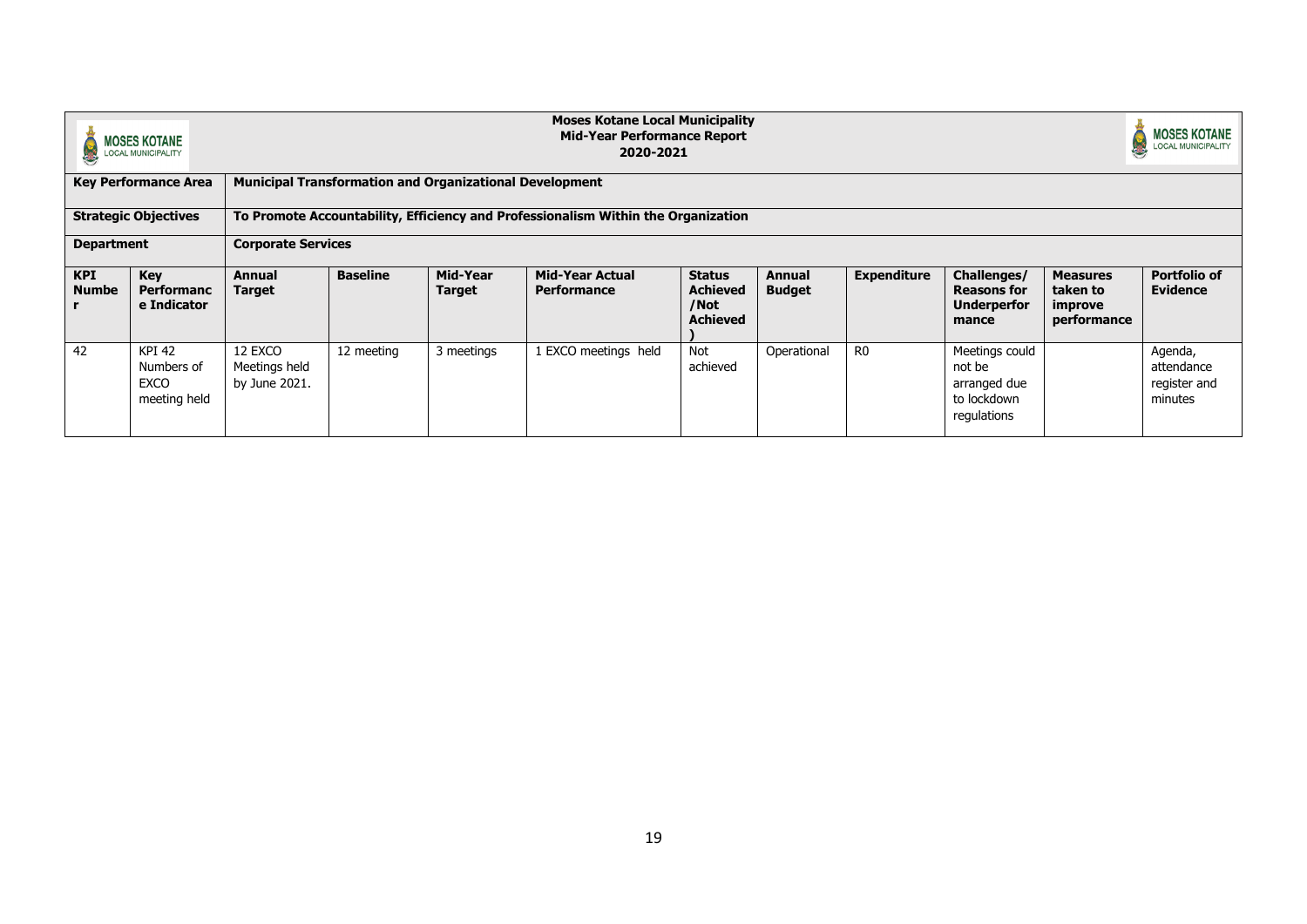|                                                      | <b>MOSES KOTANE</b><br><b>LOCAL MUNICIPALITY</b>                                   |                                                                                                                                                                                                                                                                                                                                                                                                                                      | <b>Moses Kotane Local Municipality</b><br><b>MOSES KOTANE</b><br><b>Mid-Year Performance Report</b><br><b>LOCAL MUNICIPALITY</b><br>2019-2020 |                                                            |                                                                                                                                                                                                                                                                                 |          |             |      |      |      |                                                                                            |
|------------------------------------------------------|------------------------------------------------------------------------------------|--------------------------------------------------------------------------------------------------------------------------------------------------------------------------------------------------------------------------------------------------------------------------------------------------------------------------------------------------------------------------------------------------------------------------------------|-----------------------------------------------------------------------------------------------------------------------------------------------|------------------------------------------------------------|---------------------------------------------------------------------------------------------------------------------------------------------------------------------------------------------------------------------------------------------------------------------------------|----------|-------------|------|------|------|--------------------------------------------------------------------------------------------|
|                                                      | <b>Key Performance Area</b>                                                        |                                                                                                                                                                                                                                                                                                                                                                                                                                      |                                                                                                                                               | Good governance and public participation                   |                                                                                                                                                                                                                                                                                 |          |             |      |      |      |                                                                                            |
|                                                      | <b>Strategic Objectives</b>                                                        | $\blacktriangleright$<br>$\triangleright$<br>$\blacktriangleright$<br>$\blacktriangleright$<br>$\blacktriangleright$                                                                                                                                                                                                                                                                                                                 | To manage organisational risk                                                                                                                 | To manage Performance Management Systems                   | To be an ethical and transparent local government that is responsive to the needs of the community and encourage public participation<br>To strengthen Inter - governmental Relations (IGR) and stakeholder relations<br>To improve the standard of Integrated Development Plan |          |             |      |      |      |                                                                                            |
| <b>Department</b><br><b>KPI</b><br><b>Numb</b><br>er | <b>Kev Performance</b><br><b>Indicator</b>                                         | <b>Budget and Treasury Office</b><br>Mid-Year<br><b>Baseline</b><br><b>Mid-Year Actual</b><br><b>Annual</b><br><b>Status</b><br>Annual<br><b>Expenditur</b><br>Challenges/<br><b>Measures</b><br>Achieved/<br>taken to<br><b>Target</b><br><b>Target</b><br><b>Performance</b><br><b>Budget</b><br>$\mathbf{e}$<br><b>Reasons for</b><br><b>Not</b><br><b>Underperforman</b><br>improve<br><b>Achieved)</b><br>performan<br>ce<br>ce |                                                                                                                                               |                                                            |                                                                                                                                                                                                                                                                                 |          |             |      |      |      | <b>Portfolio of</b><br><b>Evidence</b>                                                     |
|                                                      | Unit responsible                                                                   |                                                                                                                                                                                                                                                                                                                                                                                                                                      |                                                                                                                                               |                                                            |                                                                                                                                                                                                                                                                                 |          |             |      |      |      |                                                                                            |
| 43                                                   | KPI 43 2020-2021 Risk<br>Based Audit Plan<br>(RBAP) approved by<br>audit committee | 2020-2021<br><b>Risk Based</b><br>Audit Plan<br>(RBAP)<br>approved by<br>audit<br>committee by<br>30 September<br>2020                                                                                                                                                                                                                                                                                                               | 2019/2020<br>Approved<br><b>Risk Based</b><br>Audit Plan<br>(RBAP)                                                                            | 2020/2021<br>Internal audit<br>charter was<br>approved     | 2020/2021 Internal<br>audit charter was<br>approved on the<br>11th December 2020                                                                                                                                                                                                | Achieved | Operational | None | None | None | Agenda,<br>Minutes and<br>Attendance<br>Register.<br>Approved<br>internal<br>audit charter |
| 44                                                   | KPI 44 Number of<br>audit committee<br>meetings held                               | 4 audit<br>committee<br>meetings held<br>by 30 June<br>2021                                                                                                                                                                                                                                                                                                                                                                          | 4 audit<br>committee<br>meetings<br>held                                                                                                      | 2020/2021<br>Internal audit<br>methodology<br>was approved | 2020/2021 Internal<br>audit methodology<br>was approved on the<br>11th December 2020                                                                                                                                                                                            | Achieved | Operational | None | None | None | Agenda,<br>Minutes and<br>Attendance<br>Register.<br>Approved<br>risk based<br>audit plan  |
| 45                                                   | KPI 45 Number of<br>audit committee<br>reports submitted to<br>Council             | 2 audit<br>committee<br>reports<br>submitted to                                                                                                                                                                                                                                                                                                                                                                                      | 2 audit<br>committee<br>reports                                                                                                               | 1 audit<br>committee<br>meeting held                       | 1 audit committee<br>meeting was held on<br>the 11th December<br>2020                                                                                                                                                                                                           | Achieved | Operational | None | None | None | Agenda,<br>minutes and<br>attendance<br>register.                                          |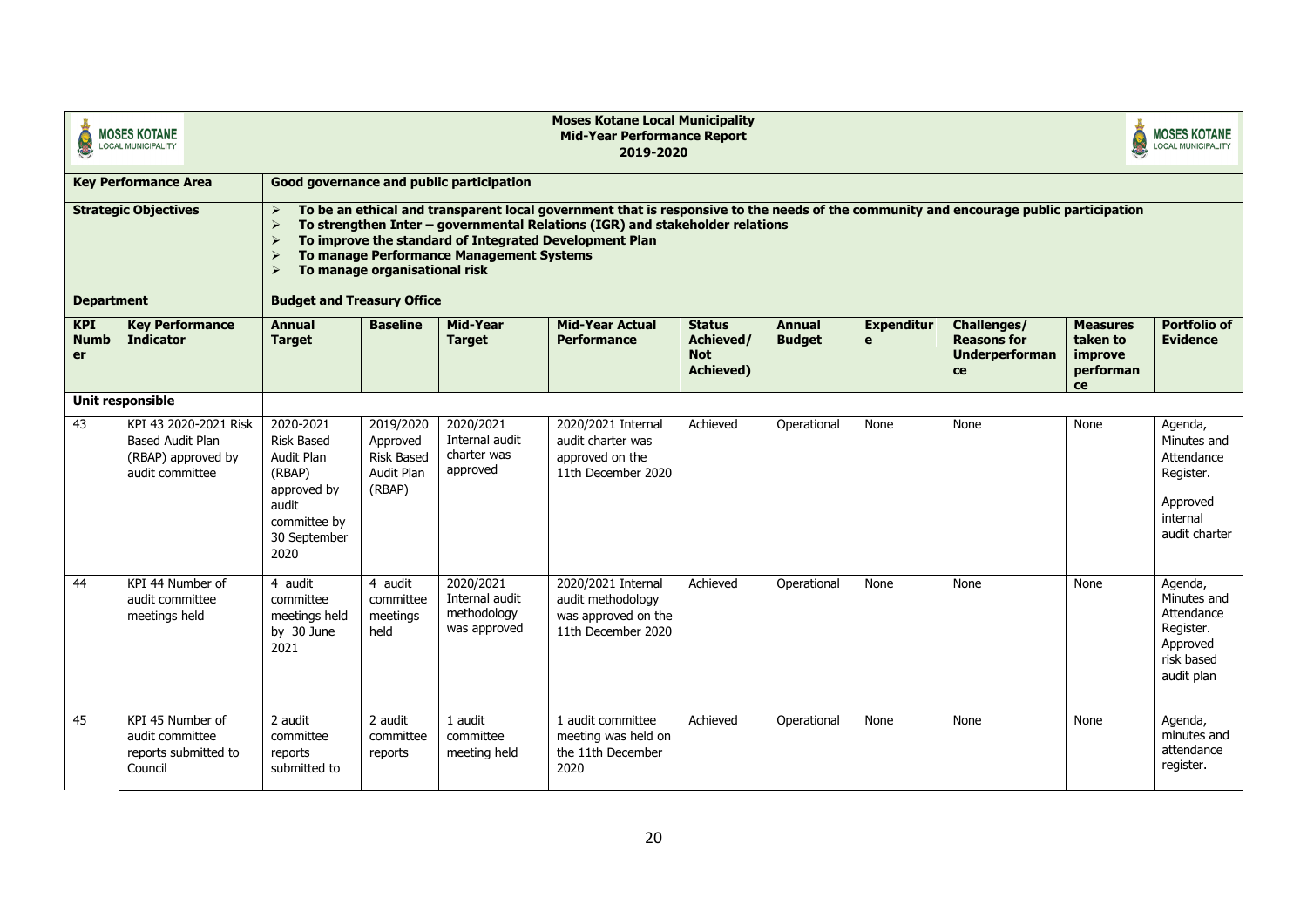|                                                      | <b>MOSES KOTANE</b><br><b>LOCAL MUNICIPALITY</b>                                            | <b>Moses Kotane Local Municipality</b><br><b>MOSES KOTANE</b><br><b>Mid-Year Performance Report</b><br><b>LOCAL MUNICIPALITY</b><br>2019-2020 |                                                |                                                                                                   |                                                                                                                                                                                                                                                                                 |                                                              |                                |                        |                                                                  |                                                           |                                               |  |  |
|------------------------------------------------------|---------------------------------------------------------------------------------------------|-----------------------------------------------------------------------------------------------------------------------------------------------|------------------------------------------------|---------------------------------------------------------------------------------------------------|---------------------------------------------------------------------------------------------------------------------------------------------------------------------------------------------------------------------------------------------------------------------------------|--------------------------------------------------------------|--------------------------------|------------------------|------------------------------------------------------------------|-----------------------------------------------------------|-----------------------------------------------|--|--|
|                                                      | <b>Key Performance Area</b>                                                                 |                                                                                                                                               |                                                | Good governance and public participation                                                          |                                                                                                                                                                                                                                                                                 |                                                              |                                |                        |                                                                  |                                                           |                                               |  |  |
|                                                      | <b>Strategic Objectives</b>                                                                 | $\blacktriangleright$<br>$\blacktriangleright$<br>$\blacktriangleright$<br>$\blacktriangleright$                                              | To manage organisational risk                  | To manage Performance Management Systems                                                          | To be an ethical and transparent local government that is responsive to the needs of the community and encourage public participation<br>To strengthen Inter - governmental Relations (IGR) and stakeholder relations<br>To improve the standard of Integrated Development Plan |                                                              |                                |                        |                                                                  |                                                           |                                               |  |  |
| <b>Department</b><br><b>KPI</b><br><b>Numb</b><br>er | <b>Key Performance</b><br><b>Indicator</b>                                                  | <b>Budget and Treasury Office</b><br><b>Annual</b><br><b>Target</b>                                                                           | <b>Baseline</b>                                | Mid-Year<br><b>Target</b>                                                                         | <b>Mid-Year Actual</b><br><b>Performance</b>                                                                                                                                                                                                                                    | <b>Status</b><br>Achieved/<br><b>Not</b><br><b>Achieved)</b> | <b>Annual</b><br><b>Budget</b> | <b>Expenditur</b><br>e | Challenges/<br><b>Reasons for</b><br><b>Underperforman</b><br>ce | <b>Measures</b><br>taken to<br>improve<br>performan<br>ce | <b>Portfolio of</b><br><b>Evidence</b>        |  |  |
|                                                      |                                                                                             | Council by 30<br>30 June 2021                                                                                                                 |                                                |                                                                                                   |                                                                                                                                                                                                                                                                                 |                                                              |                                |                        |                                                                  |                                                           |                                               |  |  |
| 46                                                   | Number of audit<br>committee reports<br>submitted to Council                                | 2 audit<br>committee<br>reports<br>submitted to<br>Council by 30<br>June 2021                                                                 | 2 audit<br>committee<br>reports                | audit committee<br>reports                                                                        | To be held in the<br>current quarter                                                                                                                                                                                                                                            | Not achieved                                                 | Operational                    | None                   |                                                                  |                                                           | Council<br><b>Resolution</b>                  |  |  |
| 47                                                   | 2020/2021 valuation<br>roll approved by<br>Council                                          | 2020/2021<br>valuation roll<br>approved by<br>Council by 30<br>June 2021                                                                      | Approved<br>valuation<br>roll for<br>2019/2020 | N/A                                                                                               | N/A                                                                                                                                                                                                                                                                             | N/A                                                          | Operational                    | N/A                    | N/A                                                              | N/A                                                       | Certified<br><b>GVR-Council</b><br>Resolution |  |  |
| 48                                                   | Turnaround time for<br>providing legal opinion<br>on by-laws upon<br>request within 14 days | Turnaround<br>time for<br>providing legal<br>opinion on by-<br>laws within 14<br>days upon<br>request by 30<br>June 2021                      | Legal<br>opinion<br>Register                   | Turnaround time<br>for providing<br>legal opinion on<br>by-laws within<br>14 days upon<br>request | Provided legal<br>opinion on by-laws<br>within 14 days upon<br>request                                                                                                                                                                                                          | Achieved                                                     | Operational                    | N/A                    | N/A                                                              | N/A                                                       | Legal<br>opinion<br>Register                  |  |  |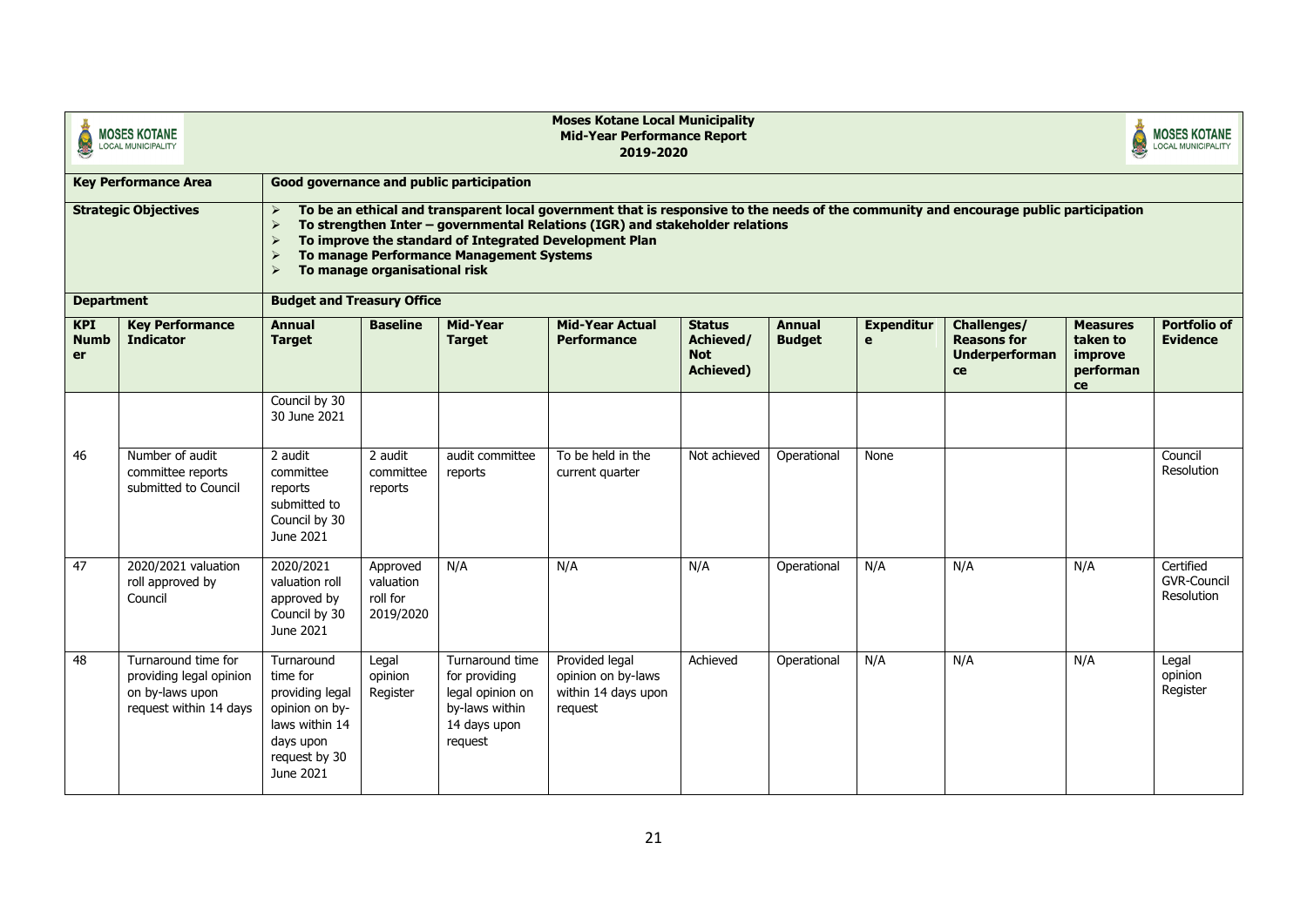| <b>Moses Kotane Local Municipality</b><br><b>MOSES KOTANE</b><br><b>Mid-Year Performance Report</b><br>S<br><b>LOCAL MUNICIPALITY</b><br>2019-2020 |                                                                                              |                                                                                                                                 |                                                                                                                                                                                                                                                                                                                                                                                                                                                               |                                                                                        |                                                                                                                                                                                                                                                                                                                                                                                       |  |  |  | <b>MOSES KOTANE</b><br>LOCAL MUNICIPALITY |      |                                         |
|----------------------------------------------------------------------------------------------------------------------------------------------------|----------------------------------------------------------------------------------------------|---------------------------------------------------------------------------------------------------------------------------------|---------------------------------------------------------------------------------------------------------------------------------------------------------------------------------------------------------------------------------------------------------------------------------------------------------------------------------------------------------------------------------------------------------------------------------------------------------------|----------------------------------------------------------------------------------------|---------------------------------------------------------------------------------------------------------------------------------------------------------------------------------------------------------------------------------------------------------------------------------------------------------------------------------------------------------------------------------------|--|--|--|-------------------------------------------|------|-----------------------------------------|
|                                                                                                                                                    | <b>Key Performance Area</b>                                                                  |                                                                                                                                 |                                                                                                                                                                                                                                                                                                                                                                                                                                                               | Good governance and public participation                                               |                                                                                                                                                                                                                                                                                                                                                                                       |  |  |  |                                           |      |                                         |
|                                                                                                                                                    | <b>Strategic Objectives</b>                                                                  | $\blacktriangleright$<br>$\blacktriangleright$<br>$\blacktriangleright$<br>$\blacktriangleright$                                | To manage organisational risk                                                                                                                                                                                                                                                                                                                                                                                                                                 | To manage Performance Management Systems                                               | To be an ethical and transparent local government that is responsive to the needs of the community and encourage public participation<br>To strengthen Inter - governmental Relations (IGR) and stakeholder relations<br>To improve the standard of Integrated Development Plan                                                                                                       |  |  |  |                                           |      |                                         |
| <b>Department</b>                                                                                                                                  |                                                                                              | <b>Budget and Treasury Office</b>                                                                                               |                                                                                                                                                                                                                                                                                                                                                                                                                                                               |                                                                                        |                                                                                                                                                                                                                                                                                                                                                                                       |  |  |  |                                           |      | <b>Portfolio of</b>                     |
| <b>KPI</b><br><b>Numb</b><br>er                                                                                                                    | <b>Key Performance</b><br><b>Indicator</b>                                                   | <b>Target</b>                                                                                                                   | Mid-Year<br><b>Baseline</b><br><b>Mid-Year Actual</b><br><b>Annual</b><br><b>Status</b><br><b>Expenditur</b><br>Challenges/<br><b>Annual</b><br><b>Measures</b><br><b>Target</b><br>Performance<br>Achieved/<br><b>Budget</b><br><b>Reasons for</b><br>taken to<br>e<br><b>Not</b><br><b>Underperforman</b><br>improve<br><b>Achieved</b> )<br>performan<br>ce<br>ce<br>Turnaround time<br>14 SLA's: 1)<br>Achieved<br>None<br>Service<br>Operational<br>None |                                                                                        |                                                                                                                                                                                                                                                                                                                                                                                       |  |  |  |                                           |      |                                         |
| 49                                                                                                                                                 | Turnaround time for<br>development of<br>service level<br>agreements with in<br>upon request | Turnaround<br>time for<br>development<br>of service level<br>agreements<br>within 14 days<br>upon request<br>by 30 June<br>2021 | level<br>agreement<br>developed<br>within 14<br>days                                                                                                                                                                                                                                                                                                                                                                                                          | for<br>development of<br>service level<br>agreements<br>within 14 days<br>upon request | Magalies Water; 2)<br><b>Fidelity Cash</b><br>Solutions; 3) TT<br>Prperty Consultants;<br>4) Mogwase Cluster<br>Consultants; 5)<br>White Leopard<br>Security; 6)<br>Anglogold; 7) NWDC<br>(SEZ); 8) Sweet<br>Angel Water; 9)<br>MoKasi Eullafied; 10)<br><b>ACSR</b><br>Implementation; 11)<br>HOD: ITS; 12)<br>Cession Mchriben;<br>13) Realticon<br>Extension; 14) ACSR<br>Funding. |  |  |  |                                           | None | Service level<br>agreements<br>register |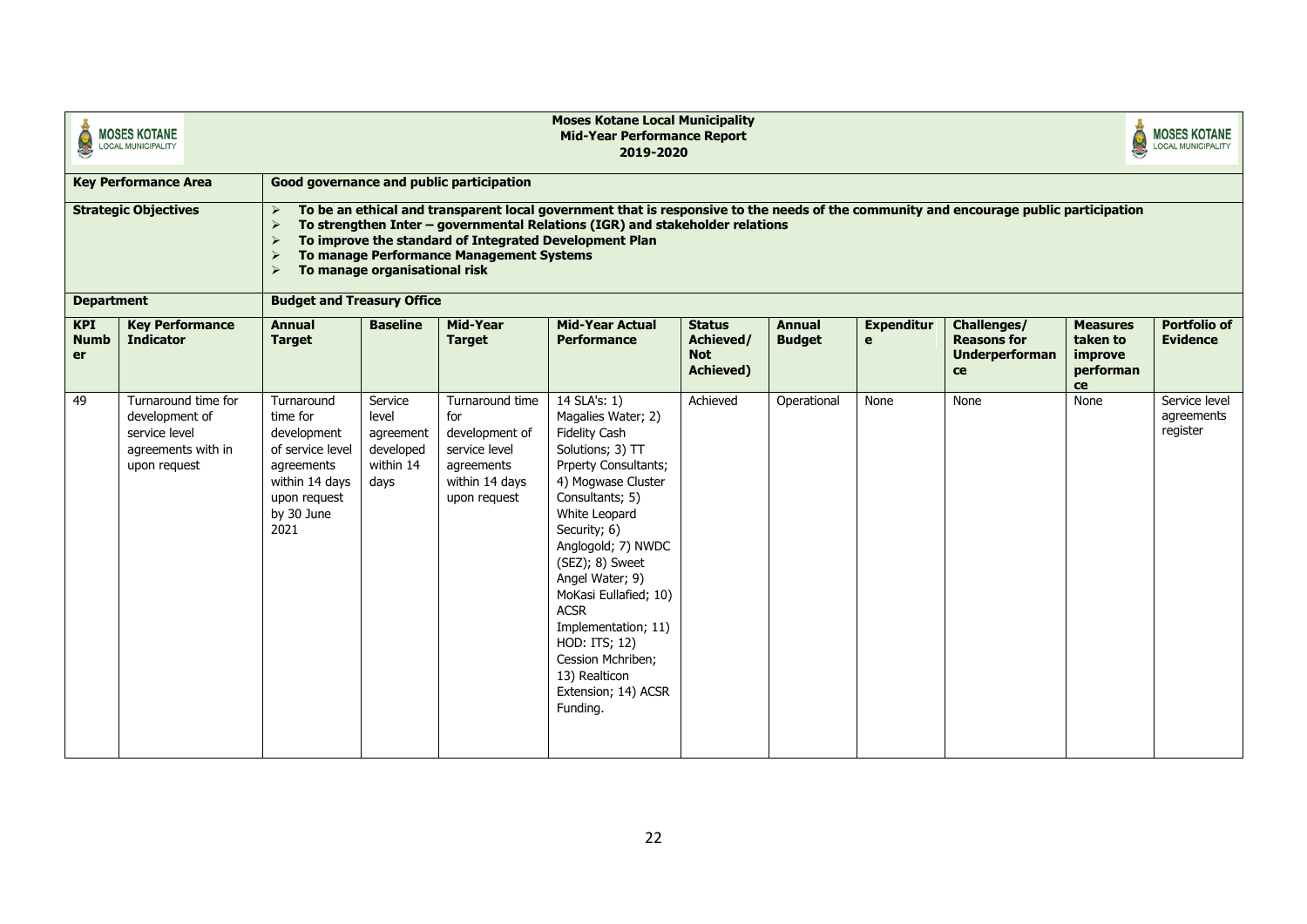|                                                      | <b>MOSES KOTANE</b><br><b>LOCAL MUNICIPALITY</b>                                   |                                                                                                                  | <b>Moses Kotane Local Municipality</b><br><b>MOSES KOTANE</b><br><b>Mid-Year Performance Report</b><br><b>LOCAL MUNICIPALITY</b><br>2019-2020                                                                                                                                                                                                                                                                                           |                                          |                                                                                                                                                                                                                                                                                 |                        |             |     |                                                      |                                 |                                      |  |  |  |
|------------------------------------------------------|------------------------------------------------------------------------------------|------------------------------------------------------------------------------------------------------------------|-----------------------------------------------------------------------------------------------------------------------------------------------------------------------------------------------------------------------------------------------------------------------------------------------------------------------------------------------------------------------------------------------------------------------------------------|------------------------------------------|---------------------------------------------------------------------------------------------------------------------------------------------------------------------------------------------------------------------------------------------------------------------------------|------------------------|-------------|-----|------------------------------------------------------|---------------------------------|--------------------------------------|--|--|--|
|                                                      | <b>Key Performance Area</b>                                                        |                                                                                                                  |                                                                                                                                                                                                                                                                                                                                                                                                                                         | Good governance and public participation |                                                                                                                                                                                                                                                                                 |                        |             |     |                                                      |                                 |                                      |  |  |  |
|                                                      | <b>Strategic Objectives</b>                                                        | $\blacktriangleright$<br>$\triangleright$<br>$\blacktriangleright$<br><b>Budget and Treasury Office</b>          | To manage organisational risk                                                                                                                                                                                                                                                                                                                                                                                                           | To manage Performance Management Systems | To be an ethical and transparent local government that is responsive to the needs of the community and encourage public participation<br>To strengthen Inter - governmental Relations (IGR) and stakeholder relations<br>To improve the standard of Integrated Development Plan |                        |             |     |                                                      |                                 |                                      |  |  |  |
| <b>Department</b><br><b>KPI</b><br><b>Numb</b><br>er | <b>Kev Performance</b><br><b>Indicator</b>                                         | <b>Annual</b><br><b>Target</b>                                                                                   | Mid-Year<br><b>Baseline</b><br><b>Mid-Year Actual</b><br><b>Challenges/</b><br><b>Measures</b><br><b>Status</b><br><b>Annual</b><br><b>Expenditur</b><br><b>Performance</b><br>Achieved/<br><b>Budget</b><br><b>Reasons for</b><br>taken to<br><b>Target</b><br>e<br><b>Not</b><br><b>Underperforman</b><br>improve<br><b>Achieved</b> )<br>performan<br>ce<br>ce<br>N/A<br>N/A<br>2020/2021<br>N/A<br>N/A<br>N/A<br>N/A<br>Operational |                                          |                                                                                                                                                                                                                                                                                 |                        |             |     |                                                      |                                 |                                      |  |  |  |
| 50                                                   | KPI 49 2021/2022<br>Draft IDP and<br>approved by Council                           | 2021/2022<br>Draft IDP and<br>approved by<br>Council by 31<br><b>March 2020</b>                                  | Draft IDP                                                                                                                                                                                                                                                                                                                                                                                                                               |                                          |                                                                                                                                                                                                                                                                                 |                        |             |     |                                                      |                                 | Council<br>Resolution                |  |  |  |
| 51                                                   | KPI 50 2021/2022<br>Final IDP approved by<br>Council                               | 2021/2022<br>Final IDP<br>approved by<br>Council by 31<br>May 2020                                               | 2020/2021<br>Amended<br><b>IDP</b>                                                                                                                                                                                                                                                                                                                                                                                                      | N/A                                      | N/A                                                                                                                                                                                                                                                                             | N/A                    | Operational | N/A | N/A                                                  | N/A                             | Council<br>Resolution                |  |  |  |
| 52                                                   | KPI 51 2020/2021<br>IDP, PMS and Budget<br>process plan and<br>approved by Council | 2020/2021<br>IDP, PMS and<br><b>Budget</b><br>process plan<br>and approved<br>by Council by<br>31 August<br>2020 | 2019/2020<br>Approved<br>Process<br>Plan                                                                                                                                                                                                                                                                                                                                                                                                | N/A                                      | N/A                                                                                                                                                                                                                                                                             | N/A                    | Operational | N/A | N/A                                                  | N/A                             | Council<br>Resolution                |  |  |  |
| 53                                                   | KPI 52 Number IDP<br>public participation<br>meetings held                         | 2 IDP public<br>participation<br>meetings held                                                                   | 2019/2020<br>IDP public<br>participati<br>on                                                                                                                                                                                                                                                                                                                                                                                            | <b>IDP</b> public<br>participation       | <b>IDP</b> public<br>participation not<br>conducted                                                                                                                                                                                                                             | <b>Not</b><br>Achieved | Operational |     | Due Covid -19 and<br>public gathering<br>regulations | Until<br>regulations<br>relaxed | Attendance<br>register and<br>report |  |  |  |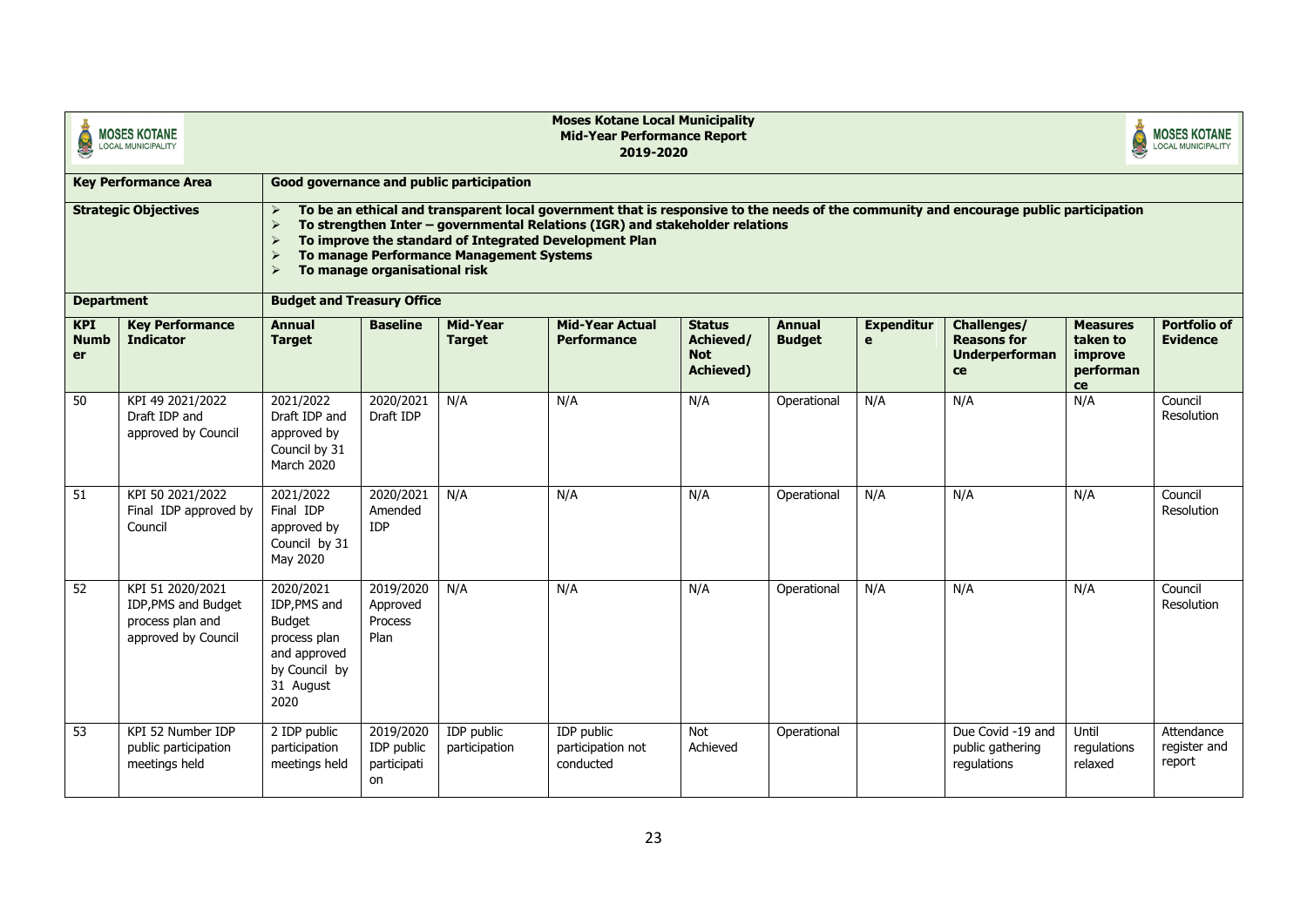|                                                      | <b>MOSES KOTANE</b><br><b>LOCAL MUNICIPALITY</b>                                                                                                                                                                                                                                                                                                                             | <b>Moses Kotane Local Municipality</b><br><b>MOSES KOTANE</b><br><b>Mid-Year Performance Report</b><br><b>LOCAL MUNICIPALITY</b><br>2019-2020 |                                                                 |                                          |                                                                                                                                                                                                                                                                                 |          |             |      |             |                                                           |                                        |  |  |  |
|------------------------------------------------------|------------------------------------------------------------------------------------------------------------------------------------------------------------------------------------------------------------------------------------------------------------------------------------------------------------------------------------------------------------------------------|-----------------------------------------------------------------------------------------------------------------------------------------------|-----------------------------------------------------------------|------------------------------------------|---------------------------------------------------------------------------------------------------------------------------------------------------------------------------------------------------------------------------------------------------------------------------------|----------|-------------|------|-------------|-----------------------------------------------------------|----------------------------------------|--|--|--|
|                                                      | <b>Key Performance Area</b>                                                                                                                                                                                                                                                                                                                                                  |                                                                                                                                               |                                                                 | Good governance and public participation |                                                                                                                                                                                                                                                                                 |          |             |      |             |                                                           |                                        |  |  |  |
|                                                      | <b>Strategic Objectives</b>                                                                                                                                                                                                                                                                                                                                                  | $\blacktriangleright$<br>$\blacktriangleright$<br>$\blacktriangleright$<br>$\blacktriangleright$<br><b>Budget and Treasury Office</b>         | To manage organisational risk                                   | To manage Performance Management Systems | To be an ethical and transparent local government that is responsive to the needs of the community and encourage public participation<br>To strengthen Inter - governmental Relations (IGR) and stakeholder relations<br>To improve the standard of Integrated Development Plan |          |             |      |             |                                                           |                                        |  |  |  |
| <b>Department</b><br><b>KPI</b><br><b>Numb</b><br>er | Mid-Year<br><b>Key Performance</b><br><b>Baseline</b><br><b>Mid-Year Actual</b><br>Challenges/<br><b>Annual</b><br><b>Status</b><br><b>Annual</b><br><b>Expenditur</b><br><b>Performance</b><br>Achieved/<br><b>Reasons for</b><br><b>Indicator</b><br><b>Target</b><br><b>Target</b><br><b>Budget</b><br>e<br><b>Underperforman</b><br><b>Not</b><br><b>Achieved)</b><br>ce |                                                                                                                                               |                                                                 |                                          |                                                                                                                                                                                                                                                                                 |          |             |      |             | <b>Measures</b><br>taken to<br>improve<br>performan<br>ce | <b>Portfolio of</b><br><b>Evidence</b> |  |  |  |
|                                                      |                                                                                                                                                                                                                                                                                                                                                                              | by 30 June<br>2021                                                                                                                            | meetings<br>held                                                |                                          |                                                                                                                                                                                                                                                                                 |          |             |      |             |                                                           |                                        |  |  |  |
| 54                                                   | KPI 53 Number of IDP<br>representative forum<br>held by 30 June 2021                                                                                                                                                                                                                                                                                                         | 3 IDP<br>representative<br>forum held 30<br>June 2021                                                                                         | 2019/2020<br><b>IDP</b><br>representa<br>tive<br>forums<br>held | <b>IDP</b><br>representative<br>forum    | Due to Covid-19,<br>Session with<br>Councillors to<br>present current<br>needs was held on<br>the 17 Nov 2020 &<br>Submitted to all<br>stakeholders.                                                                                                                            | Achieved | Operational | None | None        | None                                                      | Agenda and<br>Attendance<br>register   |  |  |  |
| 55                                                   | KPI 54 Risk<br>Management Strategy<br>approved by council                                                                                                                                                                                                                                                                                                                    | <b>Risk</b><br>Management<br>Strategy<br>approved by<br>council by 30<br>June 2021                                                            | <b>New</b>                                                      | N/A                                      | N/A                                                                                                                                                                                                                                                                             | N/A      | Operational | None | None        | None                                                      | Council<br><b>Resolution</b>           |  |  |  |
| 56                                                   | KPI 55 Risk<br>Management Policy<br>approved by council                                                                                                                                                                                                                                                                                                                      | <b>Risk</b><br>Management<br>Policy<br>approved by<br>council 30<br>June 2021                                                                 | <b>New</b>                                                      | N/A                                      | N/A                                                                                                                                                                                                                                                                             | N/A      | Operational | None | <b>None</b> | None                                                      | Council<br><b>Resolution</b>           |  |  |  |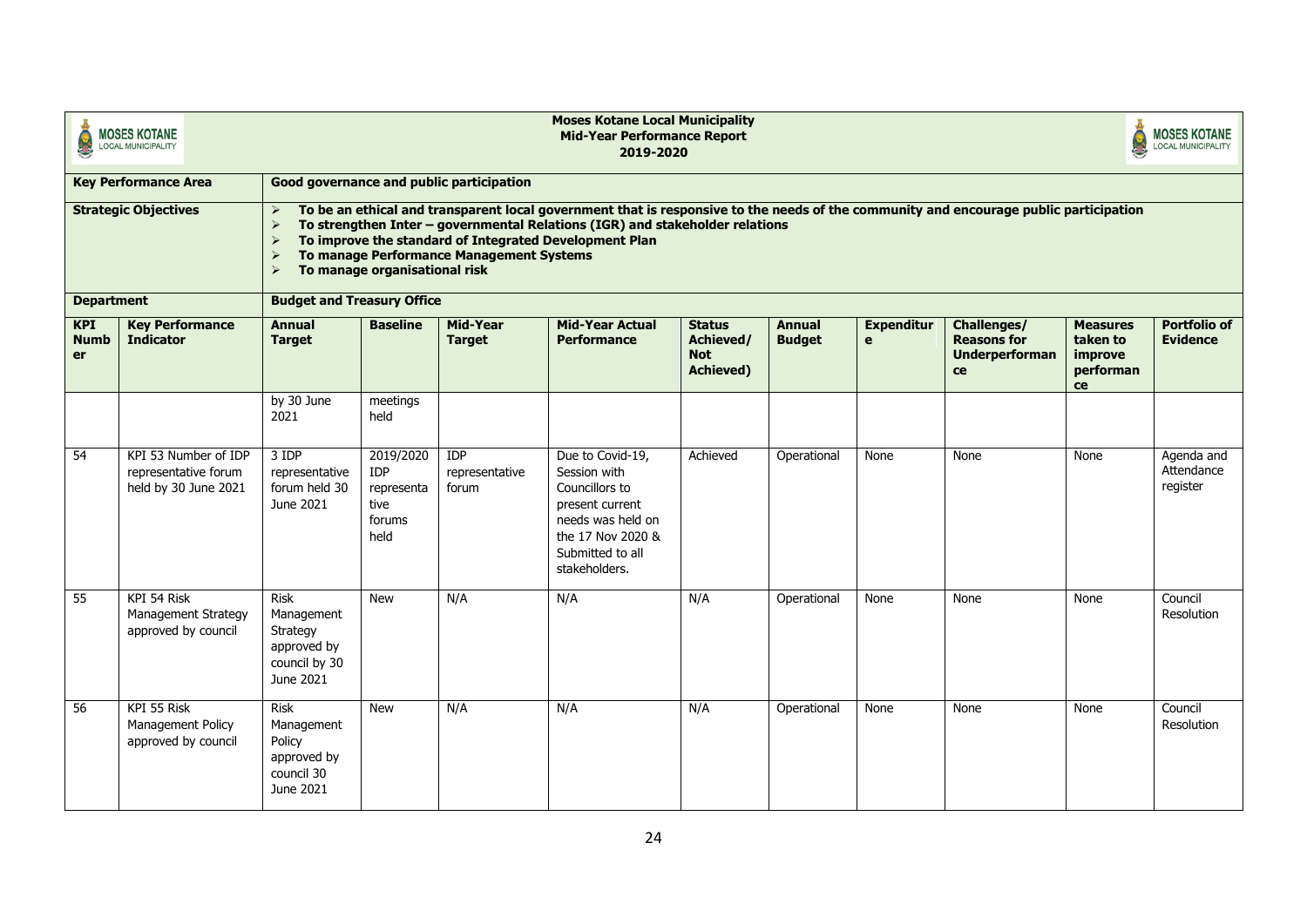|                                 | <b>MOSES KOTANE</b><br><b>LOCAL MUNICIPALITY</b>                            | <b>Moses Kotane Local Municipality</b><br><b>MOSES KOTANE</b><br><b>Mid-Year Performance Report</b><br><b>LOCAL MUNICIPALITY</b><br>2019-2020                                                                                                                                                                                                                                                                                                                                                                                     |                               |                                          |                                                                                                                                                                                                                                                                                 |     |             |      |      |      |                                                                  |  |
|---------------------------------|-----------------------------------------------------------------------------|-----------------------------------------------------------------------------------------------------------------------------------------------------------------------------------------------------------------------------------------------------------------------------------------------------------------------------------------------------------------------------------------------------------------------------------------------------------------------------------------------------------------------------------|-------------------------------|------------------------------------------|---------------------------------------------------------------------------------------------------------------------------------------------------------------------------------------------------------------------------------------------------------------------------------|-----|-------------|------|------|------|------------------------------------------------------------------|--|
|                                 | <b>Key Performance Area</b>                                                 |                                                                                                                                                                                                                                                                                                                                                                                                                                                                                                                                   |                               | Good governance and public participation |                                                                                                                                                                                                                                                                                 |     |             |      |      |      |                                                                  |  |
| <b>Department</b>               | <b>Strategic Objectives</b>                                                 | $\triangleright$<br>$\blacktriangleright$<br>$\blacktriangleright$<br>$\triangleright$<br>$\blacktriangleright$<br><b>Budget and Treasury Office</b>                                                                                                                                                                                                                                                                                                                                                                              | To manage organisational risk | To manage Performance Management Systems | To be an ethical and transparent local government that is responsive to the needs of the community and encourage public participation<br>To strengthen Inter - governmental Relations (IGR) and stakeholder relations<br>To improve the standard of Integrated Development Plan |     |             |      |      |      |                                                                  |  |
| <b>KPI</b><br><b>Numb</b><br>er | <b>Key Performance</b><br><b>Indicator</b>                                  | <b>Baseline</b><br>Mid-Year<br><b>Mid-Year Actual</b><br><b>Portfolio of</b><br><b>Annual</b><br><b>Status</b><br><b>Annual</b><br>Challenges/<br><b>Measures</b><br><b>Expenditur</b><br>Achieved/<br><b>Performance</b><br><b>Budget</b><br><b>Reasons for</b><br>taken to<br><b>Evidence</b><br><b>Target</b><br><b>Target</b><br>e<br><b>Not</b><br><b>Underperforman</b><br>improve<br><b>Achieved</b> )<br>performan<br>ce<br>ce<br>Prevention of<br>N/A<br>N/A<br>N/A<br>None<br>None<br><b>New</b><br>Operational<br>None |                               |                                          |                                                                                                                                                                                                                                                                                 |     |             |      |      |      |                                                                  |  |
| 57                              | KPI 56 Prevention of<br>Fraud & Corruption<br>Policy approved by<br>council | Fraud &<br>Corruption<br>Policy<br>approved by<br>council by 30<br>June 2021                                                                                                                                                                                                                                                                                                                                                                                                                                                      |                               |                                          |                                                                                                                                                                                                                                                                                 |     |             |      |      |      | Council<br>Resolution                                            |  |
| 58                              | KPI 57 Fraud<br>Prevention Strategy<br>approved by council                  | Fraud<br>Prevention<br>Strategy<br>approved by<br>council by 30<br>June 2021                                                                                                                                                                                                                                                                                                                                                                                                                                                      | <b>New</b>                    | N/A                                      | N/A                                                                                                                                                                                                                                                                             | N/A | Operational | None | None | None | Council<br>Resolution                                            |  |
| 59                              | KPI 58 Whistle-<br>blowing Policy<br>approved by council                    | Whistle-<br>blowing Policy<br>approved by<br>council                                                                                                                                                                                                                                                                                                                                                                                                                                                                              | <b>New</b>                    | N/A                                      | N/A                                                                                                                                                                                                                                                                             | N/A | Operational | None | None | None | Council<br><b>Resolution</b>                                     |  |
| 60                              | KPI 59 Risk<br>Identification &<br>Assessment conducted                     | <b>Risk</b><br>Identification<br>& Assessment<br>conducted by<br>30 June 2021                                                                                                                                                                                                                                                                                                                                                                                                                                                     | <b>New</b>                    | N/A                                      | N/A                                                                                                                                                                                                                                                                             | N/A | Operational | None | None | None | Strategic risk<br>register,<br>Fraud risk<br>and ICT<br>Register |  |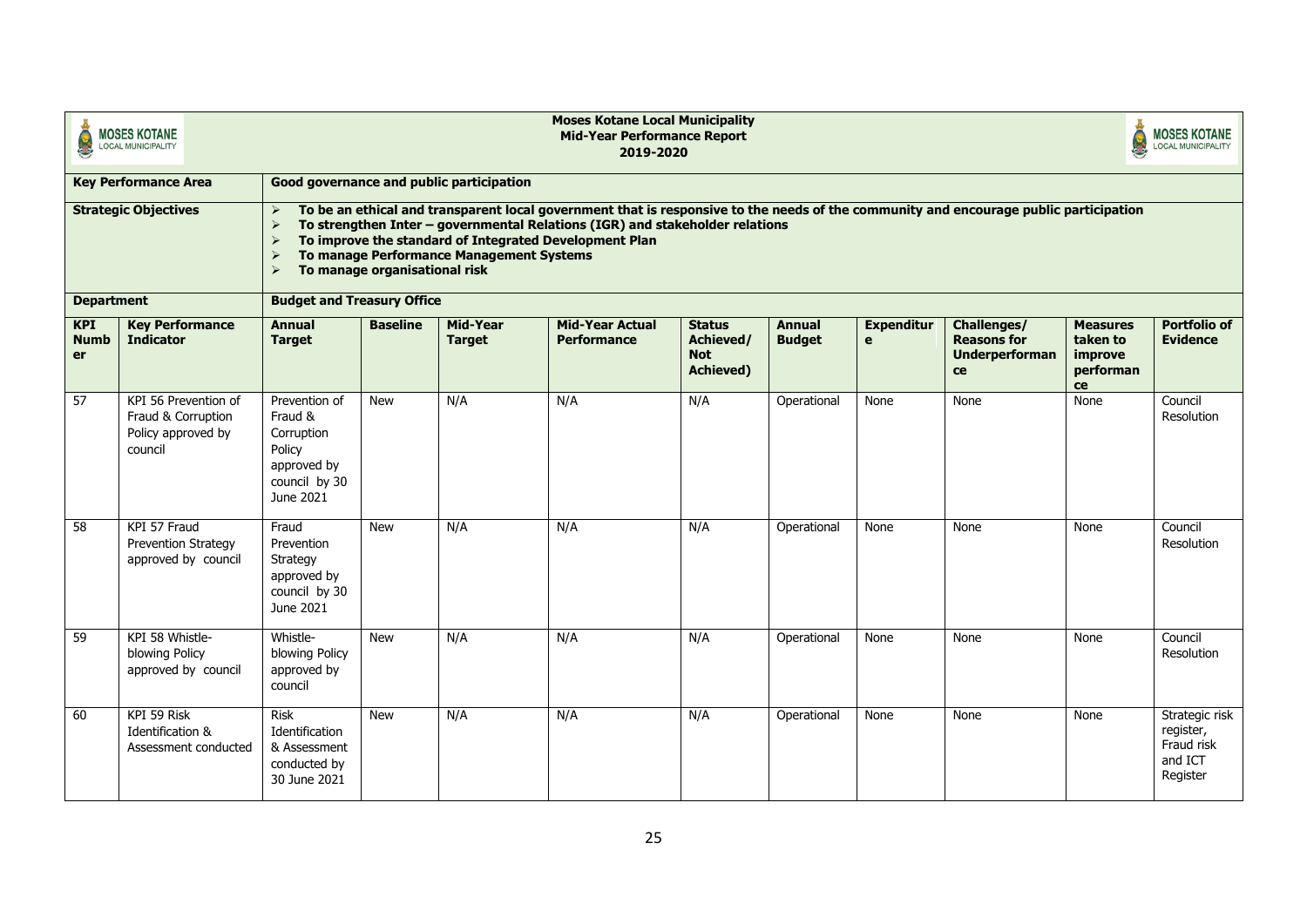| <b>Moses Kotane Local Municipality</b><br><b>MOSES KOTANE</b><br><b>Mid-Year Performance Report</b><br><b>LOCAL MUNICIPALITY</b><br>2019-2020 |                                                                            |                                                                                |                               |                                          |                                                                                                                                                                                                                                                                                 |                                                               |                                |                        |                                                                  | <b>MOSES KOTANE</b><br><b>LOCAL MUNICIPALITY</b>          |                                        |  |
|-----------------------------------------------------------------------------------------------------------------------------------------------|----------------------------------------------------------------------------|--------------------------------------------------------------------------------|-------------------------------|------------------------------------------|---------------------------------------------------------------------------------------------------------------------------------------------------------------------------------------------------------------------------------------------------------------------------------|---------------------------------------------------------------|--------------------------------|------------------------|------------------------------------------------------------------|-----------------------------------------------------------|----------------------------------------|--|
|                                                                                                                                               | <b>Key Performance Area</b>                                                | Good governance and public participation                                       |                               |                                          |                                                                                                                                                                                                                                                                                 |                                                               |                                |                        |                                                                  |                                                           |                                        |  |
|                                                                                                                                               | <b>Strategic Objectives</b>                                                |                                                                                | To manage organisational risk | To manage Performance Management Systems | To be an ethical and transparent local government that is responsive to the needs of the community and encourage public participation<br>To strengthen Inter - governmental Relations (IGR) and stakeholder relations<br>To improve the standard of Integrated Development Plan |                                                               |                                |                        |                                                                  |                                                           |                                        |  |
| <b>Department</b>                                                                                                                             |                                                                            | <b>Budget and Treasury Office</b>                                              |                               |                                          |                                                                                                                                                                                                                                                                                 |                                                               |                                |                        |                                                                  |                                                           |                                        |  |
| <b>KPI</b><br><b>Numb</b><br><b>er</b>                                                                                                        | <b>Key Performance</b><br><b>Indicator</b>                                 | <b>Annual</b><br><b>Target</b>                                                 | <b>Baseline</b>               | Mid-Year<br><b>Target</b>                | <b>Mid-Year Actual</b><br><b>Performance</b>                                                                                                                                                                                                                                    | <b>Status</b><br>Achieved/<br><b>Not</b><br><b>Achieved</b> ) | <b>Annual</b><br><b>Budget</b> | <b>Expenditur</b><br>e | Challenges/<br><b>Reasons for</b><br><b>Underperforman</b><br>ce | <b>Measures</b><br>taken to<br>improve<br>performan<br>ce | <b>Portfolio of</b><br><b>Evidence</b> |  |
| 60                                                                                                                                            | <b>Risk Mitigation</b><br>Plan/Treatment Plan<br>developed by June<br>2021 | <b>Risk Mitigation</b><br>Plan/Treatmen<br>t Plan<br>developed by<br>June 2021 | <b>New</b>                    | N/A                                      | N/A                                                                                                                                                                                                                                                                             | N/A                                                           | operational                    | Operational            | none                                                             | none                                                      | Progress<br>reports                    |  |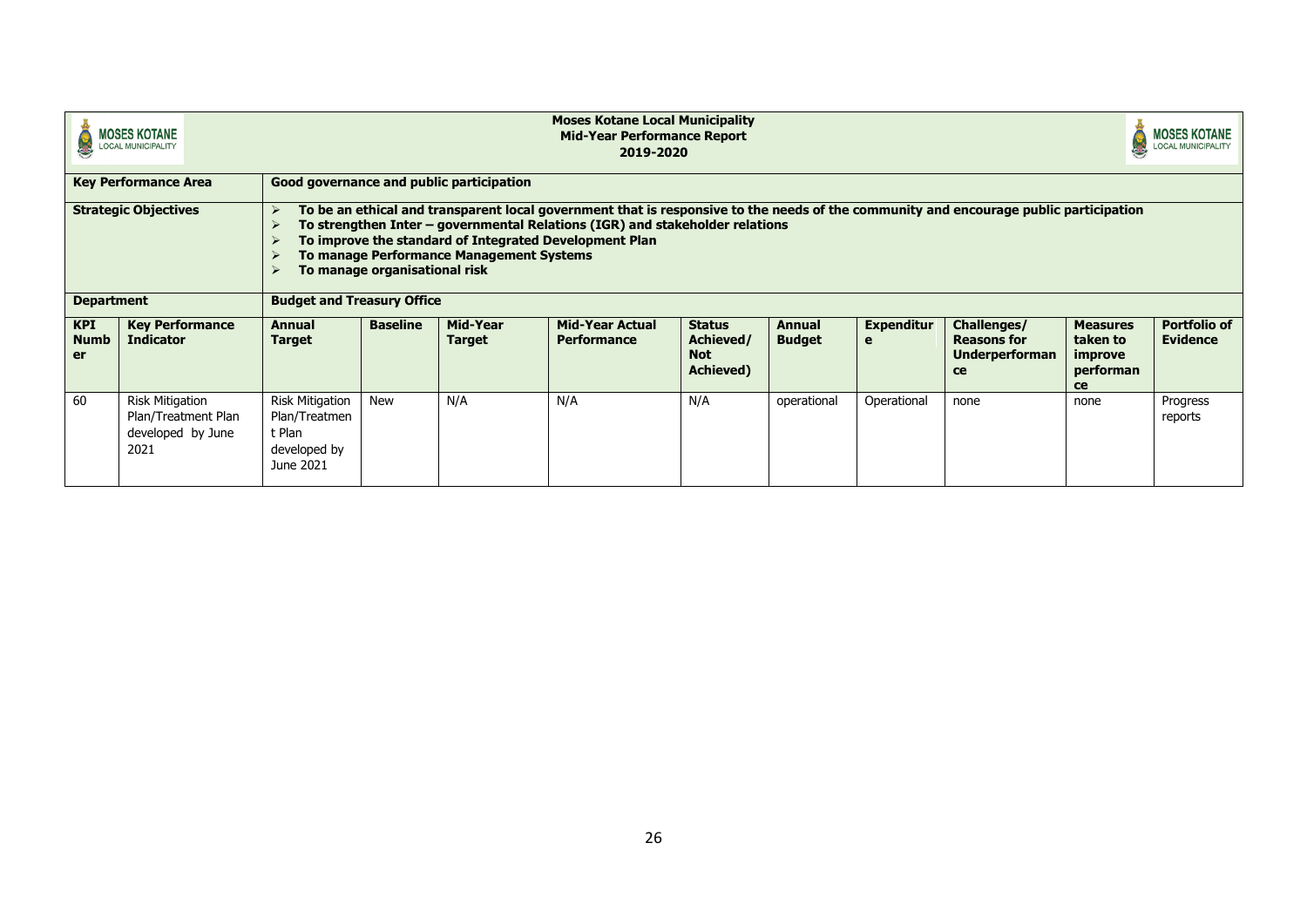|                                 | <b>MOSES KOTANE</b><br>LOCAL MUNICIPALITY                                                    | <b>Moses Kotane Local Municipality</b><br><b>MOSES KOTANE</b><br><b>Mid-Year Performance Report</b><br><b>LOCAL MUNICIPALITY</b><br>2020-2021                    |                                                   |                                                    |                                                                             |                                                       |                                |                    |                                                                  |                                                           |                                 |  |
|---------------------------------|----------------------------------------------------------------------------------------------|------------------------------------------------------------------------------------------------------------------------------------------------------------------|---------------------------------------------------|----------------------------------------------------|-----------------------------------------------------------------------------|-------------------------------------------------------|--------------------------------|--------------------|------------------------------------------------------------------|-----------------------------------------------------------|---------------------------------|--|
|                                 | Key Performance Area No. 6                                                                   | <b>Financial Viability and Accountability</b>                                                                                                                    |                                                   |                                                    |                                                                             |                                                       |                                |                    |                                                                  |                                                           |                                 |  |
|                                 | <b>Strategic Objectives</b>                                                                  | Provide an Anti - Fraud and Anti - Corruption Strategy,<br>≻<br>To provide an effective and efficient financial systems and procedures.<br>$\blacktriangleright$ |                                                   |                                                    |                                                                             |                                                       |                                |                    |                                                                  |                                                           |                                 |  |
| <b>Department</b>               |                                                                                              | <b>Budget and Treasury Office</b>                                                                                                                                |                                                   |                                                    |                                                                             |                                                       |                                |                    |                                                                  |                                                           |                                 |  |
| <b>KPI</b><br><b>Numb</b><br>er | <b>Key Performance</b><br><b>Indicator</b>                                                   | <b>Annual</b><br><b>Target</b>                                                                                                                                   | <b>Baseline</b>                                   | <b>Mid-Year Target</b>                             | Mid-Year<br><b>Actual</b><br>Performance                                    | <b>Status</b><br>Achieved/<br><b>Not</b><br>Achieved) | <b>Annual</b><br><b>Budget</b> | <b>Expenditure</b> | Challenges/<br><b>Reasons for</b><br><b>Underperforman</b><br>ce | <b>Measures</b><br>taken to<br>improve<br>performan<br>ce | Portfolio of<br><b>Evidence</b> |  |
| 70                              | KPI 70 2021/2022<br>Draft budget approved<br>by Council                                      | 2021/2022<br>Draft budget<br>approved by<br>Council by 31<br>March 2021                                                                                          | 2020/2021<br>Draft<br><b>Budget</b>               | N/A                                                | N/A                                                                         | N/A                                                   | Operational                    | N/A                | N/A                                                              | N/A                                                       | Council<br>Resolution           |  |
| 71                              | KPI 71 2021/2022<br>Final budget approved<br>by Council                                      | 2021/2022<br>Final budget<br>approved by<br>Council by 31<br>May 2021                                                                                            | 2020/2021<br>Final<br><b>Budget</b>               | N/A                                                | N/A                                                                         | N/A                                                   | Operational                    | N/A                | N/A                                                              | N/A                                                       | Council<br>Resolution<br>/A     |  |
| 72                              | KPI 72 2019/2020<br><b>Annual Financial</b><br>statements submitted<br>to Auditor General by | 2019/2020<br>Annual<br>Financial<br>statements<br>submitted to<br>Auditor<br>General by<br>August 2021                                                           | 2019/2020<br>Financial<br>statement<br>s          | N/A                                                | N/A                                                                         | N/A                                                   | Operational                    | N/A                | N/A                                                              | N/A                                                       | Acknowledge<br>ment letter      |  |
| $\overline{73}$                 | KPI 73 Number of<br>MFMA Section 52<br>Reports approved<br>Council                           | 4 MFMA<br>Section 52<br>Reports<br>approved by<br>Council by<br>June 2021                                                                                        | 2019/2020<br><b>MFMA</b><br>Section 52<br>reports | 1 MFMA Section 52<br>Report approved by<br>Council | <b>MFMA Section</b><br>52 Report<br>submitted to<br>Council for<br>approval | Achieved                                              | Operational                    | None               | None                                                             | None                                                      | Council<br>Resolution           |  |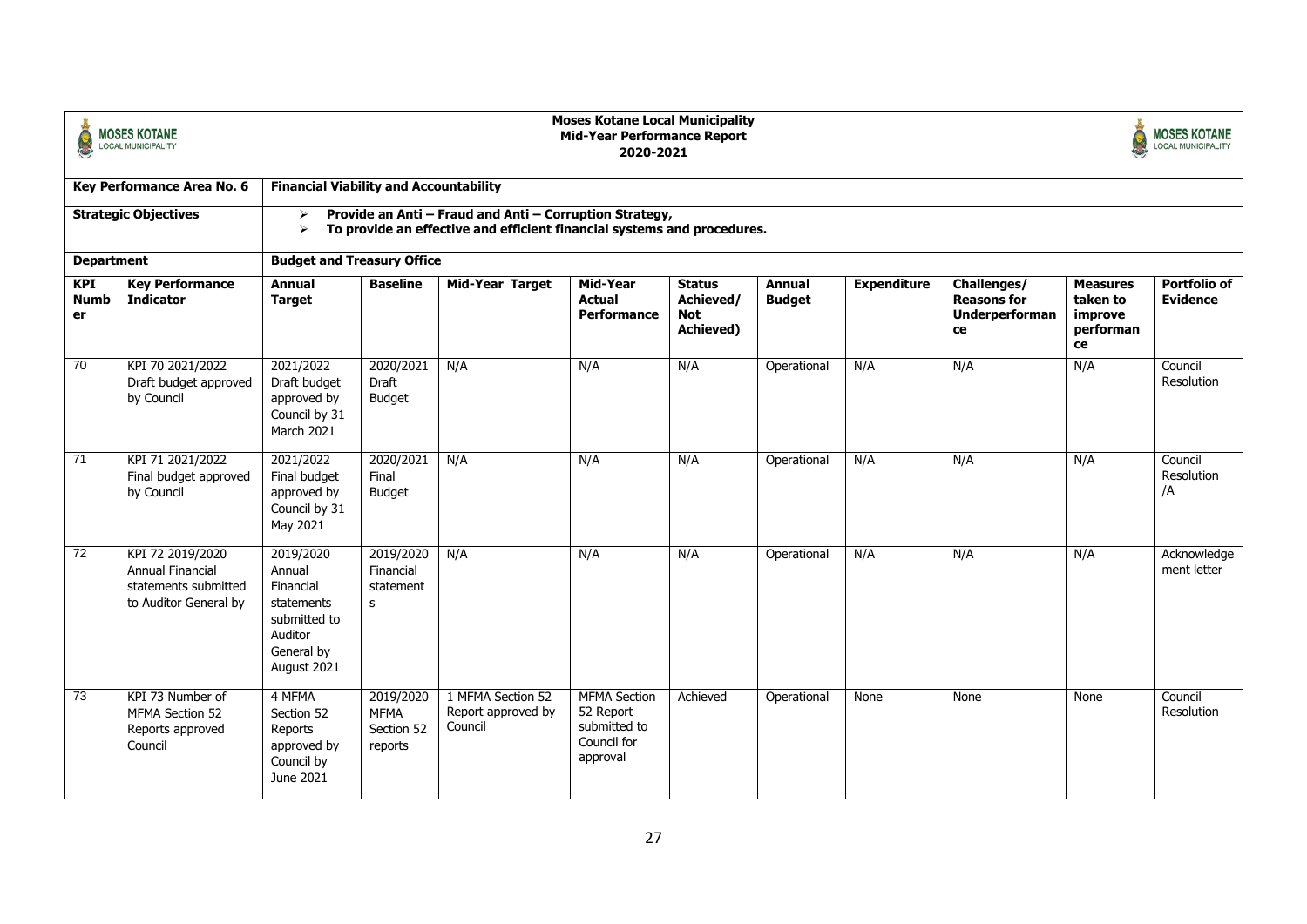|                                 | <b>MOSES KOTANE</b><br><b>LOCAL MUNICIPALITY</b>                                |                                                                                       | <b>Moses Kotane Local Municipality</b><br><b>MOSES KOTANE</b><br><b>Mid-Year Performance Report</b><br><b>LOCAL MUNICIPALITY</b><br>2020-2021 |                                                             |                                          |                                                       |                                |                    |                                                                                                                                      |                                                                                                                                                         |                                        |  |  |
|---------------------------------|---------------------------------------------------------------------------------|---------------------------------------------------------------------------------------|-----------------------------------------------------------------------------------------------------------------------------------------------|-------------------------------------------------------------|------------------------------------------|-------------------------------------------------------|--------------------------------|--------------------|--------------------------------------------------------------------------------------------------------------------------------------|---------------------------------------------------------------------------------------------------------------------------------------------------------|----------------------------------------|--|--|
|                                 | Key Performance Area No. 6                                                      | <b>Financial Viability and Accountability</b>                                         |                                                                                                                                               |                                                             |                                          |                                                       |                                |                    |                                                                                                                                      |                                                                                                                                                         |                                        |  |  |
|                                 | <b>Strategic Objectives</b>                                                     | ➤<br>$\blacktriangleright$                                                            | Provide an Anti - Fraud and Anti - Corruption Strategy,<br>To provide an effective and efficient financial systems and procedures.            |                                                             |                                          |                                                       |                                |                    |                                                                                                                                      |                                                                                                                                                         |                                        |  |  |
| <b>Department</b>               |                                                                                 | <b>Budget and Treasury Office</b>                                                     |                                                                                                                                               |                                                             |                                          |                                                       |                                |                    |                                                                                                                                      |                                                                                                                                                         |                                        |  |  |
| <b>KPI</b><br><b>Numb</b><br>er | <b>Key Performance</b><br><b>Indicator</b>                                      | <b>Annual</b><br><b>Target</b>                                                        | <b>Baseline</b>                                                                                                                               | <b>Mid-Year Target</b>                                      | Mid-Year<br><b>Actual</b><br>Performance | <b>Status</b><br>Achieved/<br><b>Not</b><br>Achieved) | <b>Annual</b><br><b>Budget</b> | <b>Expenditure</b> | Challenges/<br><b>Reasons for</b><br>Underperforman<br>ce                                                                            | <b>Measures</b><br>taken to<br>improve<br>performan<br>ce                                                                                               | <b>Portfolio of</b><br><b>Evidence</b> |  |  |
| $\overline{74}$                 | KPI 74 Percentage of<br>competitive bids<br>awarded within 90<br>days of advert | 100% of<br>competitive<br>bids awarded<br>within 90 days<br>of advert by<br>June 2021 | 100% of<br>competitiv<br>e bids<br>awarded<br>within 90<br>days of<br>advert by<br>June 2020                                                  | 100% advertised<br>bids awarded within<br>90 days of advert | 3 Tenders<br>awarded<br>within 90 days   | Achieved                                              | Operational                    | None               | None                                                                                                                                 | None                                                                                                                                                    | Adverts and<br>appointment<br>letters  |  |  |
| $\overline{75}$                 | KPI 75 Percentage of<br>RFQ bids awarded<br>within 30 days of<br>advert         | 100% of RFQ<br>bids awarded<br>within 30 days<br>of advert by<br>June 2021            | 100% of<br>RFQ bids<br>awarded<br>within 30<br>days of<br>advert by<br>June 2020                                                              | 100% of RFQ bids<br>awarded within 30<br>days of advert     | 4 RFQ bids<br>awarded<br>within 30 days  | Achieved                                              | Operational                    | None               | None                                                                                                                                 | None                                                                                                                                                    | Adverts and<br>purchase<br>orders      |  |  |
| 76                              | KPI 76 % of indigent<br>register updated                                        | 100 % of<br>indigent<br>register<br>updated by<br>June 2021                           | new                                                                                                                                           | 100 % of indigent<br>register updated                       | 63%                                      | Not<br>Achieved                                       | Operational                    |                    | Due to Covid<br>Pandemic, not<br>enough staff to<br>assist in<br>registering of<br>indigent and the<br>recruitment drive<br>on hold. | The<br>municipality<br>is currently<br>embarking<br>on a<br>recruitment<br>of indigents<br>at all<br>Mogwase,<br>Madikwe<br>and Villages.<br>Department | Updated<br>indigent<br>register        |  |  |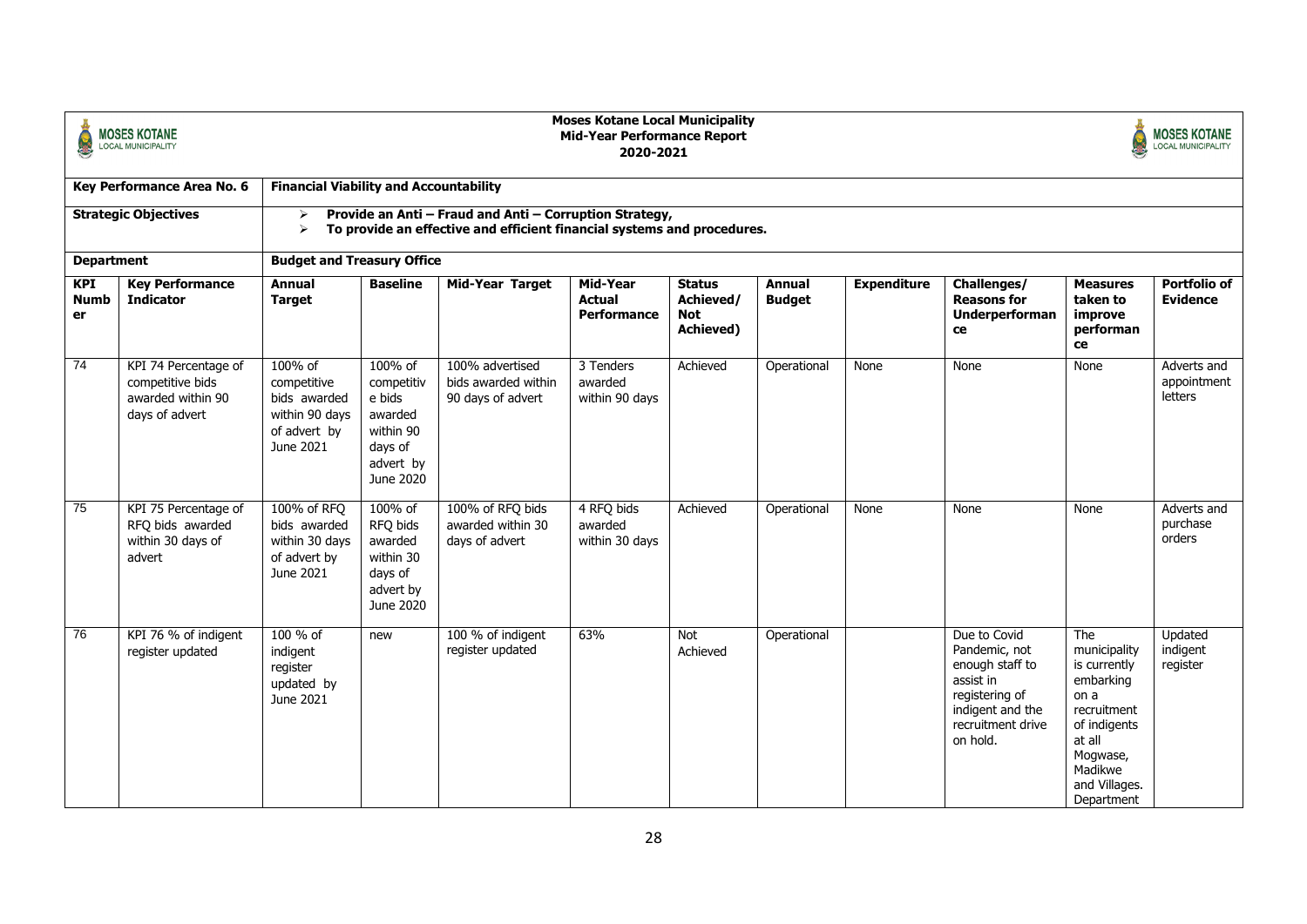| S                           | <b>MOSES KOTANE</b><br><b>LOCAL MUNICIPALITY</b> | <b>Moses Kotane Local Municipality</b><br><b>MOSES KOTANE</b><br><b>Mid-Year Performance Report</b><br>S<br><b>LOCAL MUNICIPALITY</b><br>2020-2021 |                                                                                             |                              |                                      |                                                               |                                |                    |                                                                  |                                                                  |                                                                                        |  |
|-----------------------------|--------------------------------------------------|----------------------------------------------------------------------------------------------------------------------------------------------------|---------------------------------------------------------------------------------------------|------------------------------|--------------------------------------|---------------------------------------------------------------|--------------------------------|--------------------|------------------------------------------------------------------|------------------------------------------------------------------|----------------------------------------------------------------------------------------|--|
|                             | Key Performance Area No. 6                       | <b>Financial Viability and Accountability</b>                                                                                                      |                                                                                             |                              |                                      |                                                               |                                |                    |                                                                  |                                                                  |                                                                                        |  |
| <b>Strategic Objectives</b> |                                                  | Provide an Anti - Fraud and Anti - Corruption Strategy,<br>⋗<br>To provide an effective and efficient financial systems and procedures.<br>⋗       |                                                                                             |                              |                                      |                                                               |                                |                    |                                                                  |                                                                  |                                                                                        |  |
| <b>Department</b>           |                                                  | <b>Budget and Treasury Office</b>                                                                                                                  |                                                                                             |                              |                                      |                                                               |                                |                    |                                                                  |                                                                  |                                                                                        |  |
| KPI<br><b>Numb</b><br>er    | <b>Key Performance</b><br><b>Indicator</b>       | <b>Annual</b><br><b>Target</b>                                                                                                                     | <b>Baseline</b>                                                                             | Mid-Year Target              | Mid-Year<br>Actual<br>Performance    | <b>Status</b><br>Achieved/<br><b>Not</b><br><b>Achieved</b> ) | <b>Annual</b><br><b>Budget</b> | <b>Expenditure</b> | Challenges/<br><b>Reasons for</b><br><b>Underperforman</b><br>ce | <b>Measures</b><br>taken to<br>improve<br>performan<br>ce        | Portfolio of<br><b>Evidence</b>                                                        |  |
|                             |                                                  |                                                                                                                                                    |                                                                                             |                              |                                      |                                                               |                                |                    |                                                                  | of Local<br>Economic is<br>assisting<br>with the<br>registering. |                                                                                        |  |
| 77                          | KPI 77 % revenue<br>growth                       | 10% increase<br>in revenue by<br>June 2021                                                                                                         | 2019/2020<br>Revenue<br>collected                                                           | 2.5 % increase in<br>revenue | 103%                                 | Achieved                                                      | Operational                    | None               | None                                                             | None                                                             | 90-day age<br>analysis<br>report                                                       |  |
| 78                          | KPI 78 % of asset<br>register updated            | % 100 of<br>asset register<br>updated by<br>June 2021                                                                                              | 1 report<br>on<br>Immovabl<br>e and<br>movable<br>Asset<br>Verificatio<br>n by June<br>2020 | 100 % asset register         | 100% of asset<br>register<br>updated | Achieved                                                      | Operational                    | None               | None                                                             | None                                                             | Stock count<br>Report,<br>Asset<br>verification<br>report and<br>Council<br>resolution |  |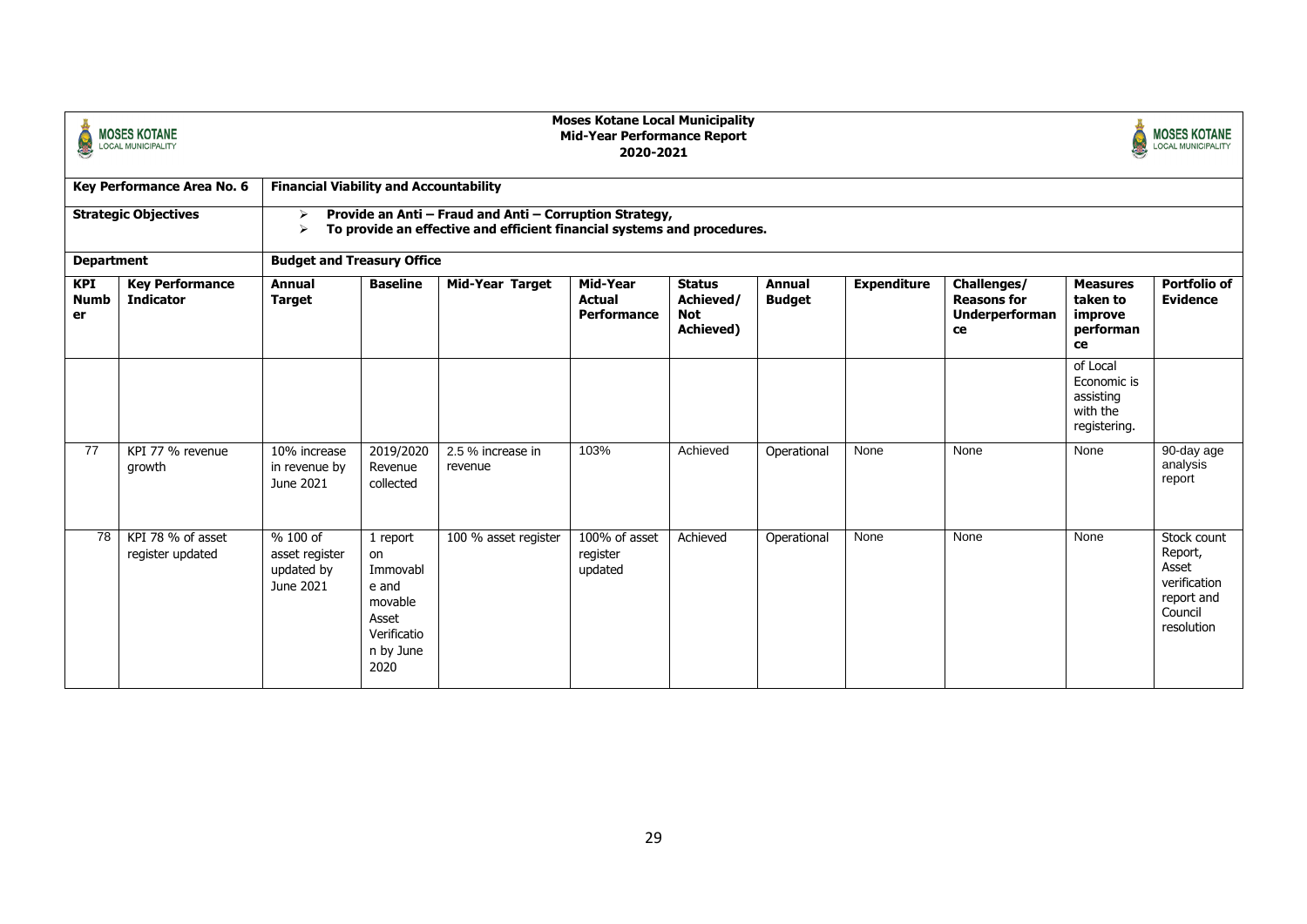#### **2020/2021 FIRST QURTER PERFORMANCE ASSESSMENT**

| <b>Unit/Department</b>                      | <b>Total</b><br><b>KPIs</b> | <b>Applicable</b> | <b>Not</b><br><b>Applicable</b> | <b>Achieved</b> | <b>Not</b><br><b>Achieved</b> |
|---------------------------------------------|-----------------------------|-------------------|---------------------------------|-----------------|-------------------------------|
| Office of the MM                            | 23                          | 16                |                                 | 13              |                               |
| <b>Community Services</b>                   | 10                          | 3                 |                                 | $\overline{2}$  |                               |
| Local Economic Development                  | 6                           | 2                 | 4                               |                 |                               |
| <b>Budget and Treasury Office</b>           | 9                           | 7                 | 2                               | 4               | 3                             |
| Infrastructure Technical Services           | 13                          | 0                 | 13                              | 0               |                               |
| Planning and Development                    | 4                           | 2                 |                                 | 2               |                               |
| <b>Corporate Services</b>                   | 15                          | 12                | 3                               | ᄀ               | 5                             |
| 1 <sup>st</sup> Quarter Overall Performance | 80                          | 42                | 36                              | 30              | 12                            |

#### **2 nd QUARTER PERFORMANCE ASSESSMENT**

| <b>Unit/Department</b>                   | <b>Total</b><br><b>KPIs</b> | <b>Applicable</b>       | <b>Not</b><br><b>Applicable</b> | <b>Achieved</b>         | <b>Not</b><br><b>Achieved</b> |
|------------------------------------------|-----------------------------|-------------------------|---------------------------------|-------------------------|-------------------------------|
|                                          |                             |                         |                                 |                         |                               |
| Office of the MM                         | 23                          | 8                       | 16                              | 6                       | 2                             |
| <b>Community Services</b>                | 10                          | 4                       | 6                               | 4                       | O                             |
| Local Economic Development               | 6                           | 5                       | 1                               | $\overline{2}$          | 3                             |
| Budget and Treasury Office               | 9                           | 6                       | 3                               | 5                       |                               |
| <b>Infrastructure Technical Services</b> | 13                          | 3                       | <b>10</b>                       | $\overline{\mathbf{2}}$ |                               |
| Planning and Development                 | 4                           | $\overline{\mathbf{2}}$ | $\overline{2}$                  | $\overline{\mathbf{2}}$ | $\bf{0}$                      |
| Corporate Services                       | 15                          | 7                       | 8                               | 3                       | 4                             |
| <b>2nd Quarter Overall Performance</b>   | 80                          | 35                      | 46                              | 23                      | 12                            |

## **Municipal Challenges**

- 1. Late submission of performance to PMS and internal audits units.
- 2. Inconsistencies between the SDBIP and quarterly performance report
- 3. Insufficient supporting portfolio of evidence (reported achievement in the performance report not supported by appropriate evidence)
- 4. Inconstancies between the IDP and the SDBIP.

#### **Recommendations**

- 1. Management monitoring by senior officials to ensure that controls are implemented
- 2. Management to ensure that sufficient evidence is available to support actual achievement on quarterly basis.